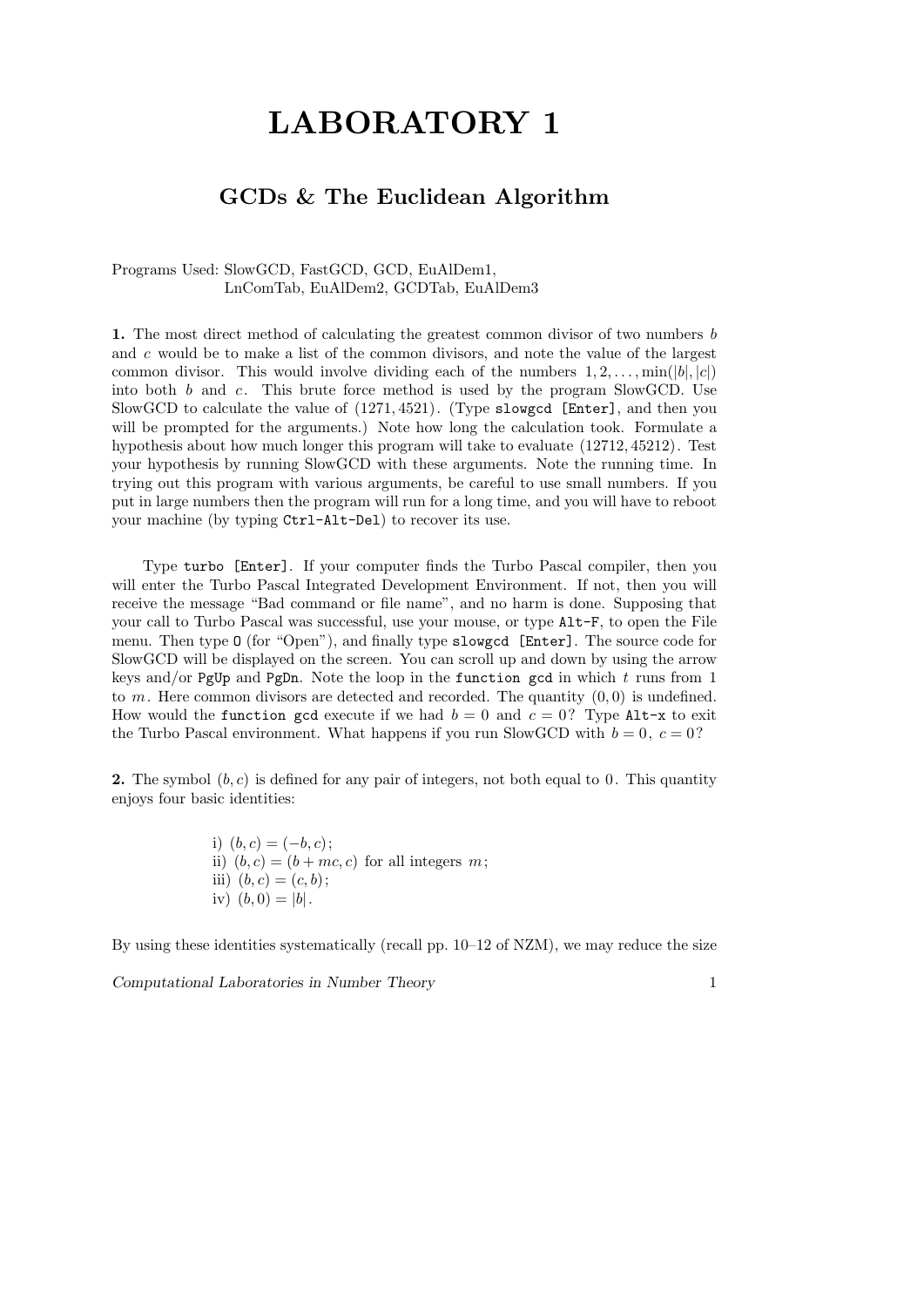of the arguments until iv) applies, and the value emerges. For example,

$$
(31, 12) = (31 - 2 \cdot 12, 12) = (7, 12)
$$
  
= (12, 7) = (12 - 1 \cdot 7, 7) = (5, 7)  
= (7, 5) = (7 - 1 \cdot 5, 5) = (2, 5)  
= (5, 2) = (5 - 2 \cdot 2, 2) = (1, 2)  
= (2, 1) = (2 - 2 \cdot 1, 1) = (0, 1)  
= (1, 0) = 1.

Apply this reasoning to calculate (127, 49), and use the program EuAlDem1 to verify your arithmetic.

3. In the calculation displayed above, we have written down more than we need. Since each new number is the remainder after division, it suffices to write down only these remainders,  $31, 12, 7, 5, 2, 1, 0$ . The gcd of any two consecutive members of this sequence is constant throughout. When we consider the last two numbers, we see that the gcd is the last positive remainder in the sequence. Sequences generated in this way are very rapidly decreasing, and hence are not very long. Thus the gcd is much more quickly determined by this method—known as the Euclidean Algorithm. The program FastGCD uses this faster method to evaluate gcds. Apply FastGCD to the same pairs of numbers that you used with SlowGCD, and record the running times. Also use FastGCD to calculate the gcd for a pair of 2 digit numbers, a pair of 4 digit numbers, a pair of 8 digit numbers, a pair of 16 digit numbers. Make a record of the numbers used, and the running times. How does the running time seem to depend on the size of the inputs?

Enter the Turbo Pascal environment again, and load the program fastgcd. Again you find a function gcd, but with a rather different method of calculation. Note that the sequence of remainders is not stored—only the last two are kept, at any one time. How would this new function gcd behave if the inputs were  $b = 0, c = 0$ ? When you are done, type Alt-x to exit Turbo Pascal.

Type ubibm [Enter] to enter the UBASIC environment. (If you are running a 32-bit machine, such as those with an 80386 or 80486 processor, you can more fully exploit the power of your machine by typing instead ubibm32.) Type print gcd(1234567, 7654321) [Enter]. Repeat this with larger arguments, say of 100 digits or more. Do this several times, with large arguments. When the arguments are large, is the gcd usually large? What value of the gcd occurs most frequently in your trials? Type system [Enter] to exit the UBASIC environment.

4. The program LnComTab displays linear combinations  $xb + yc$  of two given integers b and c. Start with  $b = 9$ ,  $c = 15$ . Note that the resulting table is antisymmetric about the origin. Why is this? What is the smallest number (in absolute value) that you see? How is this related to  $(9, 15)$ ? (Recall Theorem 1.4 of NZM.) Is the table periodic in any way? At what locations do you find a  $0$ ? Let  $\mathcal C$  denote a collection of 5 consecutive columns. Show that every number that occurs somewhere in the table is found exactly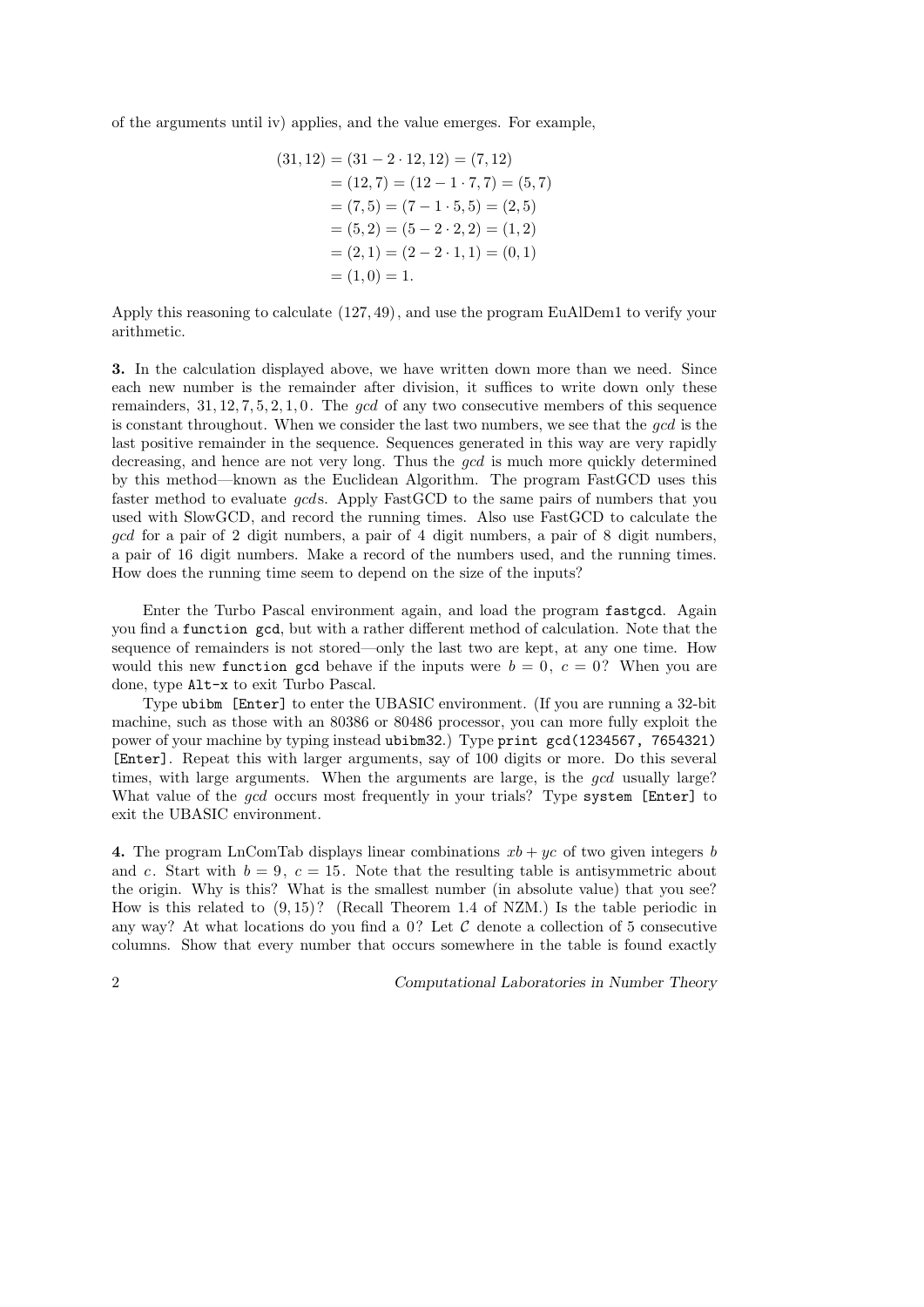once in C. Do the same for R, which consists of 3 consecutive rows of the table. Where do the numbers "5" and "3" come from? What would they be replaced by, if the values of b and c were changed? Take now  $b = 3, c = 5$ . How is this new table related to the one you were looking at before? Note that small values on the table follow a line pointing roughly NorthWest-SouthEast. Use the arrow keys to follow these small values. What is the slope of the line along which these small values lie?

5. The Euclidean Algorithm can be modified in various ways to make it still faster. For example, in performing divisions, one may round to the nearest integer instead of rounding down. This gives rise to negative remainders, but the remainders decrease in absolute value a little faster than they did before. For example, to calculate (31, 12) in this way, we would generate the sequence of remainders  $31, 12, -5, 2, 1, 0$ . This sequence saves one step over the sequence of 3. above. The Turbo Pascal program GCD uses this enhanced scheme. Type gcd 12345 54321 [Enter], and note the result. This program will prompt you for the arguments if you forget to put them on the command line. Type gcd [Enter], and follow the prompts.

To view the source code of the program GCD, type turbo [Enter], and open gcd. You will note that in the code the function *gcd* is called, but nowhere in the code is this function defined. However, you will find the words "uses nothy" in the esoterica at the top of the program. This refers to a library of seventeen useful number-theoretic functions and procedures that can be called by other programs. This saves having to write out the code for gcd every time you need it. Type Alt-F, then 0, then nothy [Enter] to view the source code of this unit. Scroll down a screen or more, until you find

implementation function GCD(b, c : comp) : comp;

In the lines that follow you will find the code for  $gcd.$  Type Alt-x to exit the Turbo Pascal environment. The advantage of the Pascal program GCD is that it is compiled. When you type gcd 123 321 [Enter], you are invoking an executable file, gcd.exe. The disadvantage of this is that it is limited to integers not exceeding  $10^{18}$ . The advantage of UBASIC is that you can calculate with integers up to  $10^{2600}$ , but you have to enter the UBASIC environment to do so.

6. Type eualdem2 [Enter], and then provide the arguments  $b = 12345$ ,  $c = 54321$ . The remainders are now presented in a neat table. The arguments can be altered without leaving the table. Type b, then 54321 [Enter], then c, and finally 12345 [Enter]. The two arguments have been reversed. What effect does this have on the sequence of remainders generated? Does this persist in general? Can you prove it?

Substitute some large arguments, say  $> 10^{16}$ . The table of remainders is now too large to fit on one screen. Use PgDn and PgUp to scroll down and up through the table.

7. Let  $j = j(b, c)$  be the index of the last positive remainder in the sequence of remainders generated by the Euclidean Algorithm, so that  $r_j = (b, c)$  and  $r_{j+1} = 0$ . Thus  $j + 1$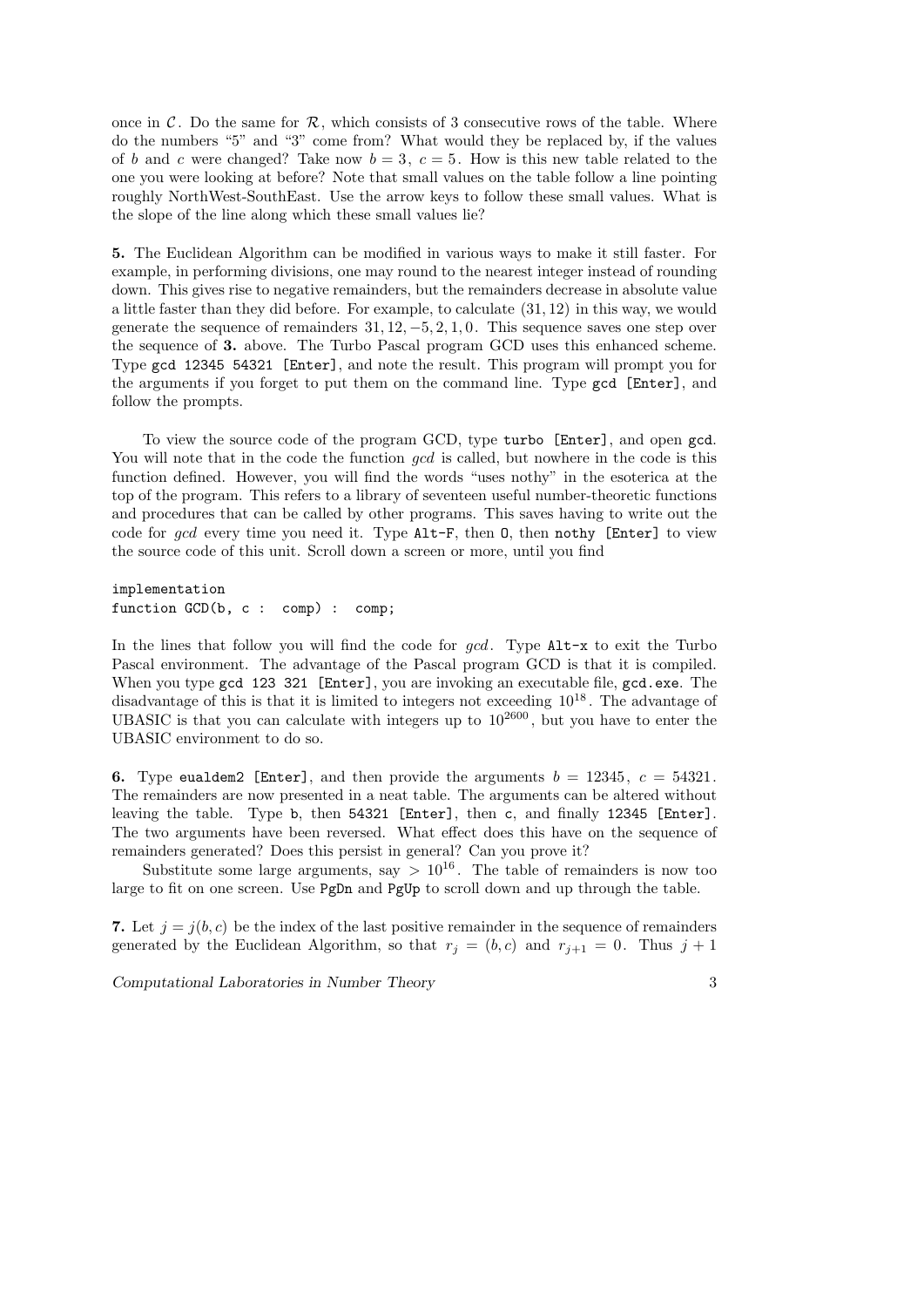divisions have been performed in the calculation. For given b and c, the value of  $j(b, c)$ is easily determined by reading the index of the bottom line in the table provided by EuAlDem2. Using this program, try to answer the following questions. What is the least pair of integers b, c with  $b \ge c > 0$  such that  $j(b, c) = 1$ ? = 2? = 3? = 4? Can you spot a pattern? Can you prove that it persists?

8. Use EuAlDem2 as in 6. to determine the value of  $j(b, c)$ . If b and c are large, is  $j(b, c)$ necessarily large? For 10 different pairs of "randomly chosen" large values of  $b$  and  $c$ , record the value of  $j(b, c)$ . How large is  $j(b, c)$  on average?

**9.** The quotients  $q_i$  generated by the Euclidean Algorithm are displayed in the table provided by EuAlDem2. By hand calculation, find a pair b, c of integers, each  $> 10^5$ , such that  $q_i = 1$  for all i. (Hint: Start at the end and work back toward the beginning. If  $r_j = 1$  and  $r_{j-1} = 1$  then

$$
r_{j-2} = r_{j-1}q_j + r_j = 1 \cdot 1 + 1 = 2,
$$
  

$$
r_{j-3} = r_{j-2}q_{j-1} + r_{j-1} = 2 \cdot 1 + 1 = 3,
$$

and so on.) Similarly, find a pair b and c of integers  $> 10^5$  for which  $q_i = 10$  for all i. In both cases, confirm your results by using EuAlDem2. Quite clearly, the sequence of  $q_i$  could be anything. However, for *most* pairs b, c the  $q_i$  follow a definite statistical distribution. About 0.415 of them are  $= 1$ , about 0.170 of them are  $= 2$ , about 0.093 of them are  $= 3$ , and so on. More precisely, we expect that  $q_i = k$  for a proportion of approximately

$$
(\log(1+1/k) - \log(1+1/(k+1)))/\log 2
$$

of the i. Gauss claimed to have proved this, but his proof (if he had one) is unknown. The first known proof was given in 1928 by R. O. Kuz'min. Using modern tools, one finds this result as an easy consequence of the ergodic theorem. Choose a pair of large integers  $b, c$ at random, and use EuAlDem2 to generate the  $q_i$ . How close to the expected distribution are the  $q_i$ ?

10. As is discussed on pp. 13–15 of NZM, each remainder  $r_i$  generated by the Euclidean Algorithm is a linear combination of the  $b$  and  $c$  that initiated the sequence. That is,  $r_i = x_i b + y_i c$ . These  $x_i$  and  $y_i$  are not uniquely determined. (For example, if we replace  $x_i$ by  $x_i+c$  and at the same time replace  $y_i$  by  $y_i-b$  then the value of  $x_ib+y_ic$  is unchanged.) However, one set of natural values for the  $x_i$  and  $y_i$  is given by the recursions

$$
x_i = x_{i-2} - q_i x_{i-1},
$$
  

$$
y_i = y_{i-2} - q_i y_{i-1}.
$$

Indeed, it is this same recursion,

$$
r_i = r_{i-2} - q_i r_{i-1}
$$

that generates the  $r_i$ . These  $x_i$  and  $y_i$  are displayed by EuAlDem2. What do you note about the signs of these numbers? About their absolute values? Can you prove that these patterns hold in general? What values are taken on by  $x_i y_{i-1} - x_{i-1} y_i$ ?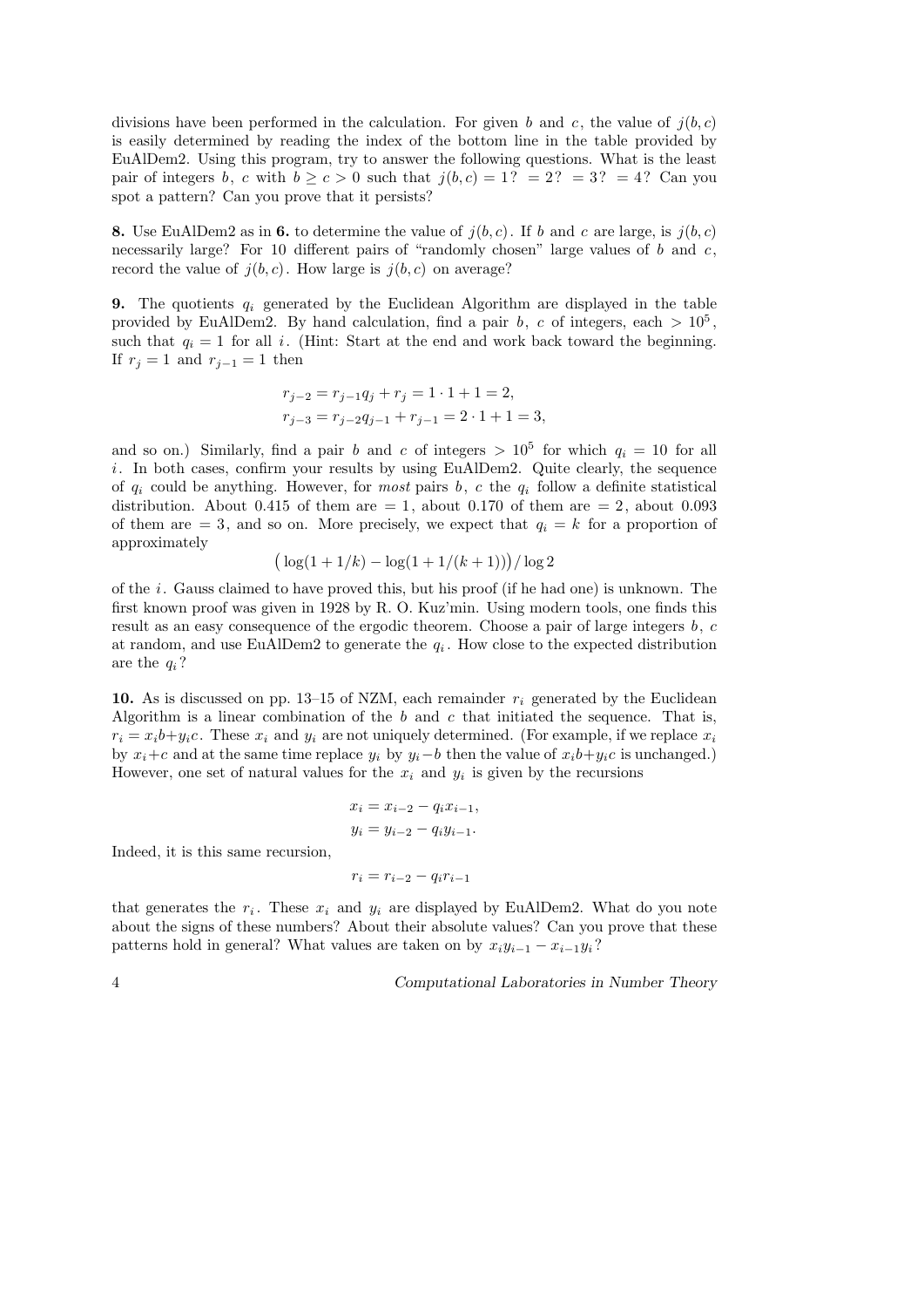11. The program GCDTab displays the greatest common divisors of pairs of integers. After invoking this program, use the arrow keys to move away from the origin. Each gcd displayed is calculated (by the Euclidean Algorithm, of course) and then immediately written to the screen. Admire how quickly this is accomplished. What value occurs most frequently? Enter  $b = 3300$  and  $c = 2200$  to move to a new location in the screen. Note that there are two columns near the middle of the screen that consist entirely of 1's. Use the  $\uparrow$  and  $\downarrow$  keys to examine more entries in these columns. Why do these columns contain so many 1's? Where in these columns will one find larger entries?

12. In EuAlDem2, the quotients are determined by rounding down,  $q_i = [r_{i-2}/r_{i-1}]$ . In EuAlDem3, the  $q_i$  are obtained by rounding to the nearest integer. Apply these two programs to the same pairs b, c. How many steps are saved? Is there much in common among the two sets of  $r_i$ ? Try the pairs b, c that you found in **9.** with all  $q_i = 1$  and all  $q_i = 10$ . What do you find?

13. For the programmer. Write a program in which b and c run independently from 1 to some number N. For each pair, evaluate  $(b, c)$ , say by appealing to the gcd function in the NoThy unit. Count the number K of pairs for which  $(b, c) = 1$ . What is the proportion  $K/N^2$ ? How close is it to  $6/\pi^2$ ? How does the running time of this program depend on N? For any fixed  $q > 0$ , the density of pairs b, c, for which  $(b, c) = q$  is asymptotically  $6/(\pi g)^2$ . You could write your program so as to track the incidence of other small values of the gcd.

14. For the hopelessly addicted programmer. Construct a routine that evaluates  $j(b, c)$ . Use this in a program that chooses pairs b, c of large integers ( $\approx 10^{17}$ ) at random, and tabulates the value of  $j(b, c)$ . For 10,000 such pairs, say, how are the values of j distributed? What is their mean? Max? Min? Standard deviation? For the theory behind this, consult J. Dixon, The number of steps in the Euclidean Algorithm, J. Number Theory 2 (1970), 414–422. How close are your numerical values to the theoretical prediction?

15. For the truly ambitious. In addition to rounding to the nearest integer, the Euclidean Algorithm may be enhanced by removing powers of 2 whenever possible. Your machine knows  $b$  as a string of binary digits, so the power of 2 dividing  $b$  can be read as a block of trailing 0's. One may divide by 2 by right-shifting the binary expansion. This is much faster than long division (or at least it should be). Suppose that  $2^{j} \| b \|$  and that  $2^{k} \| c$ . Put  $b' = b/2^j$ ,  $c' = c/2^k$ , and set  $m = \min(j, k)$ . Then  $(b, c) = 2^m(b', c')$ . Now use the following identities, as appropriate:

| i) $(b, c) = (c, b)$      | (use this to ensure that $b \geq c > 0$ ),               |
|---------------------------|----------------------------------------------------------|
| ii) $(b, c) = (b - c, c)$ | (use this when $b \geq c > 0$ and b and c are both odd), |
| iii) $(b, c) = (b/2, c)$  | (if b is even and c is odd),                             |
| iv) $(b, 0) = b$          | (if $b > 0$ ).                                           |

The point here is that if b and c are odd then  $b-c$  is even, so that iii) becomes applicable after ii) has been applied. Division by 2 is accomplished by right-shifting the binary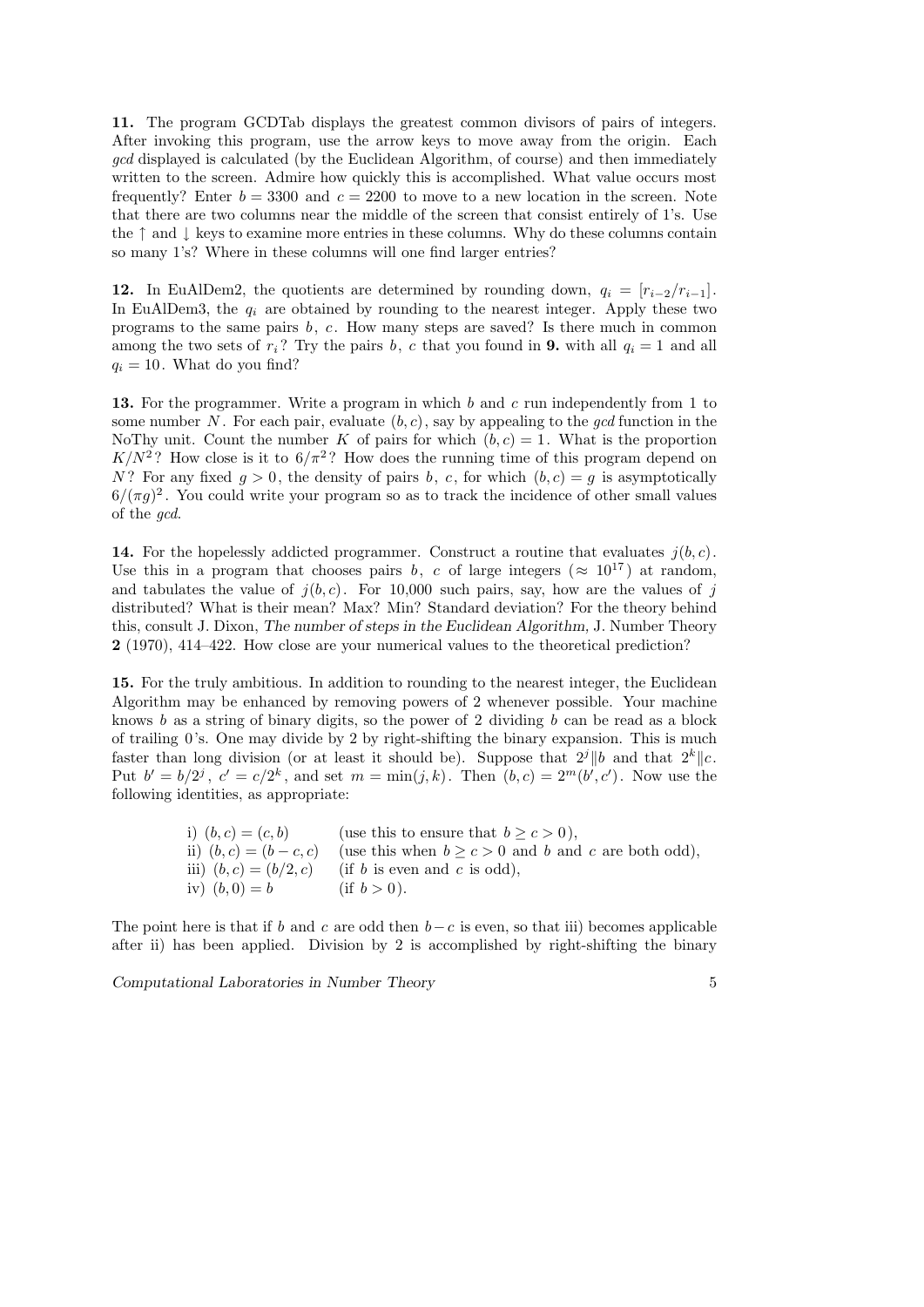expansion. Thus the usual division, which is slow, is avoided. With gcd evaluated in this way, write a program that calls gcd repeatedly, and keeps track of the elapsed time. Compare these times with the times obtained similarly using the gcd provided by the NoThy unit. Because of slow string manipulation, in Turbo Pascal, it may emerge that your new—and complicated—version of gcd is in fact slower. It may be necessary to resort to assembly language if a gain is to be realized.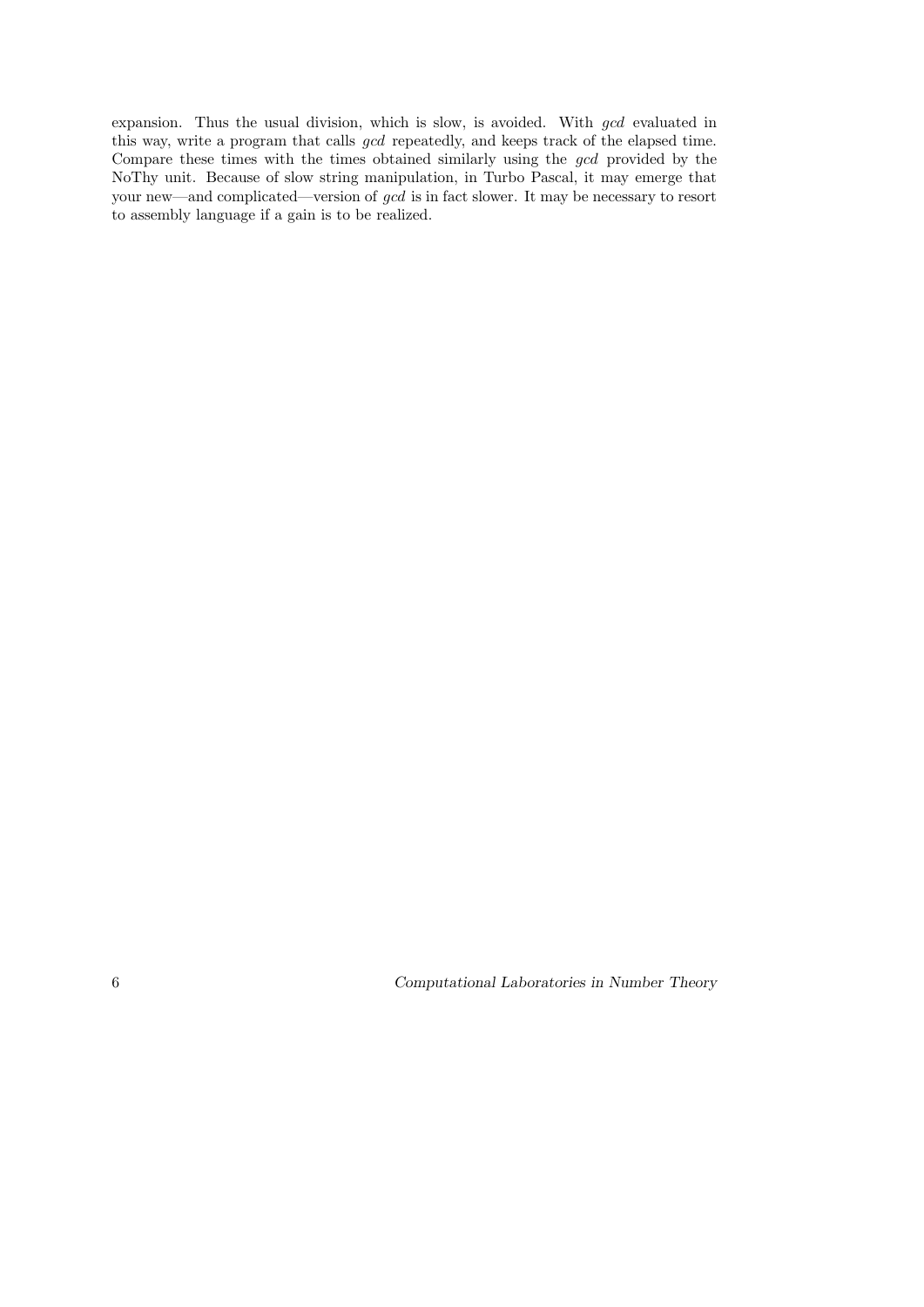# LABORATORY 2 Factorization and Prime Numbers

Programs Used: FacTab, Factor, GetNextP

The program FacTab produces a table of least prime divisors of odd numbers, up to 10<sup>9</sup> . The values are calculated by dividing small primes into the numbers in the desired range, until the only numbers for which a least prime divisor has not been found are prime. Let p be a given prime number. The least composite integer  $n$  such that p is the least prime factor of *n* is  $n = p^2$ . (In this connection, recall Problem 24. on p. 30 of NZM.) Thus if one is to prepare a table of least prime factors of integers in an interval  $[a, b]$ , then it is useful to have on hand a table of all primes  $p \leq b^{1/2}$ . In the case of FacTab, the intervals considered are of the form  $[10N, 10N + 200]$  with  $N \leq 10^8$ . Since 31607 and 31627 are consecutive primes, and since

$$
31607^2 < 10^9 + 200 < 31627^2
$$

it suffices to have a table of primes through the prime 31607. Such a table of primes may be constructed as follows: Consider a sequence  $a_1, a_2, \ldots, a_{31607}$  of 0's and 1's. Initially we take  $a_1 = 0$ , and  $a_i = 1$  for all  $i > 1$ . We operate on this sequence so that eventually  $a_i = 1$  if i is prime,  $a_i = 0$  otherwise. Start with  $p = 2$ , and while  $p \le 173$  perform the following operations: Put  $j = p^2$ . This is the least composite integer composed entirely of primes  $\geq p$ . Put  $a_j = 0$ . Replace j by  $j + p$ , and set  $a_j = 0$ . Replace j by  $j + p$ . Continue in this manner until  $j > 31607$ . By examining the numbers  $a_{p+1}, a_{p+2}, \ldots$ , find the least integer q such that  $q > p$  and  $a_q = 1$ . Then q is the least prime number greater than p. Replace p by q, and start over. This method of generating primes is known as the Sieve of Eratosthenes. It suffices to sieve only to  $p = 173$ , since 173 is the largest prime  $\leq \sqrt{31607}$ . FacTab constructs a table of small primes in this way when the program is first loaded, with one modification: Since the even numbers are immediately eliminated, FacTab saves time and memory by applying the sieve only to the odd integers.

1. Use FacTab to view the least prime factors of the odd numbers in an interval. You will note that the least prime factor of numbers of the form  $10k + 5$  display a certain pattern. Describe this pattern, and prove that it persists.

2. Can you find any other patterns similar to the one noted above?

**3.** For  $5 \le k \le 20$ , how many primes lie between  $e^k$  and  $e^k + 100$  ? How do these numbers compare with  $100/k$ ?

4. For several values of x and h (with h small compared with x), count the primes between x and  $x + h$ , and compare the result with  $h/\log x$ .

5. How many primes lie between 20831330 and 20831530 ? By using PgUp and PgDn, determine whether this is typical of similar intervals in this vicinity. For a report of a more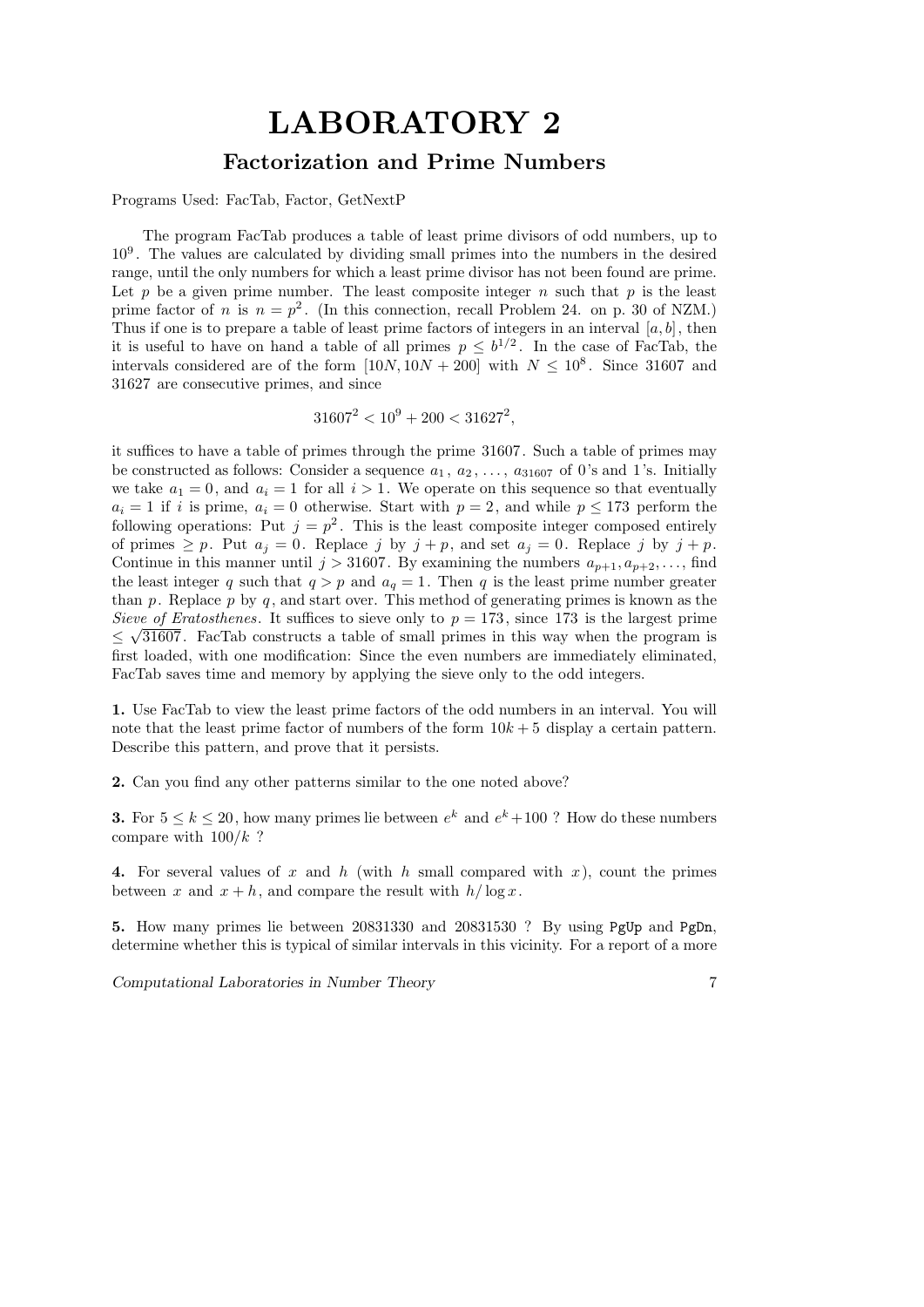extensive study of the gaps between primes, see D. Shanks, On Maximal Gaps between Successive Primes, Math. Comp. 18 (1964), 646–651.

6. For how many integers  $n \leq x$  is the least prime factor of n greater than 2? Greater than 3? Than 5? Than 7? How do these numbers increase with  $x$ ? Formulate a conjecture concerning the asymptotic behavior. Can you prove your conjecture? (Theorem 8.8(e) and Theorem 8.29 of NZM are relevant here.)

7. A prime number p is called a *twin prime* if  $p + 2$  is also prime. Repeat Problem 3 above, but this time counting only twin primes. How do the counts compare with  $100/k^2$ ? Do you conjecture that there are infinitely many twin primes, or do you conjecture that there are only finitely many?

The program Factor determines the canonical factorization of an integer  $n$  by trial division. Suppose that prime factors  $\langle d \rangle$  have been found, and removed, leaving an integer m yet to be factored. If  $m = 1$  then we are done. If  $1 < m < d<sup>2</sup>$  then m is prime, and we are done in this case also. Otherwise, we divide d into m. If  $d|m$  then d is prime, and we repeatedly divide by d until d no longer divides the remaining number. Then we replace d by  $d+1$  and repeat the process. To save time, after powers of 2 have been removed, only odd d are considered. Further savings can be obtained by noting that after removing powers of 2 and of 3 it suffices to consider d of the forms  $d = 6k - 1$ ,  $d = 6k + 1$ . FacTab takes this a step further: After powers of 2, 3, and 5 have been removed, only those d of the eight forms  $30k+1$ ,  $30k+7$ ,  $30k+11$ ,  $30k+13$ ,  $30k+17$ ,  $30k+19$ ,  $30k+23$ ,  $30k+29$ are considered. Thus d is replaced by  $d + 30$  after only 8 trial divisions. This method is in principle slightly wasteful, because it would be enough to consider prime values of  $d$ , but in practice it seems to take longer to generate a table of primes. (Try it, if you like to write programs.) Instead of generating a table of primes, one could construct a permanent file listing primes, and then call the needed primes from that file, but this seems to take still longer.

**8.** Use FacTab to find the largest prime  $\langle 10^k \text{ for } k = 1, 2, \ldots, 9$ . Apply Factor to each of these nine primes, and note the time required to perform the calculations. Is the time roughly  $c\sqrt{n}$  ? What values of c do you observe?

9. Apply Factor to each of the numbers  $10^{18} - k$  for  $k = 1, 2, \ldots, 9$ . In some of these cases, you will tire of waiting for a complete resolution. To interrupt the program, simply press a key, and note how the program reports its partial results. (In laboratories 8 and 19 you will be introduced to programs that deal more quickly with numbers that resist treatment by Factor.)

10. Apply factor to 20 randomly-chosen numbers  $\approx 10^9$ . Make a record of these numbers, and note which ones are square-free. What proportion of them are square-free? How close is this proportion to  $6/\pi^2 = 0.6079...$ ? How many integers  $n \leq x$  are not divisible by 4? How many are not divisible by 9? How many by neither 4 nor 9? The proportion of  $n \leq x$  for which  $4/n$  and  $9/n$  tends to a limit as x tends to infinity. What is this limit?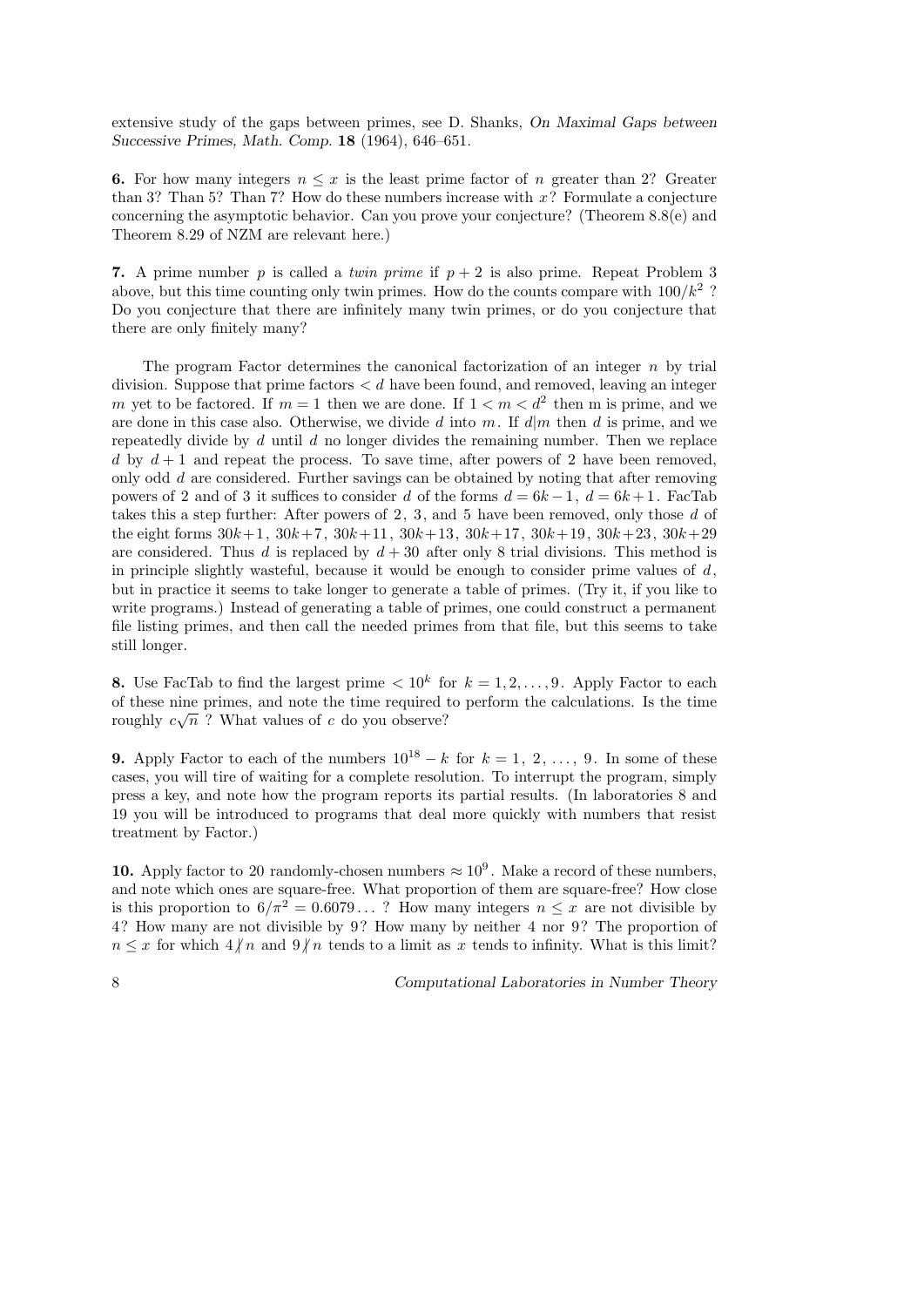Can you guess how this limit would change if we also require that  $25/n$ ? (See Theorems 8.25 and 8.29 of NZM.)

The program GetNextP yields the least prime p greater than a given number  $a$ , provided that  $a \le a \le 10^9$ . For a in this range, GetNextP uses the same sieving procedure as found in FacTab. For larger values of a,  $10^9 < a \leq 10^{18}$ , the program GetNextP locates the least integer  $q > a$  that is likely to be prime. That is, the interval  $(a, q)$  contains no prime number and  $q$  is "probably" prime (in the sense that it passes several strong pseudoprime tests; this is discussed on pp. 77, 78 of NZM, and also in Laboratory 7). In Laboratory 11 technique is introduced by means of which it is possible to prove that a number q is prime, much more efficiently than would be done by trial division.

Note to the programmer: The function GetNextP is found in the library NoThy. To use it in a Turbo Pascal program, declare the unit NoThy in the uses statement at the beginning of the program. This function differs from the program GetNextP in that it is restricted to  $x < 10<sup>9</sup>$ , where it gives a rigorously proved answer. See the Turbo Pascal Programming Resources at the end of this manual for more details.

11. Use GetNextP to find the least prime  $p > x$ , for several  $x \approx 10^8$ . How are the differences  $p - x$  distributed? What is their mean? If you like to program, you could conduct a larger study, and a more detailed statistical analysis.

The asyptotic situation remains a matter of conjecture, but it is expected that as  $x$ tends to infinity, the mean lies between  $(1 - \epsilon) \log x$  and  $(1 + \epsilon) \log x$ . Also, for any fixed  $c > 0$ , it is predicted that the proportion of integers  $x \leq X$  such that  $p-x > c \log x$  tends to  $e^{-c}$  as X tends to infinity.

12. Write a program that deletes from a given sequence of integers those that are divisible by the square of a prime. In this way, count the number of square-free integers in various short intervals, and also the number of square-free integers not exceeding  $10^4$ . A handy list of small primes can be obtained by borrowing relevant code from the program FacTab.

In Theorem 8.25 of NZM it is shown that the number  $Q(x)$  of square-free integers not exceeding x is  $cx + O(\sqrt{x})$  where  $c = 6/\pi^2$ . (The O-notation is defined on p. 365) of NZM.) It is conjectured that the error term here is actually  $O(x^{\theta})$  for any  $\theta > 1/4$ . Although such a strong upper bound for the magnitude of the error term has not yet been proved, it is known that the error term does achieve the order of  $x^{1/4}$  infinitely often. Does the numerical evidence generated by your program support the stronger conjecture? Still less is known concerning the variation in the number of square-free numbers in short intervals.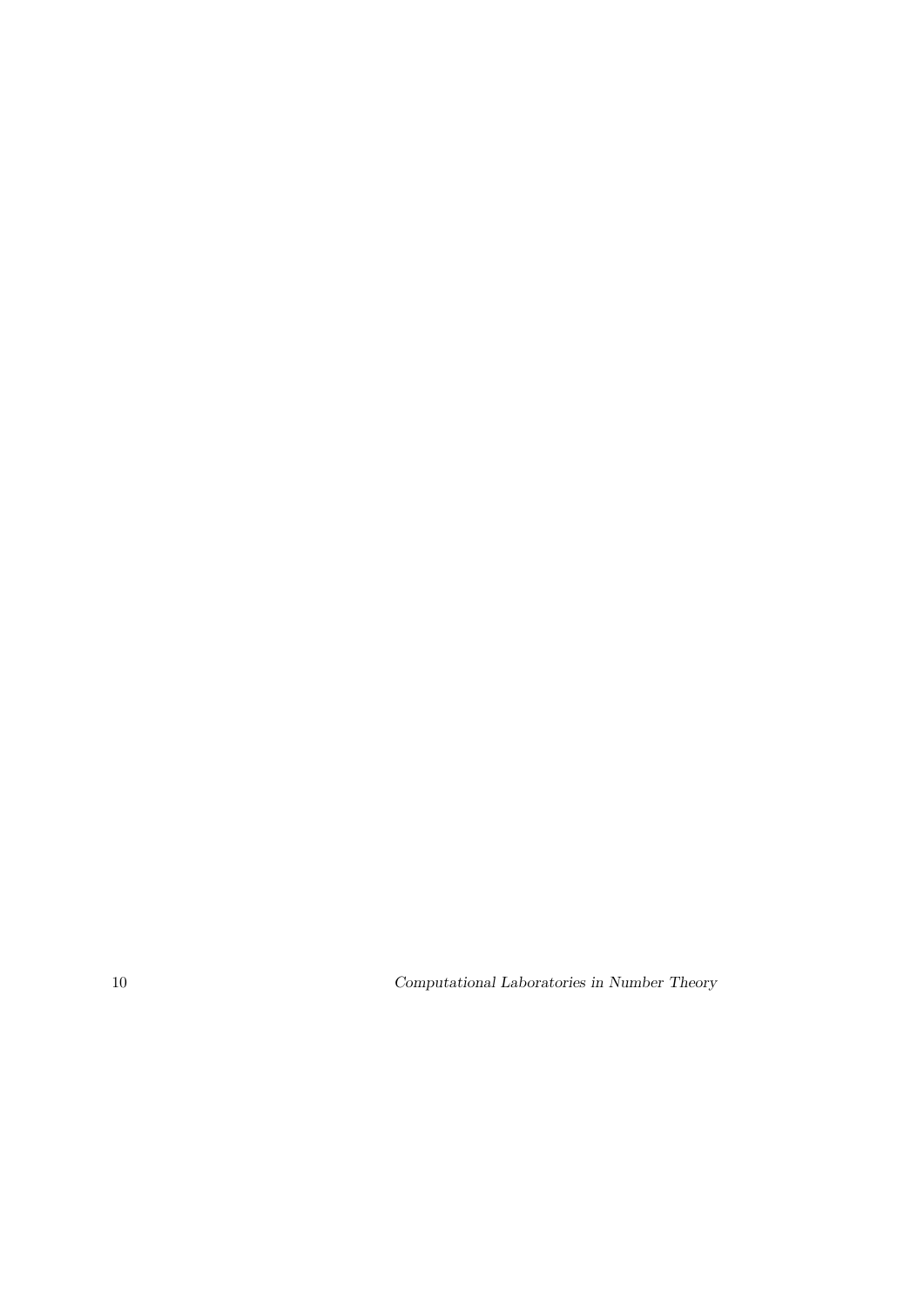# LABORATORY 3

#### Congruences

New Programs: CngArTab, Mult, MultDem1, MultDem2, MultDem3, PowerTab, FctrlTab, PolySolv

1. The program CngArTab displays the addition and multiplication tables of congruence aritmetic. After entering an initial modulus  $m$ , you may switch between the two tables by pressing s. Reduced residue classes are displayed in white, to aid in distinguishing them from non-reduced residue classes, in yellow. In the multiplication table, which rows constitute a complete residue system (each residue once and only once)? Refer to Theorem 2.6 of NZM.

2. If two reduced residue classes are multiplied, is their product necessarily a reduced residue class? Experiment, and recall Theorem 1.8 of NZM.

3. When viewing the multiplication table, the display can be restricted to the reduced residue classes by pressing r. Try this with  $m = 15$ , for example. Do the numbers in a given row of the table constitute a system of reduced residues? Refer again to Theorem 2.6 of NZM. Try this also with  $m = 91$ , and note the location of the gaps in the reduced residues.

4. Take  $m = 35$  in CngArTab. For which a (mod 35) does there exist an x such that  $ax \equiv 1 \pmod{35}$ ? That is, in which rows of the multiplication table do you see a 1? Is there any row containing more than one 1? (Numbers in the first column don't count.) Refer to Theorem 2.9 of NZM.

Suppose that  $0 \le a < m$  and  $0 \le b < m$ , and that we wish to find a number c in this same interval such that  $c \equiv a + b \pmod{m}$ . If  $a + b < m$  then this is easily accomplished by taking  $c = a + b$ . The only other possibility is  $m \le a + b < 2m$ , in which case it suffices to take  $c = a + b - m$ . Thus it is easy to compute the sum of two residue classes. Multiplication may be approached similarly: We first form  $ab$ , and then apply the Division Algorithm, so that  $ab = qm + r$  with  $0 \le r < m$ . Then  $ab \equiv r \pmod{m}$ , and we are done. However, a computational problem arises if  $m$  is large, because  $ab$  may be nearly as large as  $m^2$ . For example, our Turbo Pascal programs perform integer arithmetic accurately only up to  $10^{18}$ . For  $m < 10^9$  we proceed as above, but for  $10^9 < m \leq 10^{18}$  we have a challenge: Find r,  $0 \le r < m$ , so that  $ab \equiv r \pmod{m}$ , with using only numbers in the interval  $[-10^{18}, 10^{18}]$ . One approach to this is sketched in Problem 21 at the end of Section 2.4 of NZM. This procedure is displayed by the program MultDem1. It works pretty well if m is not too large (say  $10^9 < m \le 10^{12}$ ), but for really large m (those close to the upper limit  $10^{18}$ ), this procedure is slow. An alternative method, described in MultDem2, is faster for  $10^{12} < m \le 10^{18}$ . In practice we choose one or the other of these methods, depending on the size of  $m$ . This is demonstrated in MultDem3. From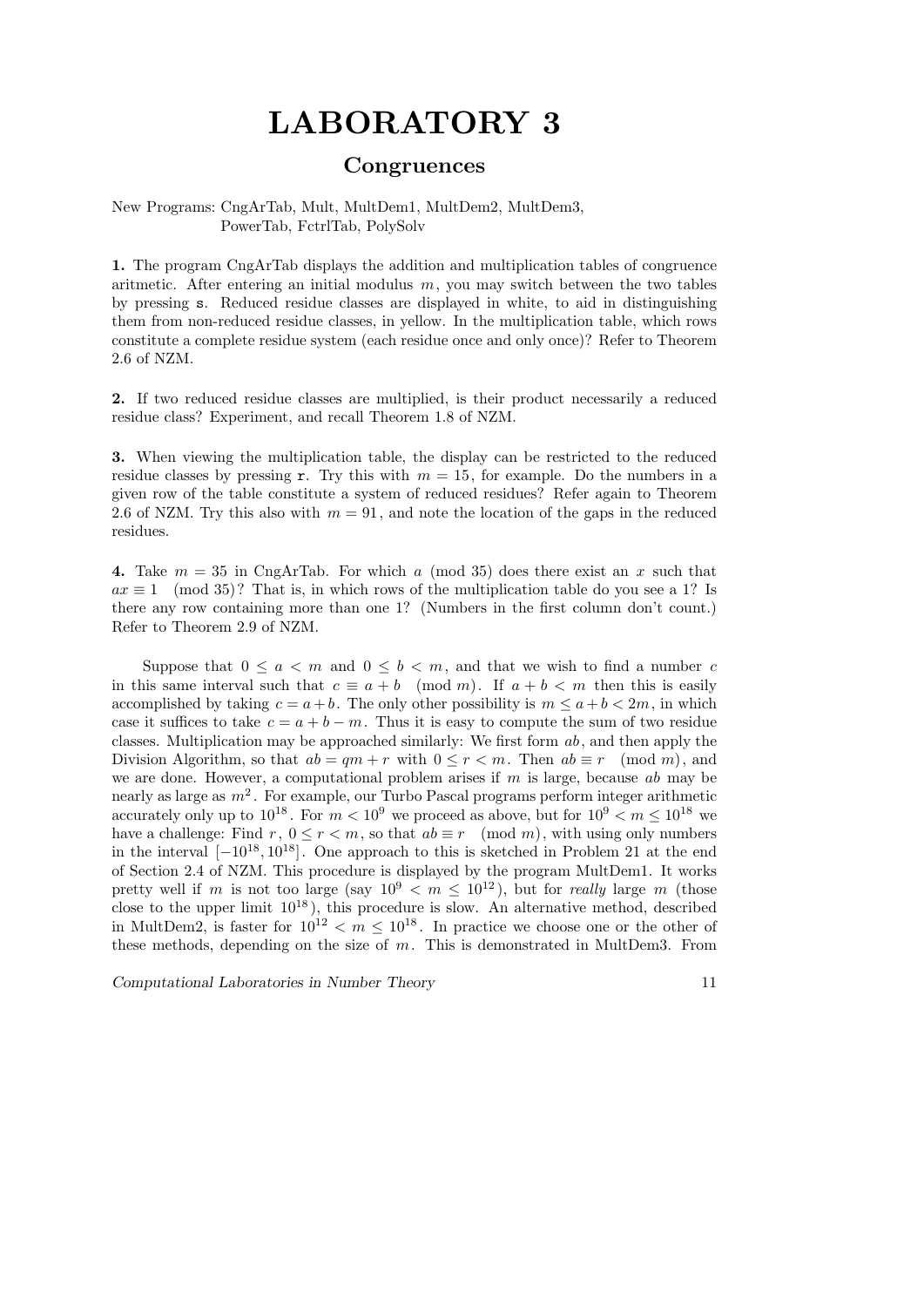the command line you can multiply residue classes by using the program Mult. Try typing mult 2 3 5 [Enter]. Alternatively, type mult [Enter], and respond to the prompts.

5. Use the program PowerTab to investigate the following questions. For which values of a (mod m) is the sequence  $a^0, a^1, a^2, \ldots$  (mod m) eventually periodic? Purely periodic? Try all values of a for several moduli (say  $m = 4, 5, 6, 7$ ), and note the results. Formulate conjectures concerning the general situation. How does the behavior for prime m differ from composite m? Is the value of  $(a, m)$  relevant? For now you can assume that PowerTab computes the powers of  $a \pmod{m}$  sequentially. Actually, this program can skip forward to calculate  $a^n \pmod{m}$  quickly, without determining the intervening powers. This involves an algorithm that will be discussed in laboratory 7.

**6.** The number of reduced residue classes (mod m) is called  $\phi(m)$ . (See pp. 50, 51 of NZM.) Determine the value of  $\phi(91)$  by the following method: There are precisely 13 numbers  $a, 0 \le a < 91$  such that  $7|a$ . Similarly, there are precisely 7 numbers  $a$ ,  $0 \le a < 91$  for which  $13|a$ , and precisely 1 number  $a, 0 \le a < 91$  for which both  $7|a \text{ and } 13|a$ . Hence  $\phi(91) = 91 - 13 - 7 + 1 = 72$ . By using CngArTab to view the multiplication table (mod 91) with only reduced residues displayed, you can confirm that this calculation is correct. More generally, if  $n = p_1p_2$  where  $p_1$  and  $p_2$  are distinct primes, then  $\phi(n) = n - n/p_1 - n/p_2 + 1 = n(1 - 1/p_1)(1 - 1/p_2)$ . This approach can be extended to numbers with more prime factors, by means of the principle of Inclusion-Exclusion (see pp. 209, 210 of NZM). An alternative method of developing a formula for  $\phi(m)$ , based on the Chinese Remainder Theorem, is found on p. 69 of NZM. Use PowerTab to view the powers of b, reduced modulo 91. Note that  $b^{72} \equiv 1 \pmod{91}$  whenever  $(b, 91) = 1$ , as predicted by Euler's Congruence (Theorem 2.8 of NZM). Is there a smaller exponent with this same property?

**7.** The program FctrlTab generates a table of the numbers  $k! \pmod{m}$ . Use FctrlTab to view the factorials modulo 345345. What is the least k such that  $k! \equiv 0 \pmod{345345}$ ? Is it necessarily the case that  $(k, 345345) > 1$ ? Use Factor to determine the factorizations of k and of 345345. Use FctrlTab to view the factorials (mod p) for several prime numbers p. Is there any pattern exhibited by  $(p-1)! \pmod{p}$ ? By  $(p-2)! \pmod{p}$ ? By  $(p-3)! \pmod{p}$ ? Formulate conjectures. Can you prove that each one of these conjectures implies the others? See Wilson's Theorem (Theorem 2.11 of NZM).

8. For each integer m let  $k(m)$  denote the least positive integer k such that  $k! \equiv 0$ (mod m). Clearly  $k(p) = p$  if p is prime. If m is composite then  $k(m)$  is smaller. How much smaller? Is it usually small? Is it usually large? Does it oscillate a lot? Use FctrlTab to determine  $k(m)$  for several values of m, and interpret your findings.

**9.** The program PolySolv allows you to define a polynomial  $f(x)$ , and then find the roots of the congruence  $f(x) \equiv 0 \pmod{m}$ . The program runs rather slowly when m is large, since  $f(a)$  is evaluated (mod m) for every a,  $0 \le a \le m$ . Use PolySolv to find the roots of  $x^2 \equiv 1 \pmod{p}$  for several small primes p, and note that the results conform to Lemma 2.10 of NZM.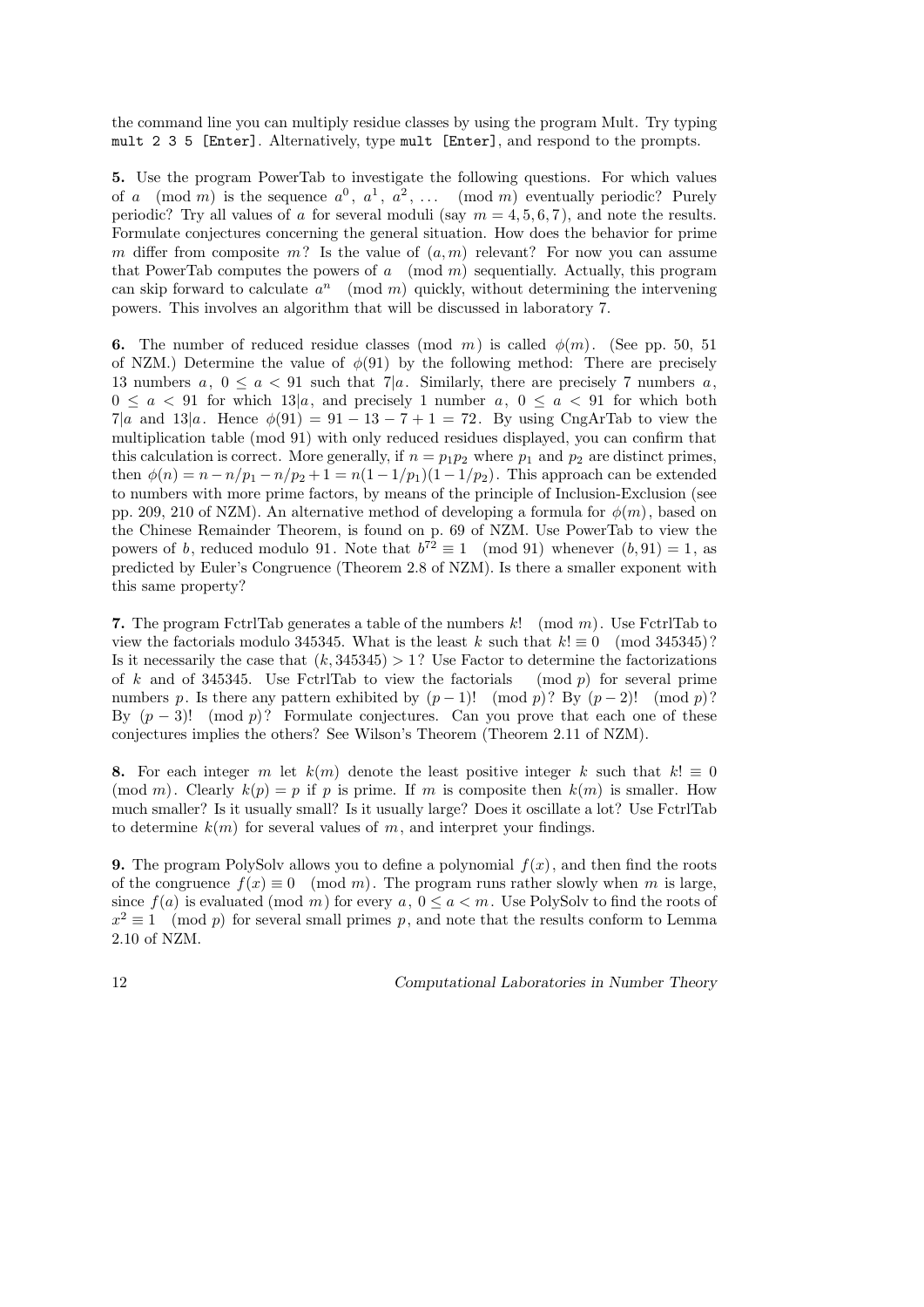## LABORATORY 4

### Sums of Two Squares

New Programs: SumsPwrs, Wrg1Tab, WrgStTab

**1.** Apply the program PolySolv to the polynomial  $f(x) = x^2 + 1$ . Take the modulus to be a prime number  $\equiv 3 \pmod{4}$ , and note that the congruence has no solution, as proved in Theorem 2.12 of NZM. Take p to be a prime  $\equiv 1 \pmod{4}$ . How many solutions are there? How are they related to each other? Try several different primes  $\equiv 1 \pmod{4}$ . Is the number of solutions always the same? Form a conjecture. (This conjecture can be proved by applying Corollary 2.27, or by taking  $d = 4$  in Corollary 2.30 of NZM.) How many solutions are there when  $p = 2$ ? Let  $N(m)$  denote the number of solutions of the congruence  $x^2 + 1 \equiv 0 \pmod{m}$ . Use PolySolv to determine the value of  $N(2^j)$ ,  $N(3^j)$ , and  $N(5^j)$  for several small values of j. Does a pattern emerge?

**2.** The program SumsPwrs will find all representations of n as a sum of s  $k$ -th powers, by exhaustive searching. If s is large compared with  $k$  then the time required for this increases very rapidly with  $n$ . Type sumspwrs 1105 2 2 [Enter], or type sumspwrs [Enter] and respond to the prompts. Let  $R(n)$  denote the number of representations of n as a sum of two squares. That is, the number of ordered pairs  $(x, y)$  of integers such that  $x^2 + y^2 = n$ . (Note that x and/or y may be negative.) Thus from SumsPwrs we find that  $R(1105) = 32$ . A representation  $n = x^2 + y^2$  is called proper if  $(x, y) = 1$ . Let  $r(n)$  denote the number of proper representations of n. Using Factor, PolySolv, and SumsPwrs, determine entries for the table below:

| $\, n$         | Factorization                                                                            | R(n) | r(n) | N(n) |  |
|----------------|------------------------------------------------------------------------------------------|------|------|------|--|
| $\overline{5}$ |                                                                                          |      |      |      |  |
| 13             |                                                                                          |      |      |      |  |
| 17             |                                                                                          |      |      |      |  |
| 65             |                                                                                          |      |      |      |  |
| 91             |                                                                                          |      |      |      |  |
| 1105           |                                                                                          |      |      |      |  |
|                | The functions $N(n)$ and $r(n)$ are closely related. Can you spot the connection? (These |      |      |      |  |

functions are discussed in §3.6 of NZM, as an application of the theory of binary quadratic forms.) Theorem 2.15 of NZM asserts that one can determine whether  $n$  is a sum of two squares by inspecting the canonical factorization of  $n$ . Is your data above consistent with this description?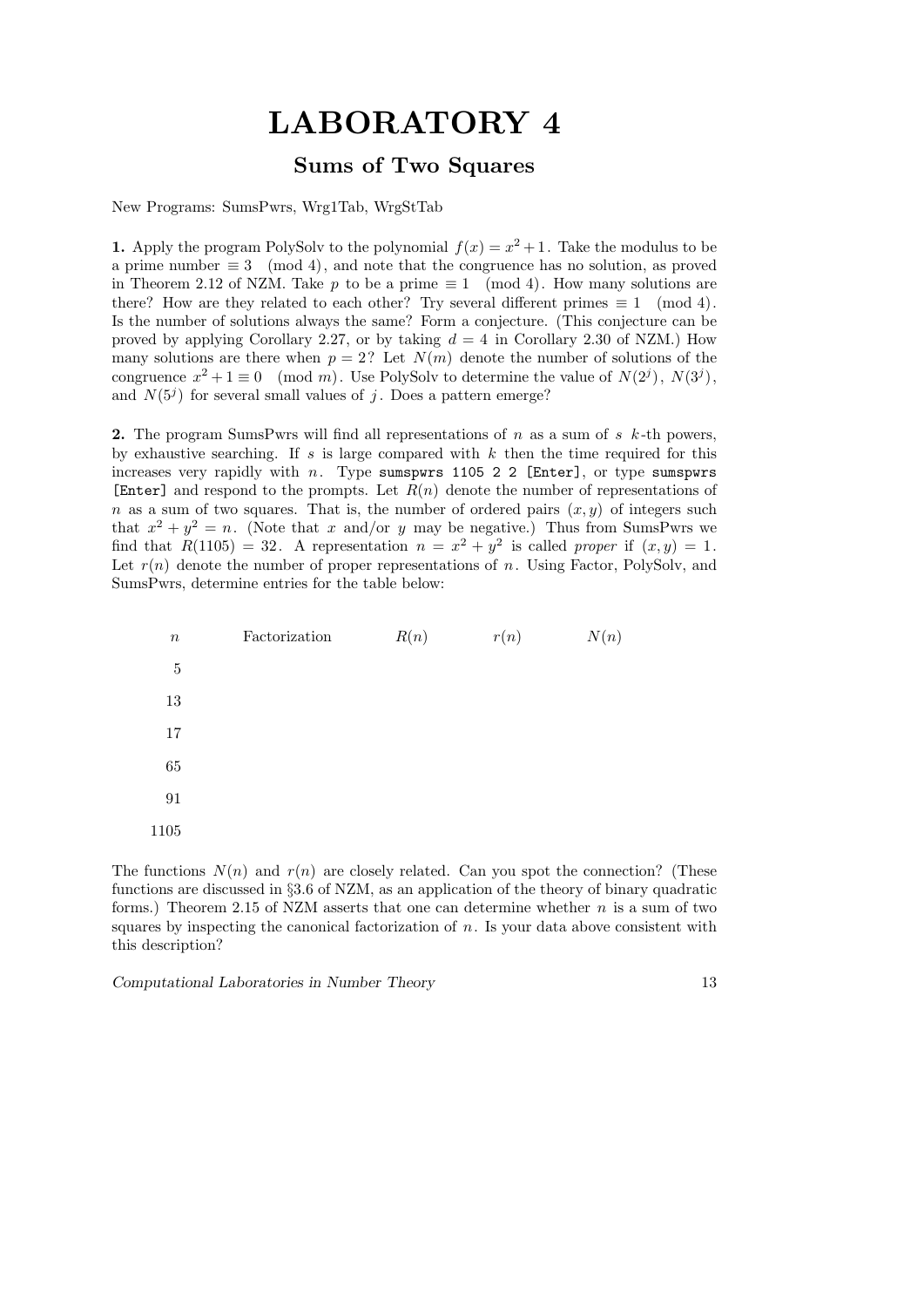**3.** Choose a prime number  $p \equiv 1 \pmod{4}$ , and set  $x = \left(\frac{p-1}{2}\right)!$ . Use FetriTab to find the value of x (mod p). Then use Mult to confirm that  $x^2 \equiv -1 \pmod{p}$ . This is computationally slow when  $p$  is large, because of the large number of multiplications required to evaluate the factorial. A much faster method for finding solutions of this congruence is found in Problem 2. of Laboratory 14 (and at the top of p. 111 of NZM). Once the congruence has been solved, the representation of  $p$  as a sum of two squares can be found quickly, either by using the theory of binary quadratic forms (see Example 3 in §3.6 of NZM, and also the discussion prior to Problem 3. in Laboratory 16), or by using continued fractions (as described in Problem 6. at the end of §7.3 of NZM).

4. Let  $f(x) = x^2 + 1$ . If  $p \equiv 1 \pmod{4}$  then f has exactly one root x for which  $0 < x <$  $p/2$ . Let p run over a collection of such primes. How are the numbers  $2x/p$  distributed in the interval  $(0, 1)$ ? It has long been conjectured that these quantities approach uniform distribution as p runs over all primes  $\equiv 1 \pmod{4}$ ,  $p \leq x$ , with x tending to infinity. One could write a program to test how rapidly the distribution approaches uniformity. This conjecture was finally proved in 1994 (see W. Duke, J. B. Friedlander, and H. Iwaniec, Equidistribution of roots of a quadratic congruence to prime moduli, Annals of Math., to appear). The proof is quite sophisticated, as it depends on the spectral theory of modular forms.

**5.** Let  $x = \left(\frac{p-1}{2}\right)!$ , as in 2. above. What is x  $\pmod{p}$ , if  $p \equiv 3 \pmod{4}$ ? Use FctrlTab to investigate, and recall Problem 18 on p. 57 of NZM. Of the two possibilities that occur here, it seems not to be known that both occur for infinitely many  $p \equiv 3$ (mod 4), although one might conjecture that each occurs asymptotically 1/2 the time. One could write a program to generate statistical data. D. H. Lehmer showed that the two possibilities are connected to whether  $h(-p) \equiv 1 \pmod{4}$  or  $\equiv 3 \pmod{4}$ , where  $h(-p)$  is a class number of binary quadratic forms, as defined in Problem 13. on p. 163 of NZM.

In view of the definition of  $R(n)$ , it is clear that the sum  $\sum_{n\leq x} R(n)$  is equal to the In view of the definition of  $R(n)$ , it is clear that the sum  $\sum_{n \leq x} R(n)$  is equal to the number of lattice points  $(x, y)$  in the disk of radius  $\sqrt{x}$  centered at the origin. As the number N of lattice points within a convex body  $\mathcal C$  differs from the area A of that body by an amount that is at most proportional to the perimeter  $P$  of that body. That is,  $N = A + O(P)$ . Applying this to the disk, we deduce that

$$
\sum_{n \le x} R(n) = \pi x + O(\sqrt{x}).\tag{1}
$$

Let  $B(x)$  denote the number of integers  $n \leq x$  that can be expressed as a sum of two squares. One might think that the relation above suggests that  $B(x) \sim cx$  as x tends to infinity (i.e., the sums of two squares form a set of positive asymptotic density). However, Landau proved that

$$
B(x) \sim \frac{bx}{\sqrt{\log x}}\tag{2}
$$

as x tends to infinity. Here  $b$  is a certain positive constant. The apparent discrepancy between these results is reconciled by recognizing that  $R(n)$  is usually 0, but if  $R(n) > 0$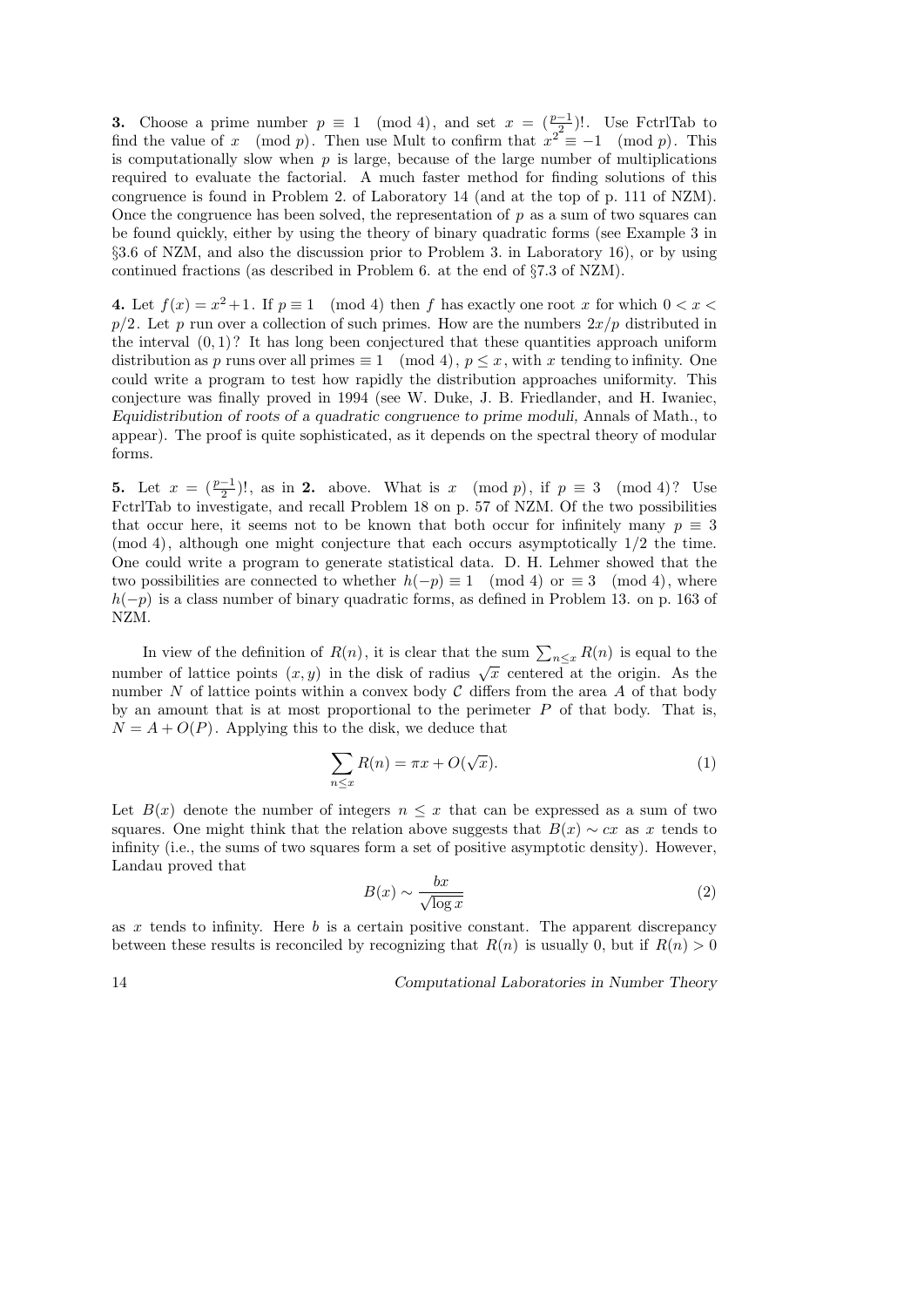then  $R(n)$  is likely to be large. The tools required to prove (2) are similar to those used in the analytic proof of the Prime Number Theorem: Dirichlet series, Euler products, contour integration, etc. For an exposition of this, see W. J. LeVeque, Topics in Number Theory, vol. II, Addison-Wesley, Reading, 1956, pp. 257–263.

6. A table of  $R(n)$  is provided by taking  $s = k = 2$  in the program Wrg2Tab. By examining larger values of n you will see that  $R(n)$  is usually 0, but that positive values are often large. The program WrgStTab generates a table of  $B(x)$ ,  $B(x)/x$ ,  $B(x+h)-B(x)$ and  $(B(x+h) - B(x))/h$ . Using this data, what value of b in (2) is suggested?

It is known that the limiting approximation in (2) is approached only slowly. A more accurate approximation to  $B(x)$  could be constructed by introducing a second term on the right hand side of (2), of the form  $b_1x/(\log x)^{3/2}$ . Here  $b_1$  is some appropriate constant. Still greater accuracy would be achieved by introducing a term  $b_2x/(\log x)^{5/2}$ , and so on. This is discussed by D. Shanks, The second-order term in the asymptotic expansion of  $B(x)$ , Math. Comp. 85 (1964), 75–86. It turns out that the constant b in (2) is

$$
b = \left(2 \prod_{q \equiv 3(4)} \left(1 - \frac{1}{q^2}\right)\right)^{-1/2} = 0.764223654\dots
$$

where the product is taken over all prime numbers  $q \equiv 3 \pmod{4}$ .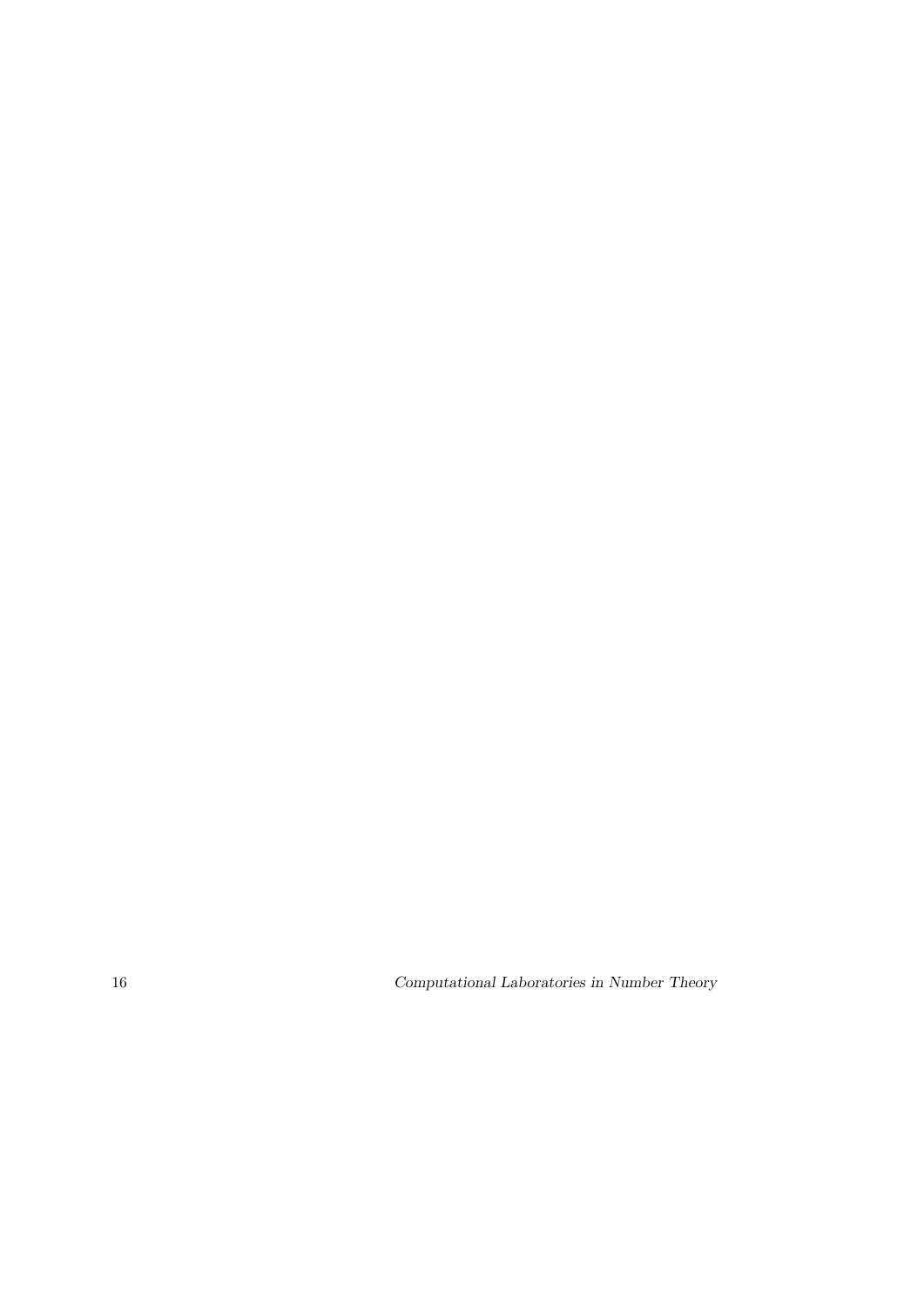### LABORATORY 5 Solutions of Congruences & Binomial Coefficients

New Program: PascalsT

The program PolySolv allows you to specify a polynomial f with integral coefficients, and a modulus m, and then it evaluates  $f(a) \pmod{m}$  for each  $a, 0 \le a \le m$ . On the screen it displays the residue classes a for which  $f(a) \equiv 0 \pmod{m}$ , up to the first 100 of them. If there are more than 100 such  $\alpha$  then only the first 100 are displayed, but the program still reports the total number  $N_f(m)$  of roots. Since the running time of this program is proportional to  $m$ , the program will restrict you to  $m < 10^6$ .

1. Use PolySolv to find all roots of  $7x \equiv 1 \pmod{91}$ ; all solutions of  $7x \equiv 35 \pmod{91}$ ; all solutions of  $2x \equiv 1 \pmod{101}$ . Note conformity with Theorem 2.17 of NZM.

In the next three problems, you are asked to gather data concerning the number of roots of a polynomial  $f(x) \equiv 0 \pmod{p}$ , for various f and p, and then to formulate a conjecture. Do not be disturbed if your numerical evidence is too meager to be compelling. Each polynomial f has a discriminant, denoted  $D(f)$ , and defined on p. 487 of NZM. Prime factors of the discriminant are apt to be exceptional, and may not obey the general pattern.

2. Let  $f(x) = x^3 + x + 1$ , with discriminant  $D(f) = -31$ . Using PolySolv, for each prime number  $p < 100$  determine the value of  $N_f(p)$ . What is the biggest value attained? What values are attained, and with what frequencies? What is the average of the values calculated? Formulate conjectures regarding the general situation.

**3.** Let  $g(x) = x^3 + x^2 - 2x - 1$ , with discriminant  $D(g) = 49$ . Using PolySolv, for each prime number  $p < 100$  determine the value of  $N_q(p)$ . What is the biggest value attained? What values are attained, and with what frequencies? What is the average of the values calculated? Formulate a conjecture regarding the general situation.

4. Let  $h(x) = x^2 + x + 1$ , with discriminant  $D(h) = -3$ . Using PolySolv, for each prime number  $p < 100$  determine the value of  $N_h(p)$ . What is the biggest value attained? What values are attained, and with what frequencies? What is the average of the values calculated? Formulate a conjecture regarding the general situation.

The situation touched on in Problems 2–4 above is quite complicated. Suppose that  $f(x)$  is a polynomial of degree d with integral coefficients. Then  $0 \leq N_f(p) \leq d$ ; see Corollary 2.27 in NZM. The three polynomials considered above are irreducible (over the field Q of rational numbers). For such polynomials, additional patterns emerge in the statistics of the  $N_f(p)$ . For each k,  $0 \le k \le d$ , the primes p for which  $N_f(p) = k$  have a certain relative density  $d_k$ . That is, the limit

$$
d_k = \lim_{x \to \infty} \frac{1}{\pi(x)} \sum_{\substack{p \le x \\ N_f(p) = k}} 1
$$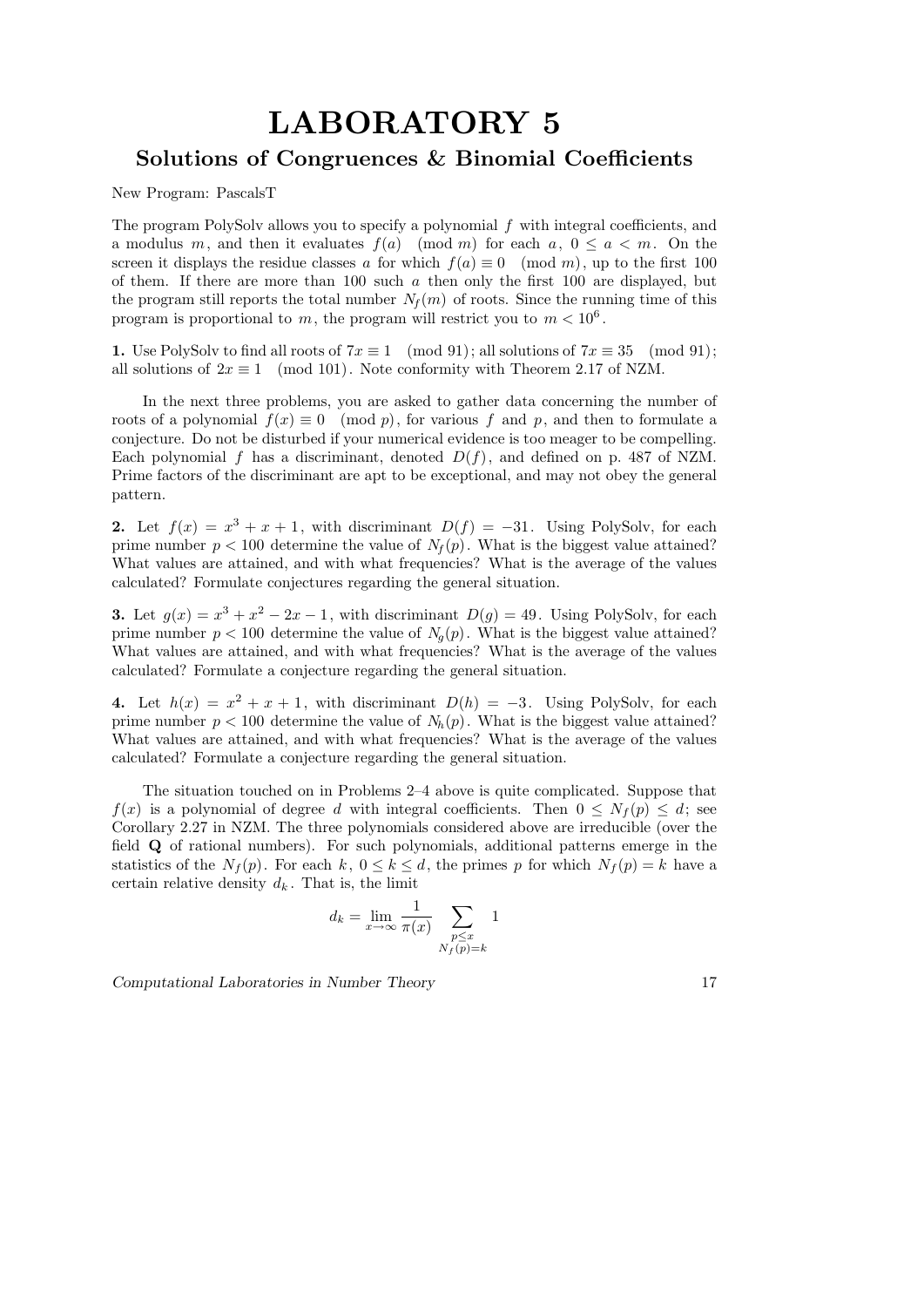exists. These densities are determined by the Chebotarev Density Theorem in terms of the Galois group of  $f$ . Thus the densities depend on the particular polynomial, although only finitely many configurations can arise. In the case of the polynomial of Problem 2, the Galois group is  $S_3$ , and the densities are  $d_0 = 1/3$ ,  $d_1 = 1/2$ ,  $d_2 = 0$ ,  $d_3 = 1/6$ . In Problem 3, the Galois group is  $C_3$ , and the densities are  $d_0 = 2/3$ ,  $d_1 = d_2 = 0$ ,  $d_3 = 1/3$ . (For this polynomial,  $N_f(p) = 1$  if and only if  $p = 7$ .) In Problem 4 the Galois group is  $C_2$ , and the densities are  $d_0 = 1/2$ ,  $d_1 = 0$ ,  $d_2 = 1/2$ , but the situation is more elementary, since by quadratic reciprocity we find that  $N_f(p) = 2$  if  $p \equiv 1 \pmod{3}$ , and  $N_f(p) = 0$  if  $p \equiv 2 \pmod{3}$ . The densities then follow by the prime number theorem for arithmetic progressions.

Concerning the densities  $d_k$ , it is obvious that  $\sum_{k=1}^d d_k = 1$ , and it is easy to show that  $d_{d-1} = 0$ . Not so obviously, the  $d_k$  also satisfy the relation  $\sum_{k=1}^{d} k d_k = 1$ . That is,

$$
\lim_{x \to \infty} \frac{1}{\pi(x)} \sum_{p \le x} N_f(p) = 1 \tag{1}
$$

for any irreducible polynomial with integral coefficients. This is a consequence of the prime ideal theorem (which is a natural extension of the prime number theorem to algebraic number fields). For a more detailed account of how the densities  $d_k$  are calculated, see H. Heilbronn, Zeta-functions and L-functions, Algebraic Number Theory (Brighton, 1965), Thompson, Washington, 1967, pp. 204–230, especially pp. 227–229.

5. For any two polynomials  $f(x)$  and  $g(x)$ , one can define their *resultant*,  $R(f, g)$ . We skip the definition and fundamental theorems concerning this quantity, and mention just three useful properties: (i) If f and g have integral coefficients, then  $R(f, g)$  is an integer. (ii)  $R(f, g) = 0$  if and only if f and g have a common factor (i.e., and common polynomial divisor of degree  $> 0$ ). (iii) There exist polynomials  $u(x)$  and  $v(x)$  with integral coefficients such that

$$
f(x)u(x) + g(x)v(x) = R(f, g).
$$

Suppose that f and g have a common root (mod p). That is, there is an a (mod p) such that both  $f(a) \equiv 0 \pmod{p}$  and  $g(a) \equiv 0 \pmod{p}$ . On setting  $x = a$  in the identity above, we see that the left hand side is divisible by p, and hence that  $p|R(f, g)$ . Thus if  $p/R(f, g)$  then f and g have no common root, and it follows that  $N_{fg}(p)$  =  $N_f(p) + N_g(p)$ . Let f be as in Problem 2, and g as in Problem 3, so that  $f(x)g(x) =$  $x^6 + x^5 - x^4 + x^3 - x^2 - 3x - 1$ . It can be shown that  $R(f, g) = 13$  in this case. By applying PolySolv, confirm that f and g have a common root when  $p = 13$ . Without performing any additional calculation, list the roots of  $f(x)g(x)$  (mod 13). Apply PolySolv to fg, to confirm your guess.

**6.** Apply PolySolv with  $f(x) = x^{1732} - 1$ ,  $m = 1733$ . Having determined the number of roots of  $f$ , can you deduce that  $m$  is prime? Is this a time-effective method of proving primality? Apply PolySolv with  $f(x) = x^{1738} - 1$ ,  $m = 1739$ . After determining the number of roots of  $f$ , can you deduce that m is composite? (Recall Euler's Congruence, Theorem 2.8 of NZM.) Is this a time-effective method of proving compositeness?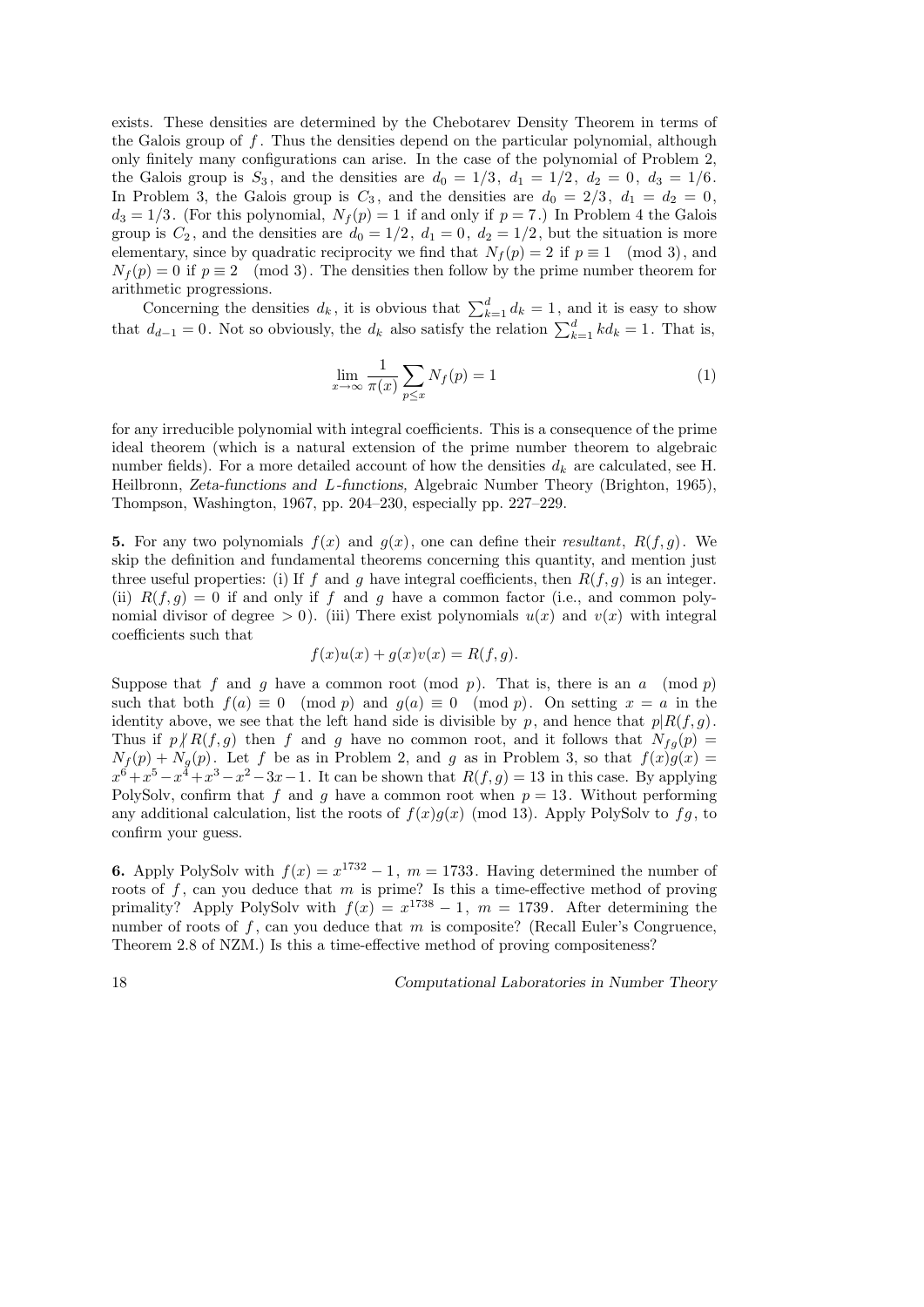7. Let  $p = 101$ , say, and consider f of the form  $f(x) = x^3 + ax^2 + bx + c$ . For various randomly-selected triples a, b, c use PolySolv to determine the value of  $N_f(101)$ . Formulate a conjecture regarding the average number of solutions of a polynomial congruence modulo a prime  $p$ , when  $p$  is fixed and the polynomial runs over all monic polynomials of some given degree. (A polynomial is monic if its leading coefficient is 1.) Can you prove your conjecture?

8. Let f be defined as in Problem 3 above. Suppose that p is a prime such that  $N_f(p) = 2$ , and that q is a prime such that  $N_f(q) = 3$ . Use PolySolv to determine the value of  $N_f(pq)$ . Try some further examples of this kind. Formulate a conjecture concerning the relationship between  $N_f(m)$ ,  $N_f(n)$ , and  $N_f(mn)$  when  $(m, n) = 1$ . (This conjecture is established as Theorem 2.20 in NZM, as an application of the Chinese Remainder Theorem.)

**9.** Suppose that  $p \nmid x$ . Explain why  $x^{(p-1)/2} \equiv \pm 1 \pmod{p}$ . For how many x does the + sign occur? Take  $f(x) = x^{(p-1)/2} - 1$  in PolySolv. Try this for several values of p. Formulate a conjecture. (This conjecture can be derived as an application of the more general Theorem 2.37 of NZM.)

10. The program PascalsT displays the entries of Pascal's Triangle (i.e., binomial coefficients), reduced (mod m). Start with  $m = 2$ . The pattern created by rows 0–3 is repeated twice in rows 4–7, with an inverted triangle of 0's between. Does this generalize? How would you express this in terms of equations?

11. For  $0 \le n \le 15$ , count the number of odd entries in the *n*th row of Pascal's triangle. (Take  $m = 2$  in PascalsT.) The totals that arise in this way form a special class of integers. Describe.

12. When  $n$  is written in binary, the number of 1's in the expansion is called the *binary* weight of n, and is denoted w(n). That is, if  $n = 2^{i_1} + 2^{i_2} + \cdots + 2^{i_k}$  with  $0 \le i_1 < i_2$  $\cdots i_k$  then  $w(n) = k$ . Compute  $w(n)$  for  $0 \le n \le 15$ . Note the relation between these values, and the totals computed in the preceding problem. Form a conjecture. (Problem 16 at the end of §2.2 of NZM is relevant here.)

**13.** Let p be a prime number. What is the least n such that  $p\vert\vert\vert\vert\vert\vert\vert$  $\binom{n}{k}$  for all k in the range  $0 < k < n$ ? (Take  $m = p$  in PascalsT, and look for 0's.) What is the second such n? The third? (Problem 14 at the end of §2.2 of NZM is relevant here.)

**14.** For what  $k, 0 \leq k \leq 15$ , is it true that  $3/\binom{15}{k}$  $\binom{15}{k}$ ? For what  $k, 0 \leq k \leq 15$ , is it true that  $5/\binom{15}{k}$  $\binom{15}{k}$ ? Does this suggest something?

15. Let  $p$  be a prime number. Describe all the patterns that you can find in the sequence of residues  $\binom{n}{n}$  $\genfrac{}{}{0pt}{}{n}{p}\quad\!\!\pmod{p^2}.$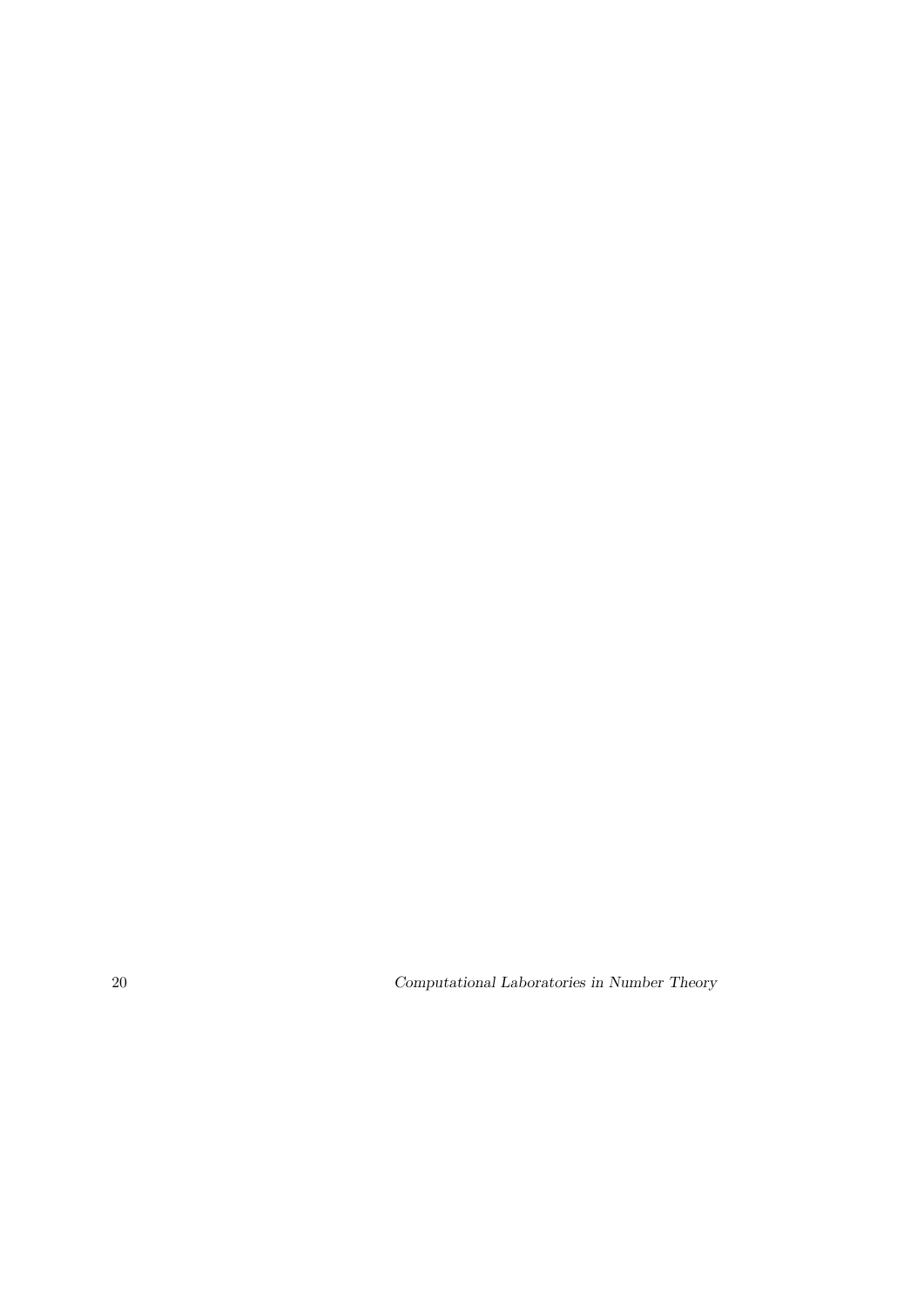# LABORATORY 6

### Linear Congruences

### & The Chinese Remainder Theorem

New Progrems: LinCon, LnCnDem, IntAPTab, CRT, CRTDem, Phi

The program LinCon applies the extended Euclidean algorithm to find the complete solution set of the linear congruence  $ax \equiv b \pmod{m}$ . You can type lincon a b m [Enter], or simply type lincon [Enter] and follow the prompts. Try it both ways, now. Note that the conclusions reached are in conformity with Theorem 2.17 of NZM.

1. The computational procedure followed by LinCon is sketched at the end of §2.2 of NZM, and is described in greater detail on the first three pages of Chapter 5. The steps involved are displayed by the program LnCnDem. Type lncndem 17 1 101 [Enter], and follow the explanations given. Alternatively, type lncndem [Enter], and provide the input values as prompted. Apply LnCnDem with  $a = 7$ ,  $b = 13$ ,  $m = 91$ . Also with  $a = 5, b = 155, m = 345.$ 

2. You now have two methods for finding solutions of linear congruences. You can use either (i) LinCon or (ii) PolySolv. Try both methods on the congruence  $7x \equiv 1$ (mod 1234). Which method takes longer to run? Estimate the running time for the two methods as a function of  $m$ . Which method is asymptotically faster? (Ignore the time it takes to supply the input information to the programs.)

**3.** Let m and n be given, and put  $g = (m, n)$ . The intersection of an arithmetic progression a (mod m) with an arithmetic progression b (mod n) is an arithmetic progression (mod  $[m, n]$ ) if  $a \equiv b \pmod{q}$ , and is otherwise empty. (Recall Problem 20. at the end of §2.3 of NZM.) The program IntAPTab presents these intersections in a manner reminiscent of the table on p. 68 of NZM. Rows are indexed by residues  $a \pmod{m}$ , and columns by b (mod n). Type intaptab [Enter], and then take  $m = 5$ ,  $n = 8$ . Note that in the body of the table, each of the numbers  $0, \ldots, 39$  occurs exactly once. That is, the simultaneous congruences  $x \equiv a \pmod{5}$ ,  $x \equiv b \pmod{8}$  are equivalent to the single congruence  $x \equiv c \pmod{4}$ , for some suitable value of c. The more general assertion that this is true whenever  $(m, n) = 1$  is known as the Chinese Remainder Theorem (Theorem 2.18 of NZM). Take  $m = 101$ ,  $n = 103$  in IntAPTab, and take a stroll around the table. There are now so many entries that it is no easy to see, by inspection, that each number  $0, \ldots, 10402$  occurs exactly once in the body of the table. Now take  $m = 102$ ,  $n = 104$  in IntAPTab. What proportion of the entries are blank? Why? This phenomenon becomes more pronounced when  $(m, n)$  is large. Try taking  $m = 25$ ,  $n = 35$ .

The program CRT (meaning "Chinese Remainder Theorem") determines the intersection of two given arithmetic progressions. For example, the numbers  $x$  such that both  $x \equiv 3 \pmod{4}$  and  $x \equiv 2 \pmod{5}$  are precisely the numbers for which  $x \equiv 7$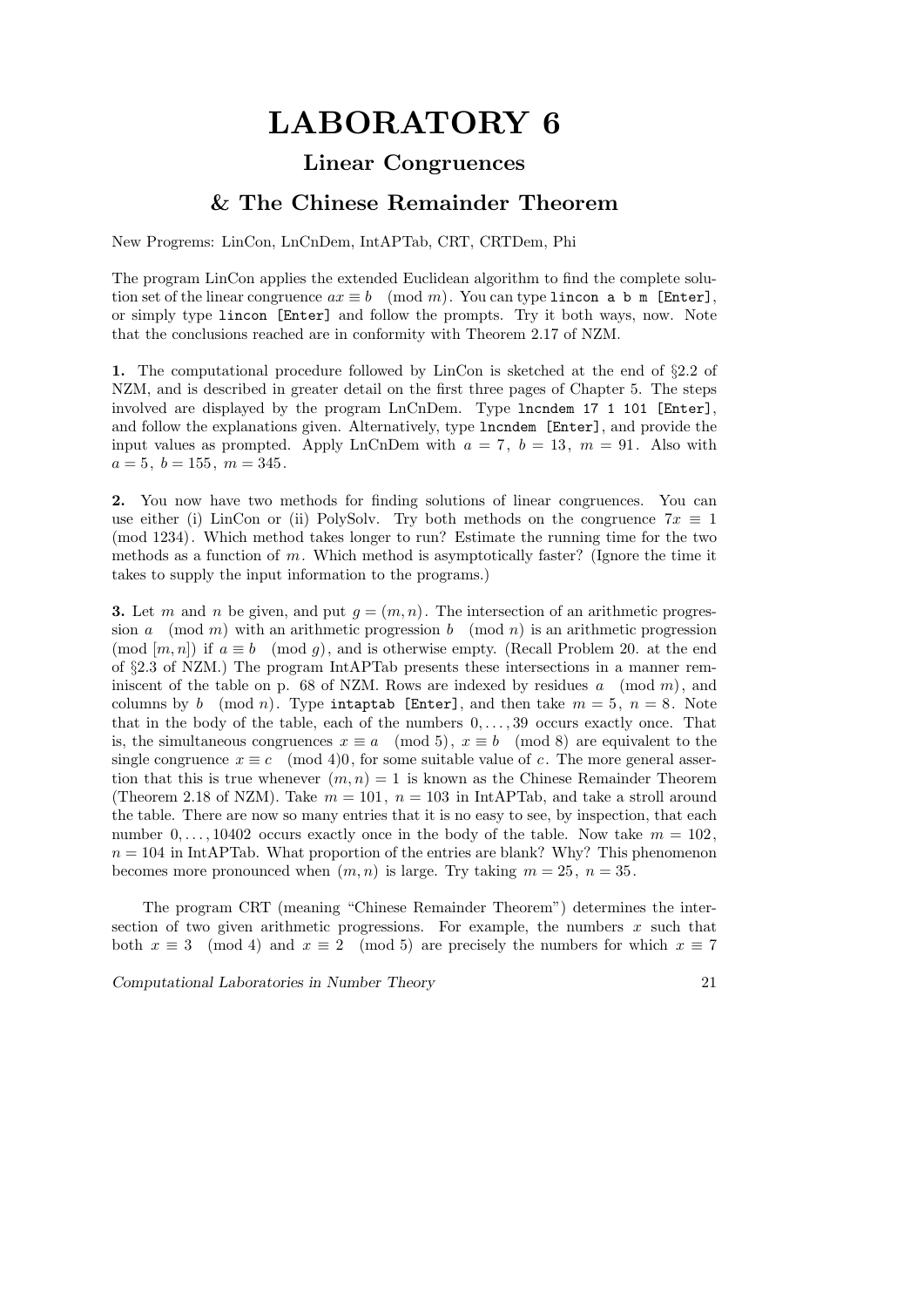(mod 20). Type crt 3 4 2 5 [Enter], and watch the results. On the other hand, there are no x for which both  $x \equiv 1 \pmod{12}$  and  $x \equiv 19 \pmod{28}$ . To see why this is so, type crt 1 12 19 28 [enter].

4. The program CRT uses LinCon to find the intersection of two arithmetic progressions, in the manner of the Second Solution to Example 3, on p. 67 of NZM. The program CRTDem demonstrates how this is done. Type crtdem 3 4 2 5 [Enter], and watch the response. Try also crtdem 1 12 19 28 [Enter].

5. By repeated use of CRT, find a number x such that  $0 < x < 10^9$  and none of x,  $x + 1$ , ...,  $x + 6$  is squarefree. Thus we have a gap of length at least 8 between consecutive squarefree numbers. (Hint: What if  $x \equiv 0 \pmod{4}$ ,  $x \equiv -1 \pmod{9}$ ,  $x \equiv -2 \pmod{25}$ ,  $x \equiv -3 \pmod{49}$ ,  $x \equiv -4 \pmod{121}$ ,  $x \equiv -5 \pmod{169}$ ,  $x \equiv -6 \pmod{289}$ .) Apply the program Factor to each of the numbers  $x, x+1, \ldots$ ,  $x + 6$  to verify your results. Are  $x - 1$  and  $x + 7$  both squarefree? (This construction can be extended—recall Problem 18 at the end of §2.3 of NZM.)

6. Take  $m = 15$ ,  $n = 13$  in IntAPTab. Note that an entry in the body of the table is printed in White if and only both the column and row labels of that entry are printed in White. More generally, if  $(m, n) = 1$ ,  $x \equiv a \pmod{m}$ , and  $x \equiv b \pmod{n}$ , then  $(c, mn) = 1$  if and only if  $(a, m) = 1$  and  $(b, n) = 1$ . (This is argued in the proof of Theorem 2.19, by using Theorems 1.8 and 2.4.) Hence the number of reduced residues  $(mod \, mn)$  is the number of reduced residues  $(mod \, m)$  times the number of reduced residues modn. That is,  $\phi(mn) = \phi(m)\phi(n)$  whenever  $(m, n) = 1$ . Since it is easy to see that  $\phi(p^{\alpha}) = p^{\alpha} - p^{\alpha-1} = p^{\alpha}(1-1/p)$ , we deduce that

$$
\phi(n) = \prod_{p^{\alpha} \parallel n} \left( p^{\alpha} - p^{\alpha - 1} \right) = n \prod_{p \mid n} \left( 1 - \frac{1}{p} \right).
$$

Thus we can calculate  $\phi(n)$  easily, once the factorization of n has been determined. The program Phi proceeds in this way: First the argument is factored, and then the above formula is used. Try typing phi 42. You can confirm this answer by taking  $m = 42$  in CngArTab, and viewing the multiplication table with only the reduced residues displayed.

7. By using PolySolv, find two distinct residue classes  $x_1$  and  $x_2$  modulo 31 so that  $x^3 + x + 1 \equiv 0 \pmod{31}$ . Similarly, find three distinct residue classes  $y_1, y_2, y_3$  modulo 47 so that  $x^3 + x + 1 \equiv 0 \pmod{47}$ . By using CRT, find six residue classes u modulo 31 · 47 = 1457 so that  $u \equiv x_i \pmod{31}$  and  $u \equiv y_j \pmod{47}$ ,  $i = 1, 2, j = 1, 2, 3$ . Apply PolySolv with  $f(x) = x^3 + x + 1$ ,  $m = 1457$ . Interpret your findings. Note the conformity of this with Theorem 2.20 in NZM.

**8.** Recall that the only solutions of  $x^2 \equiv 1 \pmod{p}$  are  $x \equiv \pm 1 \pmod{p}$ . (See Lemma 2.10 of NZM.) Given that  $4757 = 67 \cdot 71$ , use the program CRT to find four roots of the congruence  $x^2 \equiv 1 \pmod{4757}$ . Verify your results by using PolySolv. When m is composite you now have two methods for locating all the roots of a polynomial congruence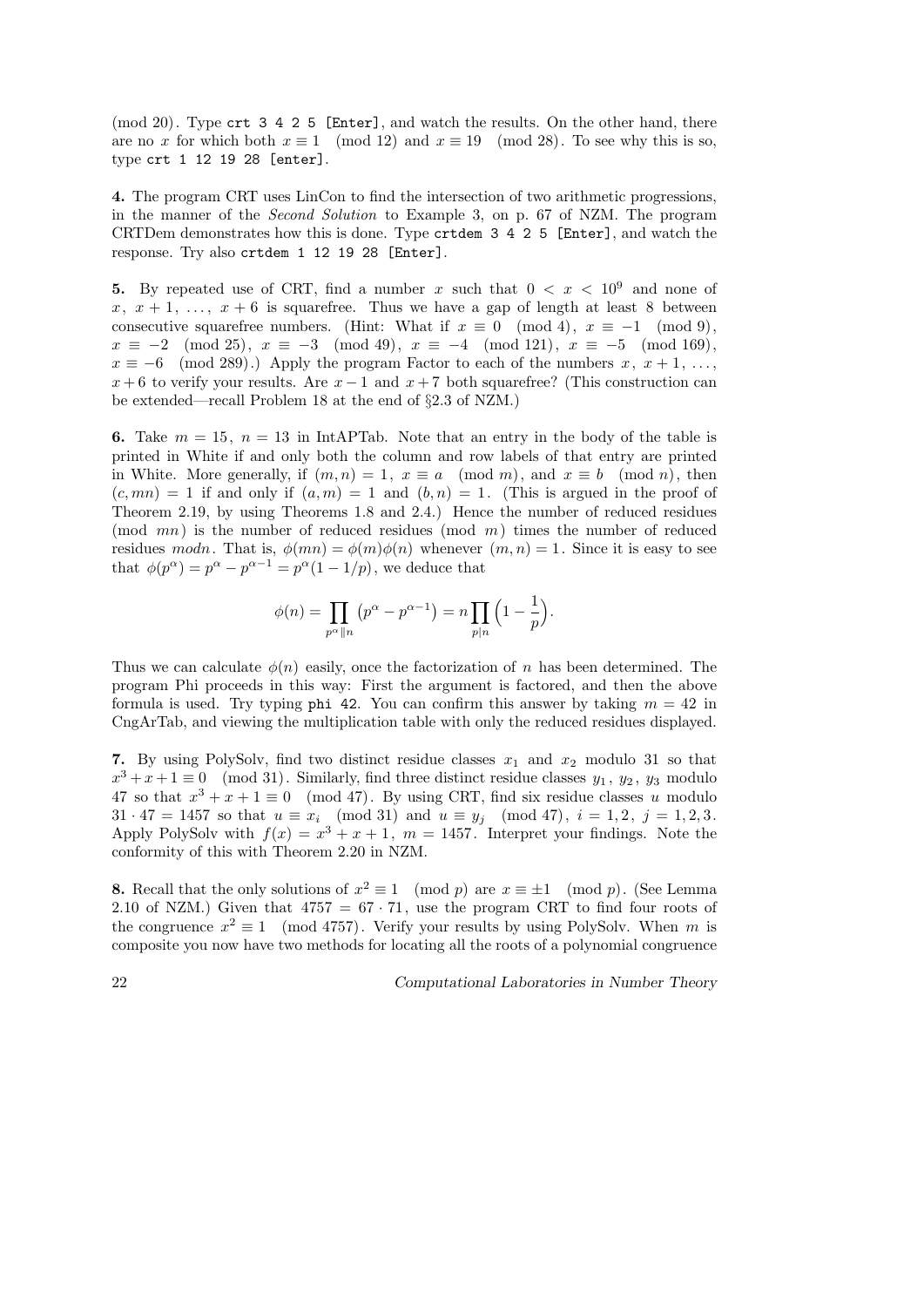$f(x) \equiv 0 \pmod{m}$ . You can (i) apply PolySolv directly to the modulus m, or (ii) factor m into primepowers, apply PolySolv to each of these primepowers, and then use CRT to combine these solutions to construct the solutions modulo  $m$ . Estimate the running time of these two approaches. Which one is faster for a typical large composite number? (Ignore the time it would take to input the arguments.)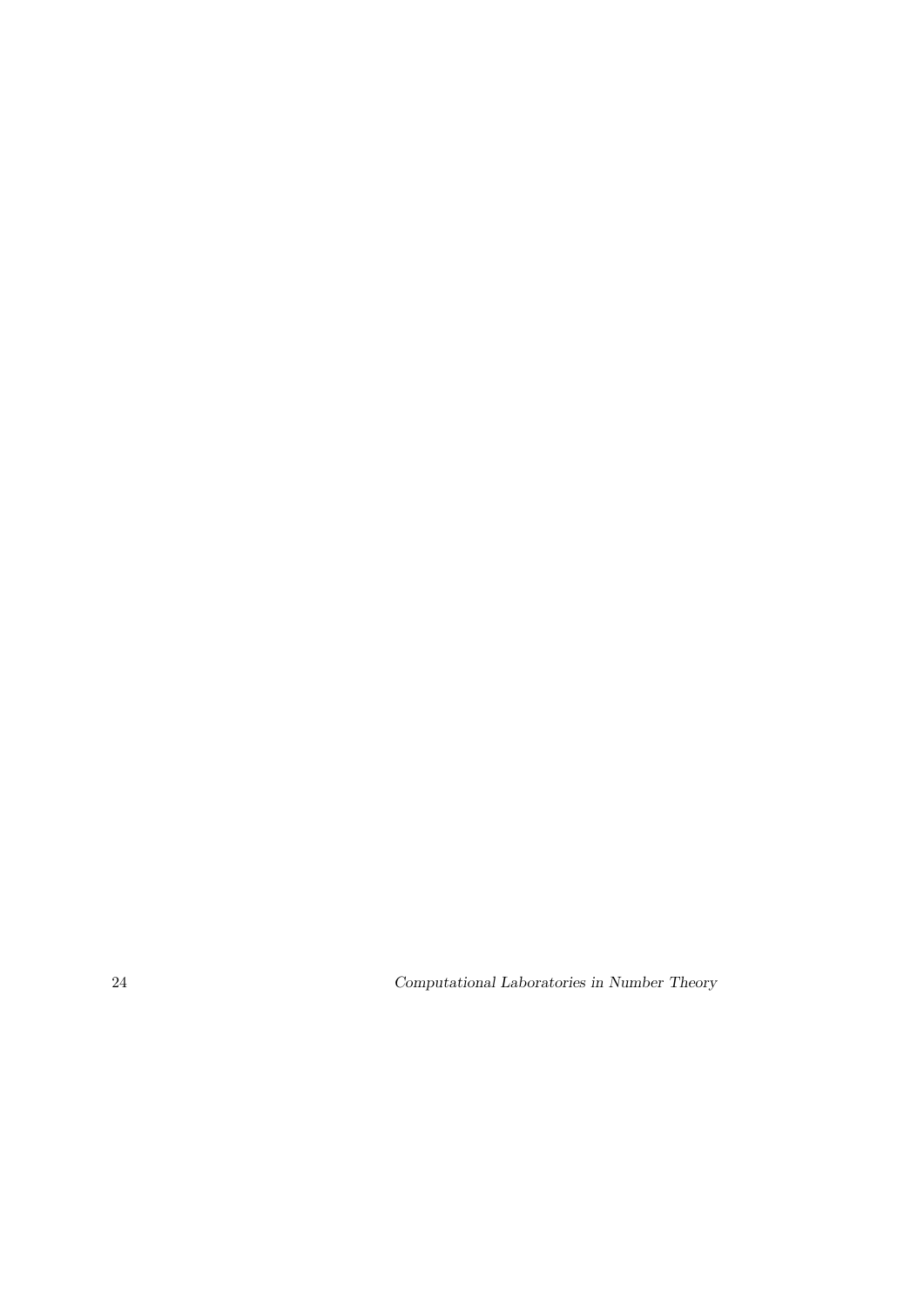## LABORATORY 7

### Powering Algorithms & Primality Testing

New Programs: PwrDem1a, DwrDem1b, PwrDem2, Power, SPsPDem, SPsP

The number  $a^k \pmod{m}$  can be determined by  $k-1$  multiplications of residue classes, but this is slow if k is large. There is a much faster way: The values of a,  $a^2$ ,  $a^4$ ,  $a^8$ , ...,  $a^{2^i}, \ldots, \quad \text{(mod } m\text{)}$  can be determined, by repeated squaring, in only i multiplications. The binary expansion of k provides a representation of  $k$  as a sum of powers of 2, and hence  $a^k$  is a product of an appropriate collection of the numbers  $a^{2^i}$ . For example,  $13 = 2^3 + 2^2 + 2^0$ , and hence  $a^{13} = a^{2^3} \cdot a^{2^2} \cdot a^{2^0}$ . The exact number of multiplications required by this method varies irregularly with  $k$ , but it never exceeds  $2\log_2 k$ . The binary expansion of  $k$  can be built from the bottom up, as demonstrated in programs PwrDem1a, PwrDem1b, or from the top down, as demonstrated in PwrDem2. The former of these two methods is discussed on pages 76, 77 of §2.4 of NZM.

1. Apply the programs PwrDem1a, PwrDem1b, DwrDem2 to several values of a, m until the process is clear to you. Apply PwrDem1b and PwrDem2 to the same  $k$ . How do the number of multiplications compare?

2. If k has binary expansion  $k = 2^{i_1} + 2^{i_2} + \cdots + 2^{i_r}$  with  $i_1 < i_2 < \cdots < i_r$ , then our powering algorithm requires  $i_r + r - 1$  multiplications to calculate  $a^k$ . In particular, it takes 6 multiplications to calculate  $a^{15}$ . Show that  $a^{15}$  can be obtained with only 5 multiplications.

The program Power evaluates  $a^k \pmod{m}$ . You may type power a k m [Enter], or else simply type power [Enter], and respond to the prompts. Try it both ways, now.

3. Use the program Power to evaluate  $2^{m-1} \pmod{m}$  where  $m = (10^{17} - 1)/9 =$ 11111111111111111. Assuming Fermat's congruence, (Theorem 2.7 of NZM), this provides a quick (but indirect) proof that 11111111111111111 is composite. Apply the program Factor to 1111111111111111111111, and note how long it runs. With large numbers  $m$  (of hundreds of digits), it is often the case that a quick proof that  $m$  is composite can be given, even though we know of no way to obtain the factors of  $m$  within a reasonable amount of time.

**4.** Is 91 prime? Evaluate  $2^{90} \pmod{91}$ . Is 341 prime? Evaluate  $2^{340} \pmod{341}$ . Now evaluate 3<sup>340</sup> (mod 341). What do you conclude?

5. We have no quick method to find  $k! \pmod{m}$  akin to our quick method for calculating powers. There are a few special cases (such as  $(p-1)! \pmod{p}$ ), but in general the fastest method known involves simply performing the  $k-1$  multiplications. If a quick method could be found, then it would have important applications (to factoring, for example). Suppose that you are in possession of a quick method for calculating  $\binom{2k}{k}$  ${k \choose k} \pmod{m}.$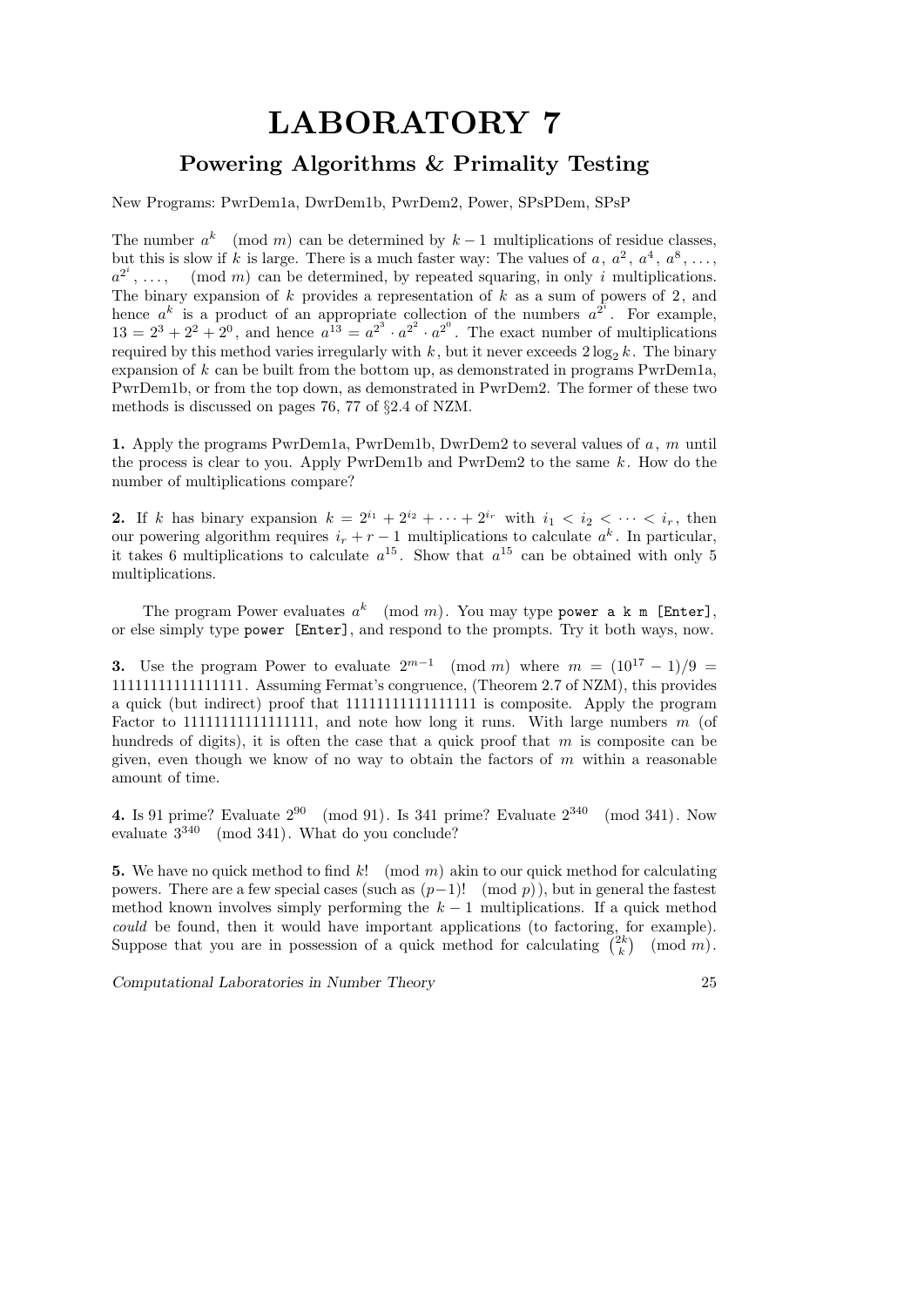Explain how this could be used to provide a quick method for calculating  $k! \pmod{m}$ . Suppose you have a quick method for calculating  $k! \pmod{m}$ . Explain how this could be used to provide a quick method for factoring m.

If  $0 < a < m$  and  $a^{m-1} \not\equiv 1 \pmod{m}$  then m is composite. Since it is easy to calculate powers modulo  $m$ , this provides a quick proof that  $m$  is composite—when it works. Unfortunately, the converse is false, but the counterexamples seem to be rare, so we call m a probable prime base a if m is odd and  $a^{m-1} \equiv 1 \pmod{m}$ . If m is a probable prime base  $a$  but is nevertheless composite, then we call  $m$  a pseudoprime base a, or, briefly, m is a  $PSP(a)$ . If m is found to be a probable prime base 2, then we might try base 3, and so on, but there exist composite  $m$  that are probable primes to every base a for which  $(a, m) = 1$ . To see how this might happen, suppose that m is a composite squarefree number with the peculiar property that  $(p-1)|(m-1)$  for every prime number p dividing m. (The least such m is 561.) Suppose that  $(a, m) = 1$ . If  $p|m$  then  $(a, p) = 1$ , and hence  $a^{p-1} \equiv 1 \pmod{p}$ . Since  $(p-1)|(m-1)$ , it follows that  $a^{m-1} \equiv 1 \pmod{p}$ . Since this congruence holds for every p dividing m, it holds modulo the product of all the primes dividing  $m$ . But we have assumed that  $m$  is squarefree; hence  $a^{m-1} \equiv 1 \pmod{m}$ . An odd composite number such that  $a^{m-1} \equiv 1 \pmod{m}$ whenever  $(a, m) = 1$  is called an *absolute pseudoprime*, or *Carmichael number*. The least Carmichael number is 561; indeed, it can be shown that if  $m$  is a Carmichael number then m is of the form we considered: m is squarefree and  $(p-1)|(m-1)$  whenever  $p|m$ . (This is called Korselt's criterion; see Problems 25–27 at the end of §2.8 of NZM.) It is not hard to show that there exist infinitely many pseudoprimes to any given base (see Problem 19 at the end of §2.4 of NZM), and it is easy to construct numerical examples of Carmichael numbers and to give arguments that suggest that Carmichael numbers form a fairly rich subset of the integers (by methods akin to the construction of Problem 20 of §2.8 of NZM). (If you query the Math Sci database by typing k=Carmichael.ti. [Enter], which means keyword "Carmichael" in the title field, then you obtain a list of papers in which Carmichael numbers are discussed in one way or another.) In particular, P. Erdős (On pseudoprimes and Carmichael numbers, Publ. Math. Debrecen 4 (1956), 201–206) formulated a heuristic argument that suggests that the number  $C(x)$  of Carmichael numbers not exceeding x is larger than  $x^{1-\epsilon}$  for all sufficiently large x. Although Erdős's conjecture is presumably true, it seems that the  $\epsilon$  tends to 0 slowly, since numerical studies have revealed that  $C(10^{10}) = 1547$ , and that  $C(10^{15}) = 105212$ . Just recently it was finally proved that there do indeed exist infinitely many Carmichael numbers. W. R. Alford, A. Granville, and C. Pomerance, There are infinitely many Carmichael numbers, Ann. of Math. 1994, to appear, showed that  $C(x) > x^{2/7}$  for all sufficiently large x.

Since the pseudoprime test fails to establish the compositeness of some composite numbers, we consider a slightly more elaborate test, which, however, involves no more calculation than before. If m is odd, we repeatedly divide 2 into  $m-1$ , until we obtain a representation  $m-1 = 2^r \cdot d$  with d odd. Suppose that  $a \not\equiv 0 \pmod{m}$ . Compute  $a^d \pmod{m}$ . Next, we repeatedly square, forming the sequence  $a^{2d}, a^{4d}, \ldots$  $a^{(m-1)/2} \pmod{m}$ . Let x denote this last residue class computed. If  $x^2 \not\equiv 1 \pmod{m}$ then  $a^{m-1} \not\equiv 1 \pmod{m}$ , and hence m is composite, by Fermat's congruence. Suppose now that  $x^2 \equiv 1 \pmod{m}$ . If  $x \not\equiv \pm 1 \pmod{m}$  then m is composite by virtue of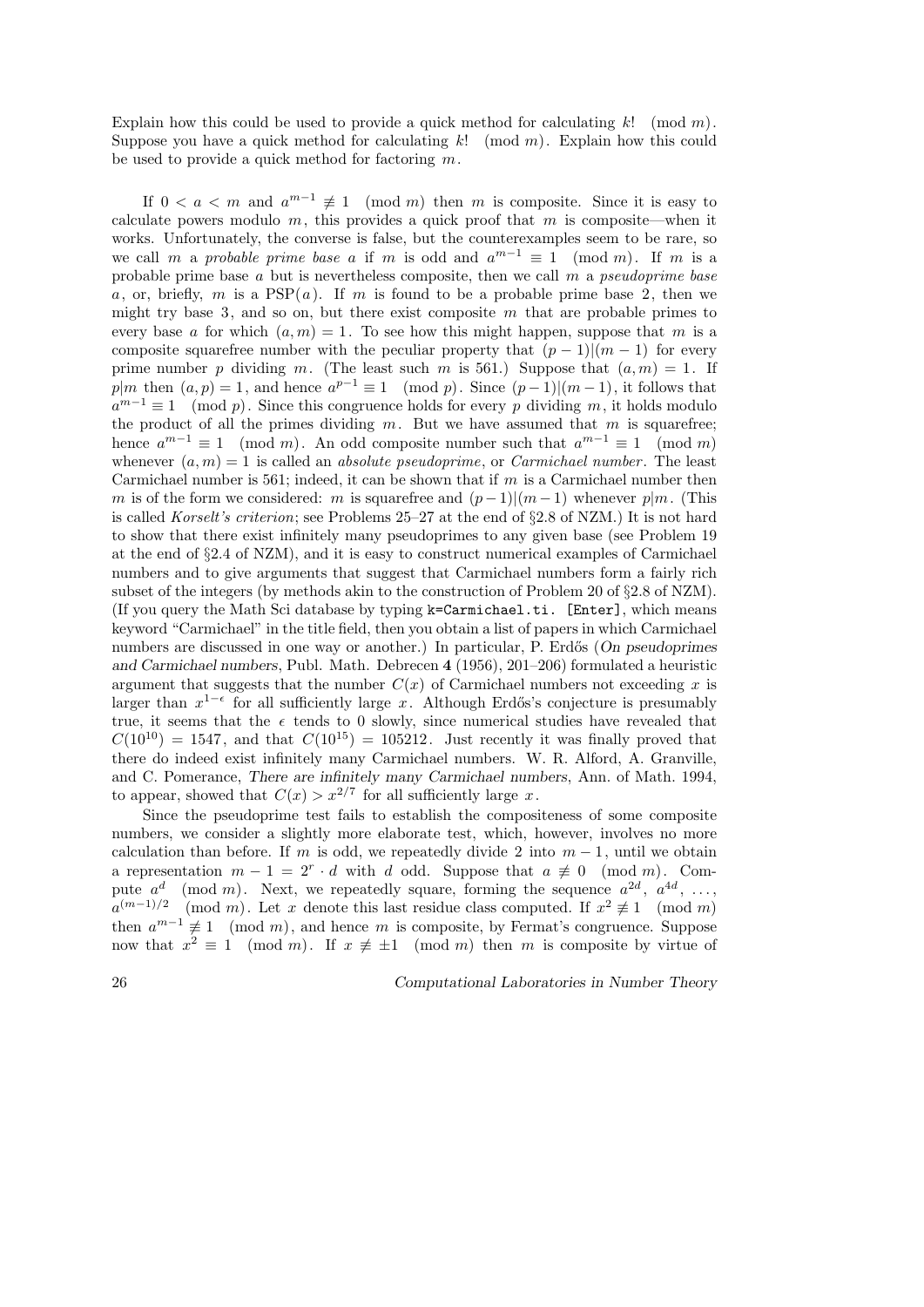Lemma 2.10 of NZM. More generally, if in the sequence of powers computed we find an entry  $x \not\equiv \pm 1 \pmod{m}$  followed by an entry 1, then  $x^2 \equiv 1 \pmod{m}$ , and hence m is composite. This test is more stringent than the previous one; if it is inconclusive then we call m a strong probable prime base a. If in addition m is composite then we call m a strong pseudoprime base a, or m is an  $SPSP(a)$ . In practice, we abandon the repeated squaring if a value  $\equiv \pm 1 \pmod{m}$  is encountered, since the conclusion is already clear. The exact sequence of steps performed is exhibited on p. 78 of NZM. It is known that if m is composite then there are at least  $m/4$  bases a such that the compositeness of m is demonstrated by applying this strong pseudoprime test base  $a$ . Thus if  $m$  survives this test for several values of a, we can be reasonably confident that m is prime—such an  $m$ might be called an "industrial grade prime".

6. By means of lengthy calculation (see C. Pomerance, J. L. Selfridge, and S. S. Wagstaff Jr., The pseudoprimes to  $25 \cdot 10^9$ , Math. Comp. **35** (1980), 1003–1026), it has been found that there are only 13 odd integers  $m < 25 \cdot 10^9$  that are SPSP(*a*) for  $a = 2, a = 3$ , and  $a = 5$ . Of these, only one, namely  $m = 3215031751$  is also a SPSP(7). Apply the strong pseudoprime test to this m with bases  $a = 2, 3, 5, 7$ , and 11. For example, try typing spspdem 3215031751 2 [Enter], or simply type spspdem [Enter] and follow the prompts.

8. By appropriate use of the program Power, show that 4369 and 4371 are both probable primes base 2. Are either of these numbers strong probable primes base 2? Are either of these numbers prime? (Use the program SPsP to answer this question, not Factor.) Are either of these numbers Carmichael numbers?

9. Factor 561, verify that 561 is squarefree, and that  $(p-1)|560$  for every prime p dividing 561. Hence deduce that 561 is a Carmichael number.

10. If m is a  $PSP(a)$  but not a  $SPSP(a)$  then the strong pseudoprime test locates a number x such that  $x \not\equiv \pm 1 \pmod{m}$ , but  $x^2 \equiv 1 \pmod{m}$ . In such a situation not only is it established that  $m$  is composite, but also a proper divisor of  $m$  can be exhibited, namely  $(x-1, m)$ . Apply the program SPsPDem to  $m = 561$  with  $a = 2$ .

11. What does the program SPsP do if you enter m on the command line, but omit  $a$ ? Type spsp 91 [Enter].

12. Numerical evidence suggests that most pseudoprimes are squarefree. To explain this, show that if m is a  $PSP(a)$ , and if p is a prime such that  $p^2|m$ , then

$$
a^{p-1} \equiv 1 \pmod{p^2}.
$$
 (1)

(Hint:  $a^m \equiv a \pmod{m}$ , and hence  $a^{p-1} \equiv (a^m)^{p-1} \equiv a^{m(p-1)} \pmod{m}$ . But  $\phi(p^2)$ divides  $m(p-1)$ .) Conversely, show that if p is a prime such that (1) holds then  $p^2$  is a PSP(a). Only a few primes have been found for which  $2^{p-1} \equiv 1 \pmod{p^2}$ , although it is believed that infinitely many exist. The least such prime is 1093. Use the program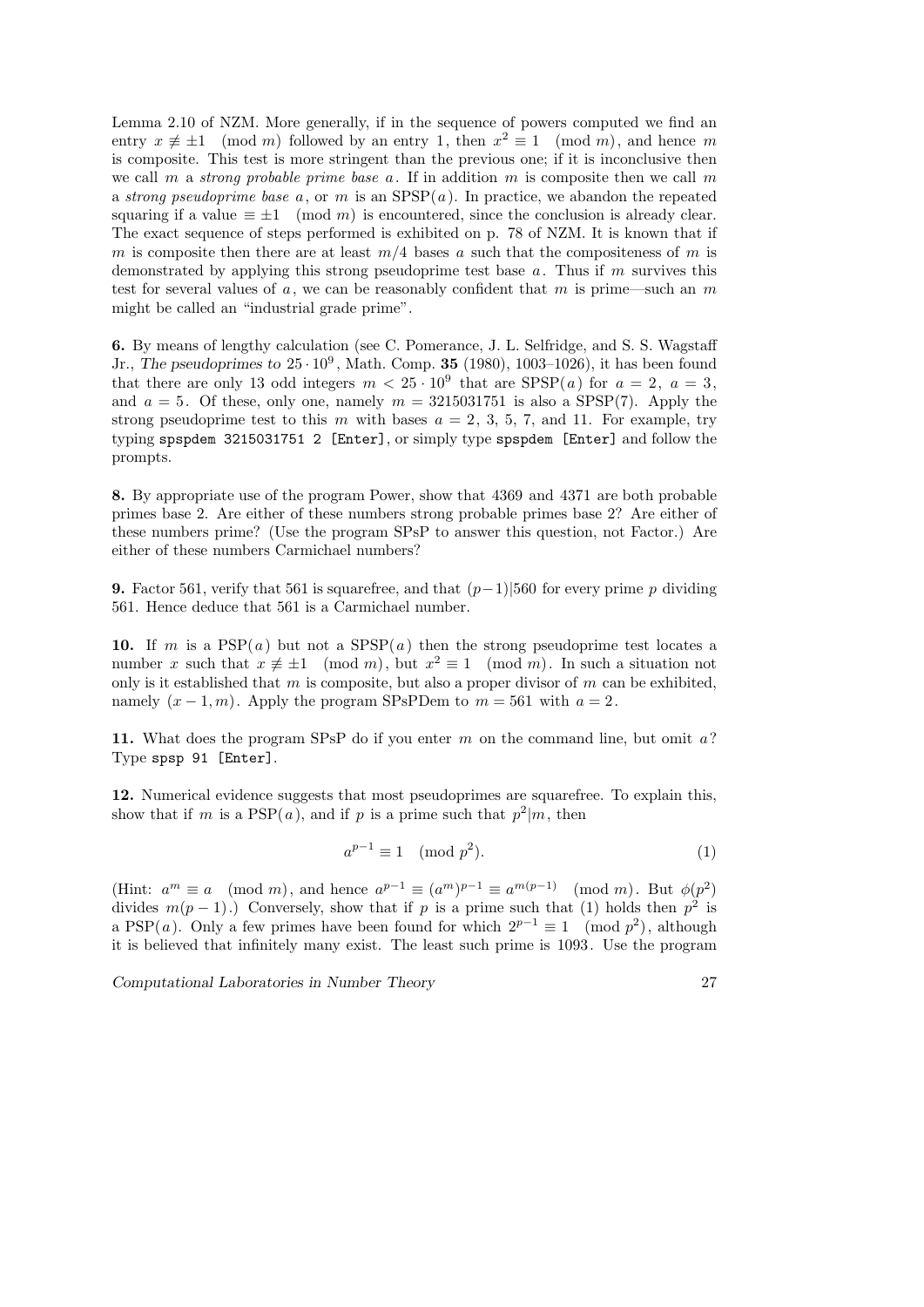Factor to verify that 1093 is prime, and the program Power to verify that  $2^{1092} \equiv 1$  $\pmod{1093^2}$ . Is 1093 a SPSP $(2)$ ?

For an extensive account of primality testing see H. C. Williams, Primality testing on a computer, Ars Comb. 5 (1978), 127–185.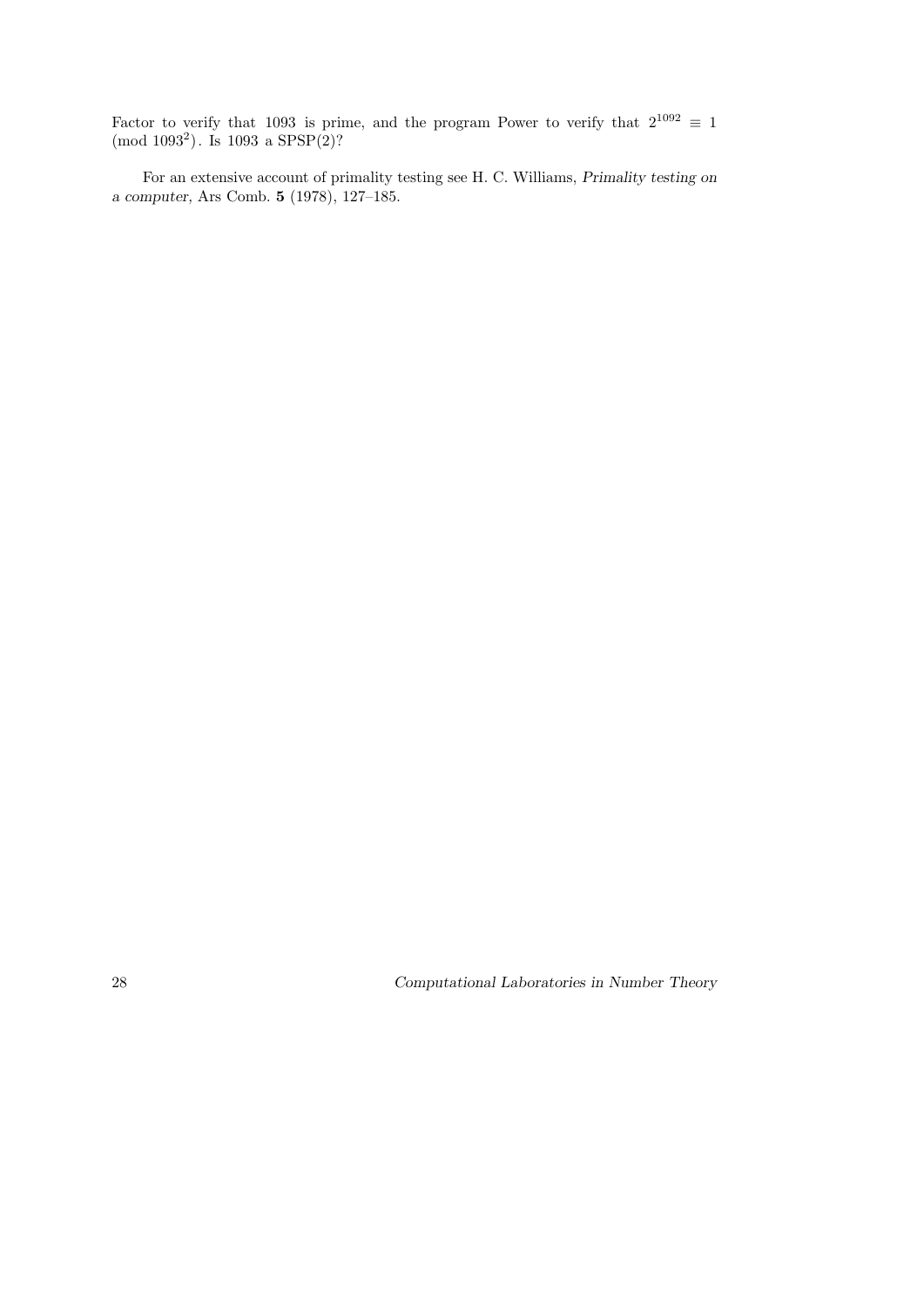## LABORATORY 8

### Factoring Strategies

New Programs: RhoDem, Rho, P–1Dem, P–1

We know that trial division yields a rigorous proof of the factorization of n in at most  $O(\sqrt{n})$  steps. This is slow when n is large, so we now consider methods that are faster for large n. Our object here is not to present state-of-the-art factoring, but only to drive home the point that it is possible to construct factoring strategies that are *much* faster than trial division.

1. Trial division takes  $\approx$  $\overline{n}$  steps if n is prime or if n is the product of two primes,  $n = p_1 p_2$  with  $p_1 \approx p_2 \approx \sqrt{n}$ . However these are the worst cases, and trial division is much quicker for many numbers. To see why this is so, suppose that  $n$  is composite and that  $p_1 < p_2 < \ldots < p_k$  are the distinct primes dividing n. Explain why only and that  $p_1 < p_2 < \ldots < p_k$  are the distinct primes dividing n. Explain why only  $O(\log n) + O(p_{k-1}) + O(\sqrt{p_k})$  trial divisions are required to factor n. Trial division is unlikely to yield the complete factorization of a large  $n$  in a reasonable amount of time, but nevertheless one should always try divisors through 100000 or so, when asked to factor a number n of unknown multiplicative structure.

2. Although alternative factoring strategies can be traced as far back as Fermat and Gauss, we begin with a simple method of comparitively recent origin, namely Pollard's Rho Method, proposed in 1975 by J. M. Pollard. (Why it shuld be called "Rho" is explained on p. 81 of NZM.) Suppose that a prime number p has been chosen. Let  $u_0 = 1$ , and for  $i > 0$ let the numbers  $u_i$  be determined by the relations  $u_i \equiv u_{i-1}^2 + c \pmod{p}$ ,  $0 \le u_i < p$ . Here c is some constant. We usually start with  $c = 1$ , but other valuse of c are sometimes handy, as will become clear later. The sequence  $u_i$  may have a non-periodic initial segment, but once a value is repeated (as must eventually happen), the sequence becomes periodic. The program RhoDem will assist you in determining when this first repetition occurs. Type rhodem [Enter], and in response to the query "Use cycle-detecting algorithm?" respond by typing n. In response to the prompts enter  $p = 89$ , and set  $c = 1$ . In the sequence of  $u_i$  displayed, you will see that  $u_2 = u_{16} = 2$ , but that  $u_1 \neq u_{15}$ . Thus the first repeat is at  $u_{16}$ , and the period of the repetitions is 14. In general, let  $r(p)$  be the least index i such that the value  $u_i$  repeats a value found previously, and let  $l(p)$  denote the least period of the repetitions. Thus  $r(89) = 16$  and  $l(89) = 14$ . Repeat this calculation for the prime  $p = 29$ , and thus determine the values of  $r(29)$  and  $l(29)$ .

By the pigeon-hole principle we see that  $r(p) \leq p+1$ , but the "Birthday Paradox" By the pigeon-noise principle we see that  $r(p) \leq p+1$ , but the "Birthday Paradox"<br>leads us to expect that  $r(p) \approx \sqrt{p}$  for most primes, and for most choices of c. (See Lemma 2.21 in NZM, and the discussion following.)

3. In the examples above it is easy to spot the first repetition visually, but this task becomes rapidly more difficult when  $p$  is a little larger. Repeat the steps above with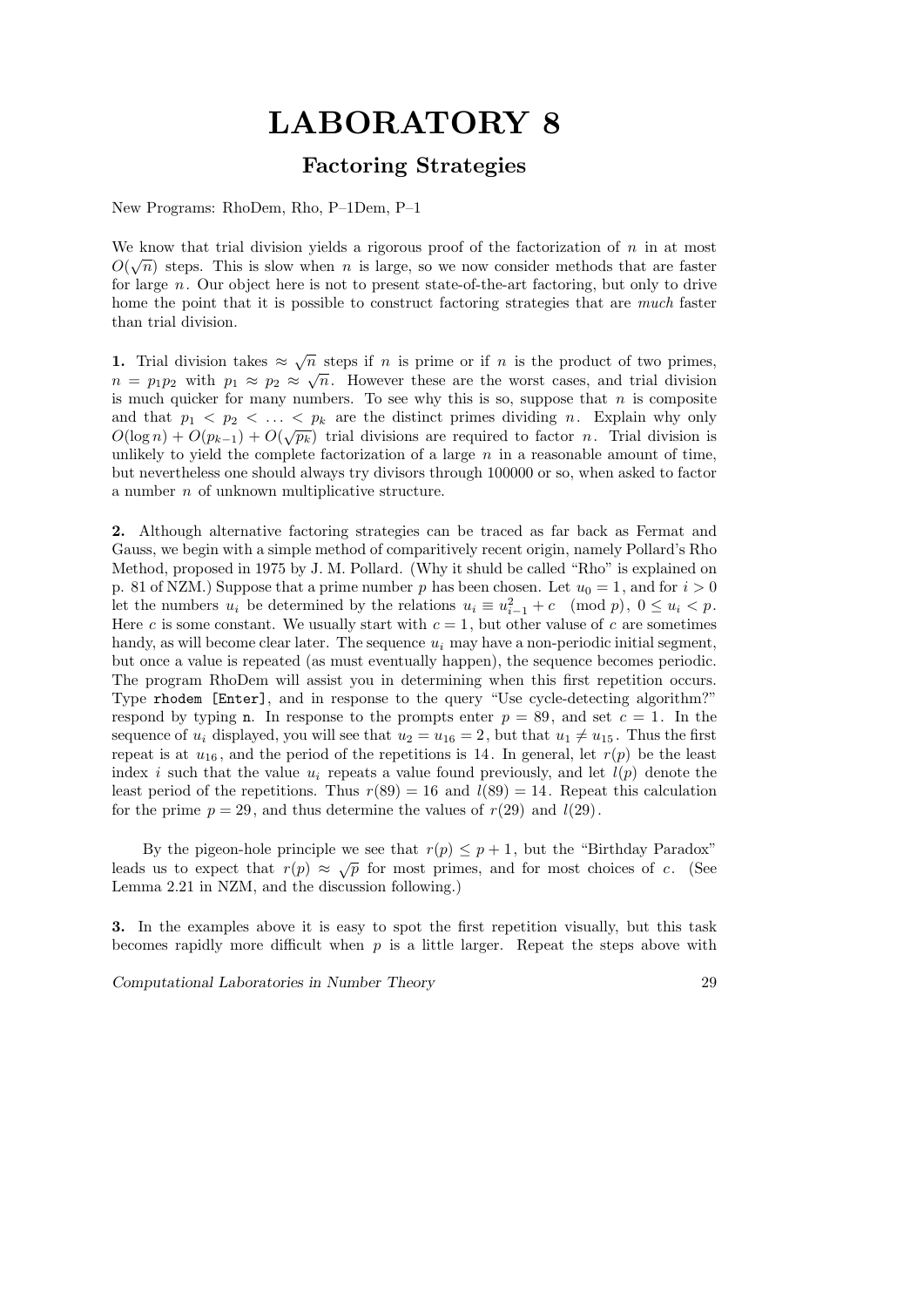$p = 3463$ . Touch a key to scroll down through the table, and as you go, note the following four values:

| $\it i$                     | u(i)           |
|-----------------------------|----------------|
| 130                         | 2185           |
| 131                         | 2212           |
| $\bullet$<br>$\bullet$<br>٠ | $\bullet$<br>٠ |
| 147                         | 1278           |
| 148                         | 2212           |

Thus  $r(3463) = 147$  and  $l(3463) = 17$ . Since it is quite tedious (and time-consuming!) to compare each value with all the previous ones, we need a quick way to spot repetitions. This is provided by the following Cycle Detection Algorithm: Watch for an index i at which  $u_i = u_{2i}$ . Let  $s(p)$  denote the least such i. The advantages of this approach are that only one comparison need be made, and that only the values  $u_i$  and  $u_{2i}$ . Thus we have no need to store the values of the  $u_i$ . If  $u_i \neq u_{2i}$  then we use the recurrence once to compute  $u_{i+1}$ , and twice more to compute  $u_{2i+2}$ . The old values  $u_i$ ,  $u_{2i}$  are discarded, and we continue with the two new values. The disadvantage of this approach is that it is slightly inefficient, in the sense that the recurrence must be used  $3s(p)$  times, which is somewhat larger than  $r(p)$ , which would be optimal. Using RhoDem, complete the following table (the first row of which has been thoughtfully provided). Use RhoDem with no cycle-detecting first, to determine the values of  $r(p)$  and  $l(p)$ . By inspecting the values  $u_i$ , try to determine the value of  $s(p)$ . Check your work by applying RhoDem a second time with cycle-detecting.

| $\boldsymbol{p}$ | $\boldsymbol{r}$ | $\boldsymbol{s}$ | l            |
|------------------|------------------|------------------|--------------|
| 37               | $\boldsymbol{6}$ | $\bf 5$          | $\mathbf{1}$ |
| 41               |                  |                  |              |
| $43\,$           |                  |                  |              |
| 47               |                  |                  |              |
| $53\,$           |                  |                  |              |

4. When we apply the Rho method to factor a number  $m$ , we compute the sequence  $u_i$ modulo m. Suppose that  $p|m$ . We can't construct the sequence  $u_i \pmod{p}$ , because the prime p is unknown. However, the  $u_i$  computed are congruent (mod p) to those we would have obtained if we had worked (mod p) (recall Theorem 2.1(5) of NZM). Hence  $u_i \equiv u_{2i}$ (mod p) when  $i = s(p)$ . Let  $s_0(m)$  denote the least index i such that  $(u_i - u_{2i}, m) > 1$ . Then

$$
s_0(m) = \min_{p|m} s(p).
$$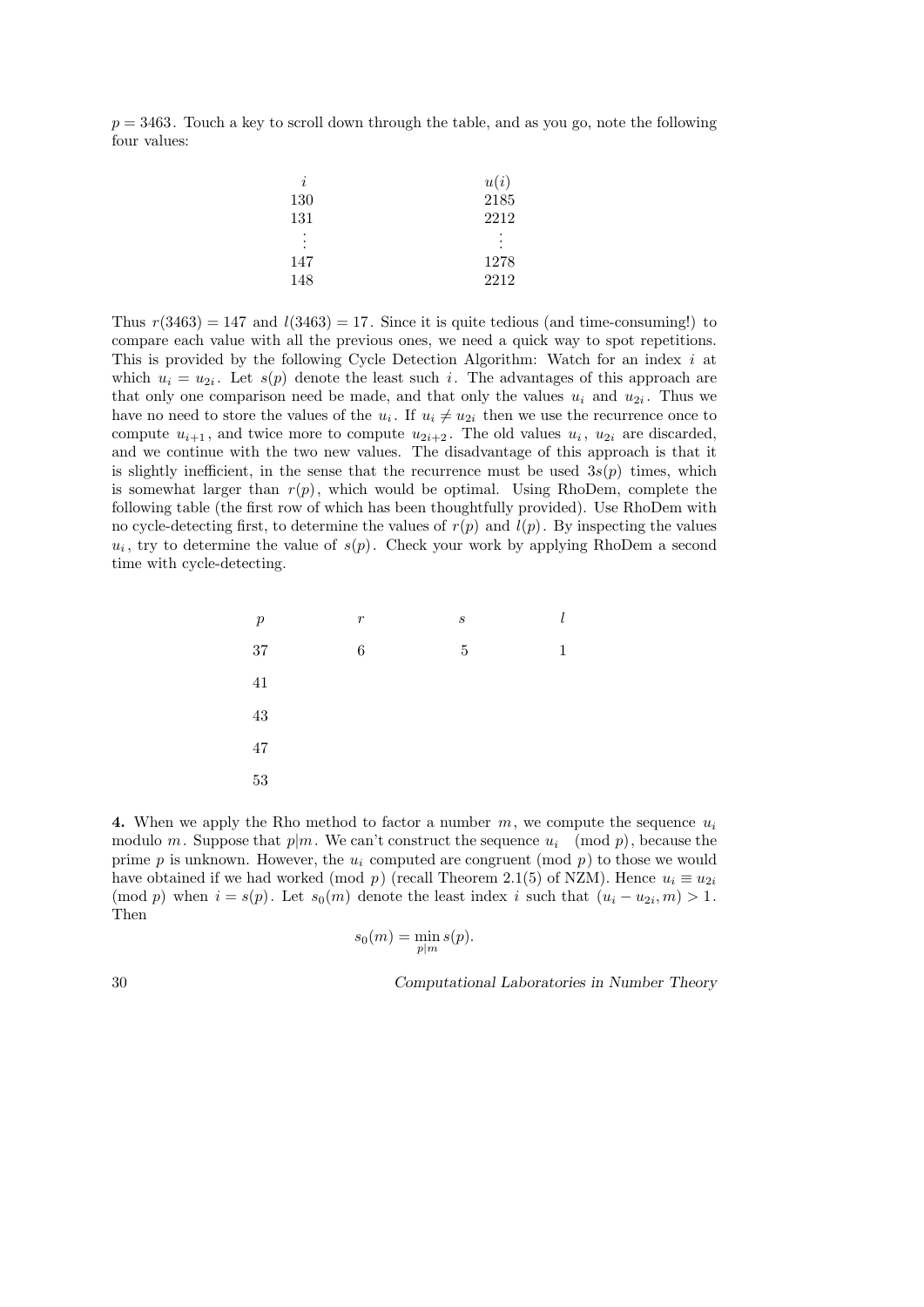Moreover, for this index i we have  $(u_i - u_{2i}, m) < m$  unless  $s(p) = s_0(m)$  for all  $p|m$ . Take  $m = p_1p_2$  where the  $p_i$  are selected from the above table in such a way that  $s(p_1) \neq s(p_2)$ . Apply RhoDem to this  $m$ , with cycle-detecting, and note the point at which a divisor is found. (To avoid all the prompts, you can enter  $m$  on the command line: Type rhodem **m** [Enter].) Repeat this, with the  $p_i$  selected so that  $s(p_1) = s(p_2)$ . Note that the gcd jumps from 1 to m, but that RhoDem does not give up. What does RhoDem do, instead? Finally, choose two  $p_i$  so that  $p_1 < p_2$  but  $r(p_1) > r(p_2)$ , and note that the prime factor found by RhoDem is not the least prime factor of  $m$ .

WARNING: The Pollard Rho Method should only be applied to numbers that are already known to be composite (as the result of a strong pseudoprime test, for example). If it were applied to a large prime number  $p$ , it would run endlessly, switching to ever larger values of c.

5. Apply RhoDem to  $m = 1111111111111111 = (10^{17} - 1)/9$ . What is the least s for which  $(u_{2s} - u_s, m) > 1$ ? The program Rho will attempt to factor a given number m by means of the Pollard rho algorithm. Type rho 11111111111111111 [Enter], or simply rho [Enter], and answer the prompts. Is this much faster than using the program Factor? What do you expect the running time of Rho to be, on average, as a function of the size of the least prime factor of  $m$ ?

6. What inequalities can be established between the three quantities  $r(p)$ ,  $s(p)$ ,  $l(p)$ ? Explore.

7. In general you should avoid taking  $c = 0$  or  $c = -2$  in the rho method. Experiment with these values of  $c$ , using RhoDem, and try to explain why these values of  $c$  are bad. (Hint: For  $c = -2$ , note that if  $x \cdot \overline{x} \equiv 1 \pmod{p}$  and  $u \equiv x - \overline{x} \pmod{p}$  then  $u^2 - 2 \equiv x^2 - \overline{x}^2 \pmod{p}$ .

8. For the programmer. Richard Brent has observed that the cycle-detecting algorithm can be made about 24% more efficient, as follows: Suppose that you have calculated  $u_n$ and  $u_{2n}$ , and that you have tried  $(u_i - u_k, m)$  for pairs  $(j, k)$  with the difference  $j - k$ running from 1 to n. Starting from  $u_{2n}$ , apply the iteration  $n + 1$  times, to evaluate  $u_{3n+1}$ . Next compute  $(u_{3n+1}-u_{2n},m), (u_{3n+2}-u_{2n},m), \ldots, (u_{4n}-u_{2n},m)$ . Here the differences between the subscripts range from  $2n + 1$  to  $4n$ . If you start this with  $n = 1$ , then n runs through powers of 2. To speed things up further, do not calculate the gcd separately for each term indicated above. Instead, form a product of these numbers, keeping track of the number of factors in the product. When the number of factors reaches 8, compute the  $gcd$  of the product with m. The product, like everything else, is computed modulo m.

9. We now turn to a second method proposed by Pollard, the "p−1 Method." Suppose that m is a number to be factored, that  $p|m$ , and that  $(p-1)|k|$ , so that  $a^{k!} \equiv 1 \pmod{p}$ whenever  $(a, m) = 1$ , which is to say that  $p|(a^{k!} - 1, m)$ . Thus we use the powering algorithm to calculate a number x,  $0 \leq x < m$ , so that  $x \equiv a^{k!} \pmod{m}$ , and then we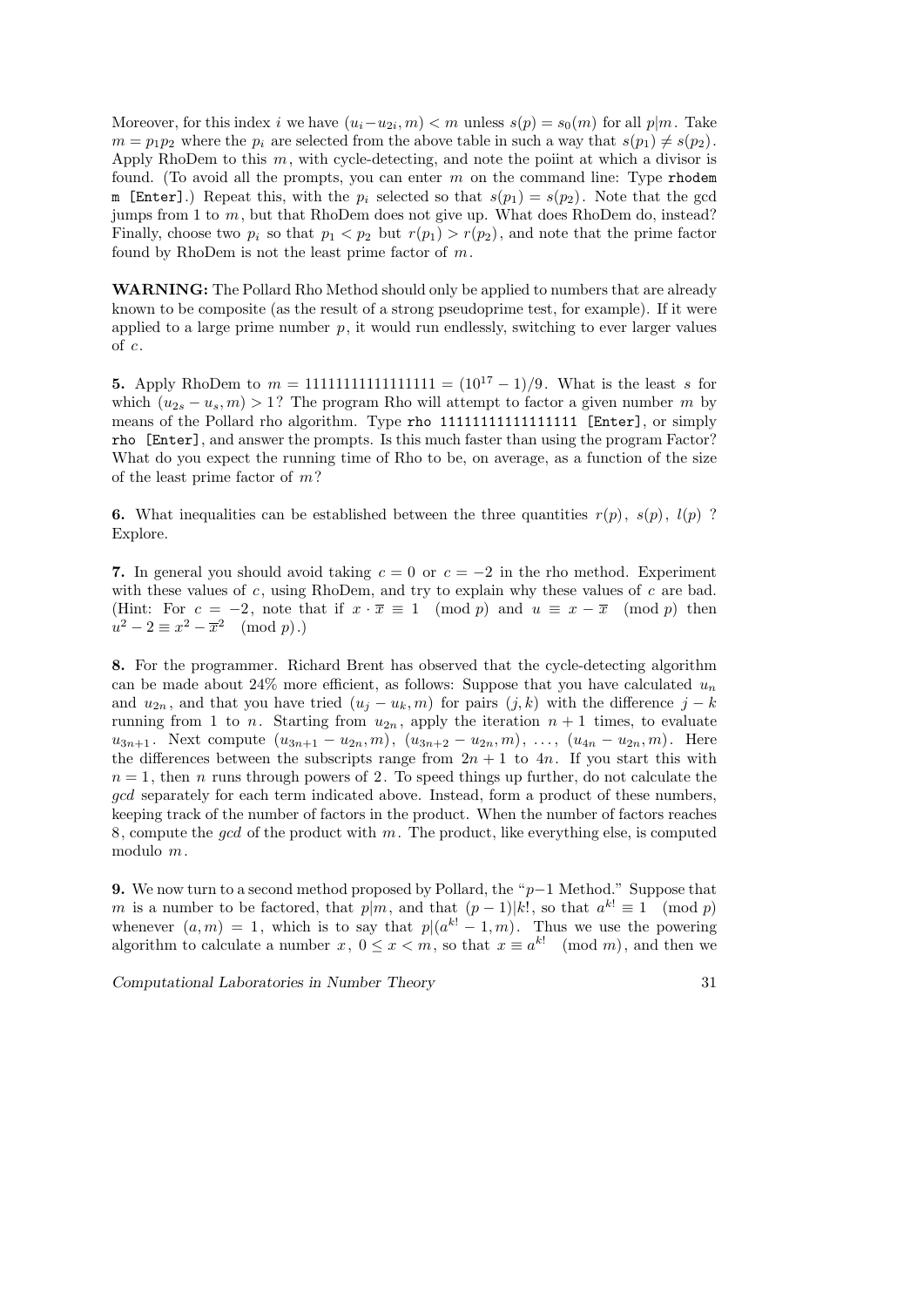use the Euclidean algorithm to evaluate  $(x - 1, m)$  in the hope that this will disclose a proper factor of m. If this gcd is still 1 then we try a larger  $k$ ; if it is m then we switch to a different value of a. This method is rather erratic: It is remarkably fast for some numbers, but for other numbers it is no faster than trial division. Apply the program P–1Dem to several numbers, and note how the calculation proceeds. The program P–1 is ridiculously fast when applied to  $m = 99999997425160993$ . Use P-1 to break m into factors, use Factor to verify that the factors are indeed prime, say  $m = p \cdot p'$ . Apply Factor to  $p - 1$  and to  $p'-1$ , and thus demonstrate why P–1 is so quick for this number. At the opposite extreme, the program P–1 will take an uncomfortably long time to factor the comparatively small number  $m = 9904156957$ . Find the prime factors p of this m, and also the factorization of  $p-1$  for each such p, to explain why the method is so slow in this case. Finally, apply the program P–1 to our old favorite,  $m = 1111111111111111 = (10^{17} - 1)/9$ .

10. For the programmer. The Pollard  $p-1$  method, as explained above, is slightly inefficient because the power of 2 dividing  $k!$  is much larger than is likely to be needed. Try using  $d_k$  instead of k!, where  $d_k$  denotes the least common multiple of the integers 1, 2, ..., k. Show that  $d_k = a_1 \cdot a_2 \cdot \ldots \cdot a_k$  where  $a_n = p$  if n is a power of p,  $a_n = 1$ otherwise. Note that  $d_k = d_{k-1}$  unless k is a primepower. Thus it is necessary to compute  $(a^{d_k}-1,m)$  only when k is a primepower. Does this lead to a more efficient method?

It is notable that we have no proof that the Pollard Rho Method is efficient, although It is notable that we have no proof that the Pollard Rho Method is emclent, although<br>we believe that on average it will yield a proper divisor of n in  $O(\sqrt{p})$  steps, where p is the smallest prime factor of n. Although the  $p-1$  method is erratic, the idea behind the method is used in other methods, notably the Elliptic Curve Method (ECM), devised by Lenstra in 1987. (This is discussed in Laboratory 20; see also §5.8 of NZM.) In 1982, Carl Pomerance invented the Quadratic Sieve method (QS) of factoring, which has been further developed to become the Multiple Polynomial Quadratic Sieve (MPQS). These methods have largely usurped an older method, CFRAC, based on properties of continued fractions. A new method, the Number Field Sieve, (NFS) is currently being developed, and has already achieved some notable successes.

For more information concerning factoring, consult the following sources.

D. M. Bressoud, Factorization and primality testing, Springer-Verlag, New York, 1989.

D. V. Chudnovsky and G. V. Chudnovsky, Sequences of numbers generated by addition in formal groups and new primality and factorization tests, Adv. Appl. Math. 7 (1986), 385–434.

D. Coppersmith, Modifications to the number field sieve, J. Cryptology 6 (1993), 169–180.i

J. D. Dixon, Factorization and primality tests, Amer. Math. Monthly. 91 (1984), 333–352.

R. K. Guy, How to factor a number, Proc. Fifth Conf. Numerical Math., Utilitas, Winnipeg, 1975, pp. 49–89.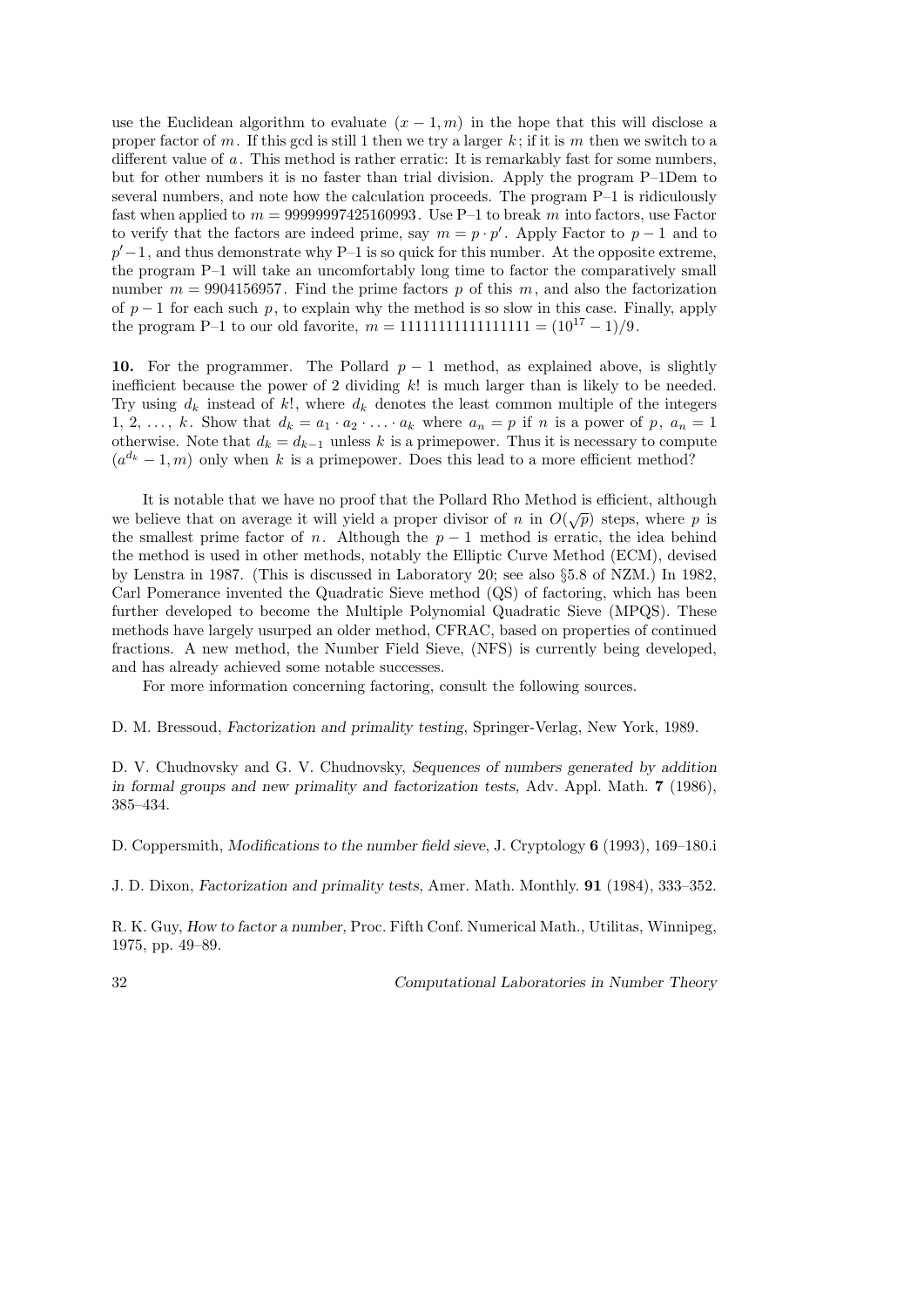P. L. Montgomery, Speeding the Pollard and elliptic methods of factorization, Math. Comp. 48 (1987), 243–264.

C. Pomerance, Lecture Notes on Primality Testing and Factoring, MAA Notes 4, Math. Assoc. of America, Washington, 1984.

H. Riesel, Prime Numbers and Computer Methods for Factorization, Birkhäuser, Boston, 1985, 464 pp.

H. C. Williams, Factoring on a computer, Math. Intell. 6 (1984), 29–36.

M. C. Wunderlich, Computational methods for factoring large integers, Abacus 5 (1988), 19–33.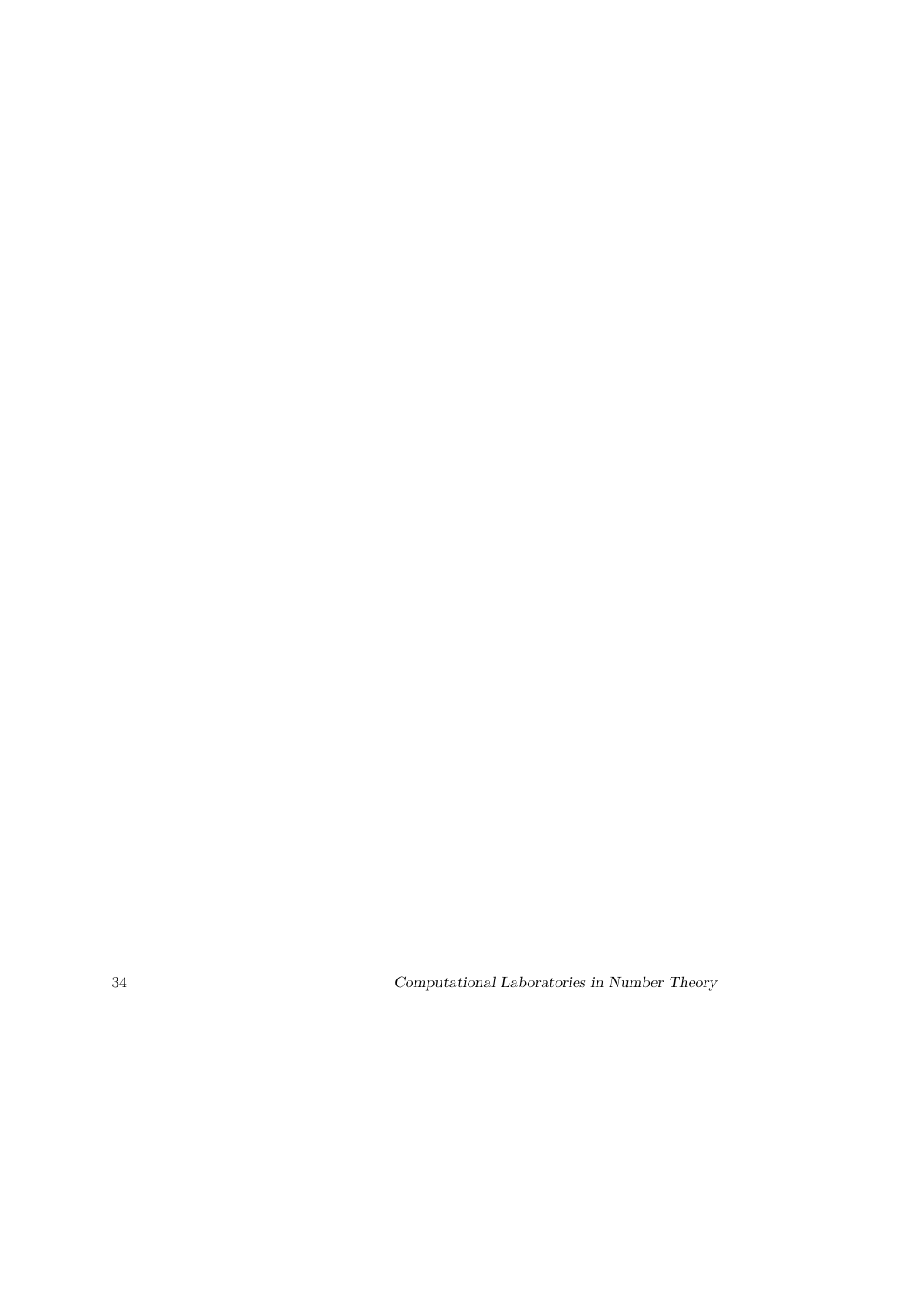# LABORATORY 9 RSA Public Key Cryptography

New Program: RSA

Suppose that  $S$  is a finite set, and that f is a function that permutes the elements of S. Then f is called a trap-door function if  $f(x)$  is easy to compute, but  $f^{-1}(y)$ is computationally infeasible to determine. Such functions can be used for Public key cryptography. Suppose that Hal and Eve are going to exchange messages. Hal has a permutation  $f_H$ , and Eve has  $f_E$ . The parameters used to define  $f_H$  are called the key; the keys are made public. Hal associates his message (plaintext) with some element  $x \in \mathcal{S}$ in a natural way, and sends  $y = f_E(x)$  to Eve. Eve has some extra information, kept secret, that enables her to calculate  $f_e^{-1}(y) = x$  efficiently. Thus she—and only she—can read Hal's message. This is the general framework of public key cryptography, as proposed by Diffie and Hellman in 1976. To be useful, one must find a good choice of the trap door function. In 1978 Rivest, Shamir and Adleman proposed such a function. Let m be a composite number composed of two or more very large primes, and take  $S$  to be the set of reduced residues modulo m. Then take f to be of the form  $f(x) = x^k \pmod{m}$ . Both  $k$  and  $m$  are published, but the factorization of  $m$  is kept secret. It is assumed that the computation of  $f^{-1}$  is practically impossible unless the factorization of m is known. Given the factorization, it is easy to invert f; see Lemma 2.22 of NZM. Thus m and k form the public key, and the prime factors of  $m$  form the private key.

1. Suppose that a string of ASCII digits is broken into 4 blocks, using a maximum block length of 17. These four blocks represent residue classes  $a_1, a_2, a_3, a_4$  modulo  $m = 371390679124477109$ . By powering, for  $1 \leq i \leq 4$  we find  $b_i$ ,  $0 \leq b_i \leq m$ , such that  $b_i \equiv a_i^k \pmod{m}$  where  $k = 192834926986429381$ . The  $b_i$  are

> 136659364909143908 205033155495977457 107671059949150924 97488143995818961

What was the original message? First use the program  $SPsP$  to verify that m is composite. Then use the program Rho to break m into factors. Use the program Factor to establish that the factors found are indeed prime. Now type rsa [Enter]. First set the block length: Type b, and then 17 [Enter]. To specify  $m$  type v, then  $m$ , and finally 371390679124477109 [Enter]. Next specify the factorization of m by typing  $f$ , and then the factors. The program verifies that the number you enter is indeed a factor, so if you make an error in keying in a factor, the chances are that it will be rejected. Now that the machine has the factorization of m, it calculates  $\phi(m)$ . After noting this value, press any key, and then to enter the parameter k type e, and then  $192834926986429381$  [Enter]. The machine computes the complementary parameter k'. That is,  $k \cdot k' \equiv 1 \pmod{\phi(m)}$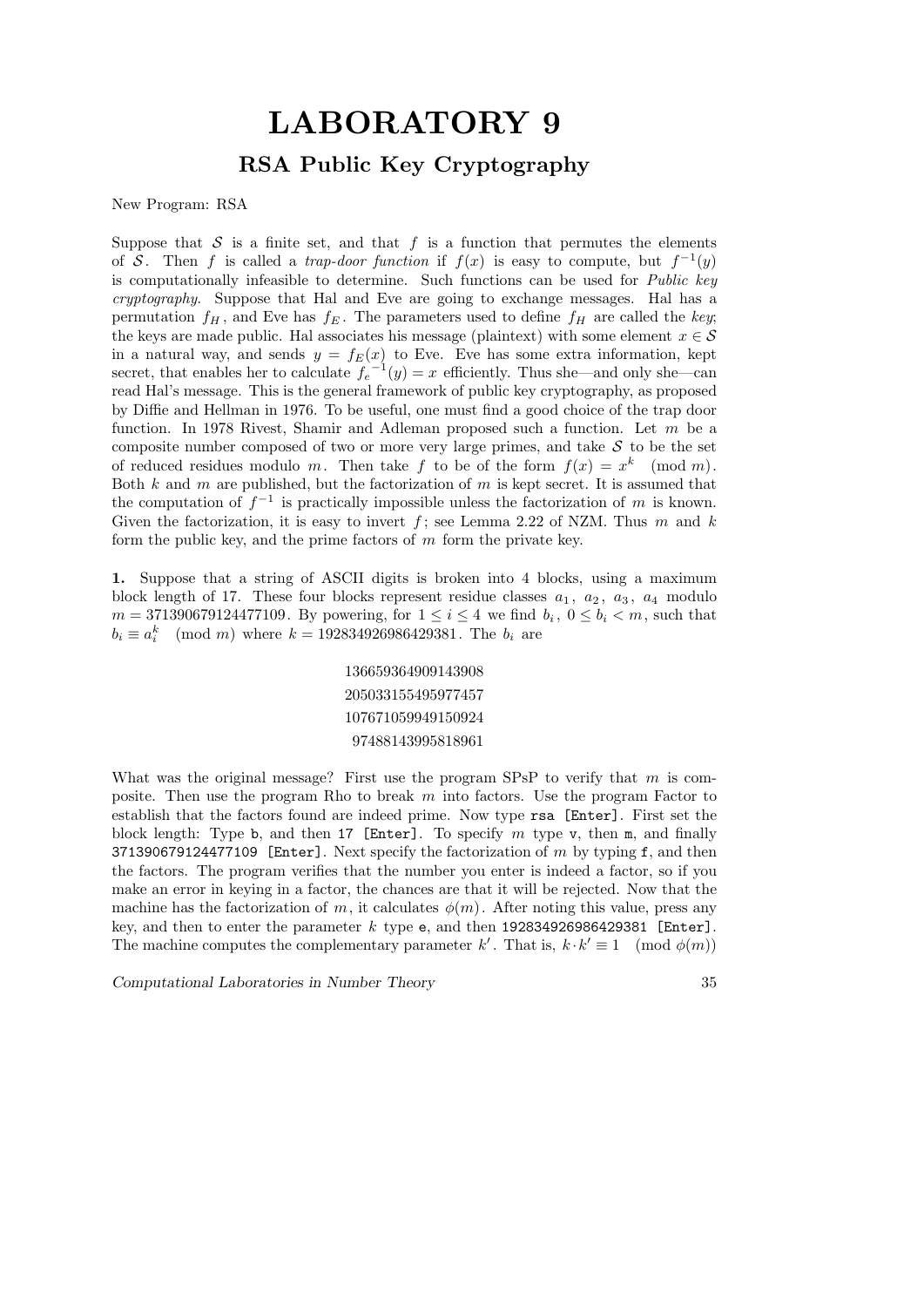and  $0 < k' < \phi(m)$ . In order to decode the message, you need to swap k and k'. To do this, type s, and then [Esc] to return to the main menu. To enter the  $b_i$  type r, and then key in the four values. Type -1 [Enter] to terminate this process. To compute the numbers  $b_i^{k'}$  $i$ <sup>k</sup> (mod *m*), and thus recover the original  $a_i$ , type **e**. The machine recognizes that the string of digits is a string of ASCII codes. Using the ASCII table, these codes are converted back to text. What is this text?

2. Use the program RSA to encode the message "Number theory is fascinating!" with block length 17,  $m = 121932633334857493$  and  $k = 63948753094753099$ . After entering the block length, modulus and parameter  $k$ , enter the text by typing  $t$ . Type  $e$  to encode. What is the encoded message? Note that you have no means to decode this message, short of factoring  $m$ , so that  $k'$  can be found.

The RSA method can also be used to provide signature verification. Suppose that Hal is using the permutation  $\pi_H$  and that Eve is using the permutation  $\pi_E$ . Everyone knows how to compute these permutations, but only Hal knows how to compute  $\pi_H^{-1}$ , and only Eve knows how to compute  $\pi_E^{-1}$  $E^{-1}$ . To communicate the message a to Eve, Hal computes  $b = \pi_H^{-1}(\pi_E(a))$ . Hal sends b to Eve. To recover the original message, Eve computes  $\pi_E^{-1}$  $E^{-1}(\pi_H(b)) = a$ . Eve is the only one who can decode the message, because she is the only one who can compute  $\pi_E^{-1}$  $E^{-1}$ . Eve knows that Hal is the only one who could have sent the message to her, because he is the only one who can compute  $\pi_H^{-1}$ .

3. Suppose that Hal is using  $m_H = 5502801089$ ,  $k_H = 23456789$ , and that Eve is using  $m_E = 1524323579, k_E = 1234567891$ . Eve receives the message 1416161530. Since Eve knows the factorization of  $m_E$ , Eve also knows that  $k'_E = 1257892699$ . Is this message from Hal? What does it say? In this example,  $m_H > m_E$ . What problem would arise if  $m_H < m_E$ ? What changes would you make to cope with this problem?

An RSA code can be broken if the value of  $\phi(m)$  is known. One way to determine  $\phi(m)$  is to factor m, but one could conceive that possibly  $\phi(m)$  might be found more quickly, without having to factor  $m$ . However, we argue now that this is not the case: If the value of  $\phi(m)$  is known then the factorization of m can be recovered with little work. Hence any quick method of evaluating  $\phi(m)$  would yield a quick method of factorization.

If  $\phi(m) = m - 1$  then m is prime, and we are done. (Of course such an m would not be used for RSA encryption.) Hence we may suppose that  $\phi(m) < m-1$ , i.e. that m is composite.

If m is a product of two distinct primes, say  $m = pq$ , and if  $\phi(m)$  is known, then the primes can easily be found. To see this, note that  $p + q = m - \phi(m) + 1$ . Since the sum  $p + q$  and the product pq are both known, the values of  $(p - q)^2 = (p + q)^2 - 4pq$  can be determined. By taking square roots one obtains  $|p-q|$ , and the primes are  $(p+q\pm|p-q|)/2$ . (This is, after all, how one solves for the roots of a quadratic polynomial.) This procedure may be attempted whenever m and  $\phi(m)$  are both known. If it fails then we know that  $m$  is not the producte of two distinct primes. To eliminate the (unlikely) possibility that m is not the producte of two d<br>  $m = p^2$ , we may compute  $\sqrt{m}$ .

Now we come to the heart of the matter:  $m$  is the product of 3 or more primes. Suppose that a number c is known with the property that  $a^c \equiv 1 \pmod{m}$  whenever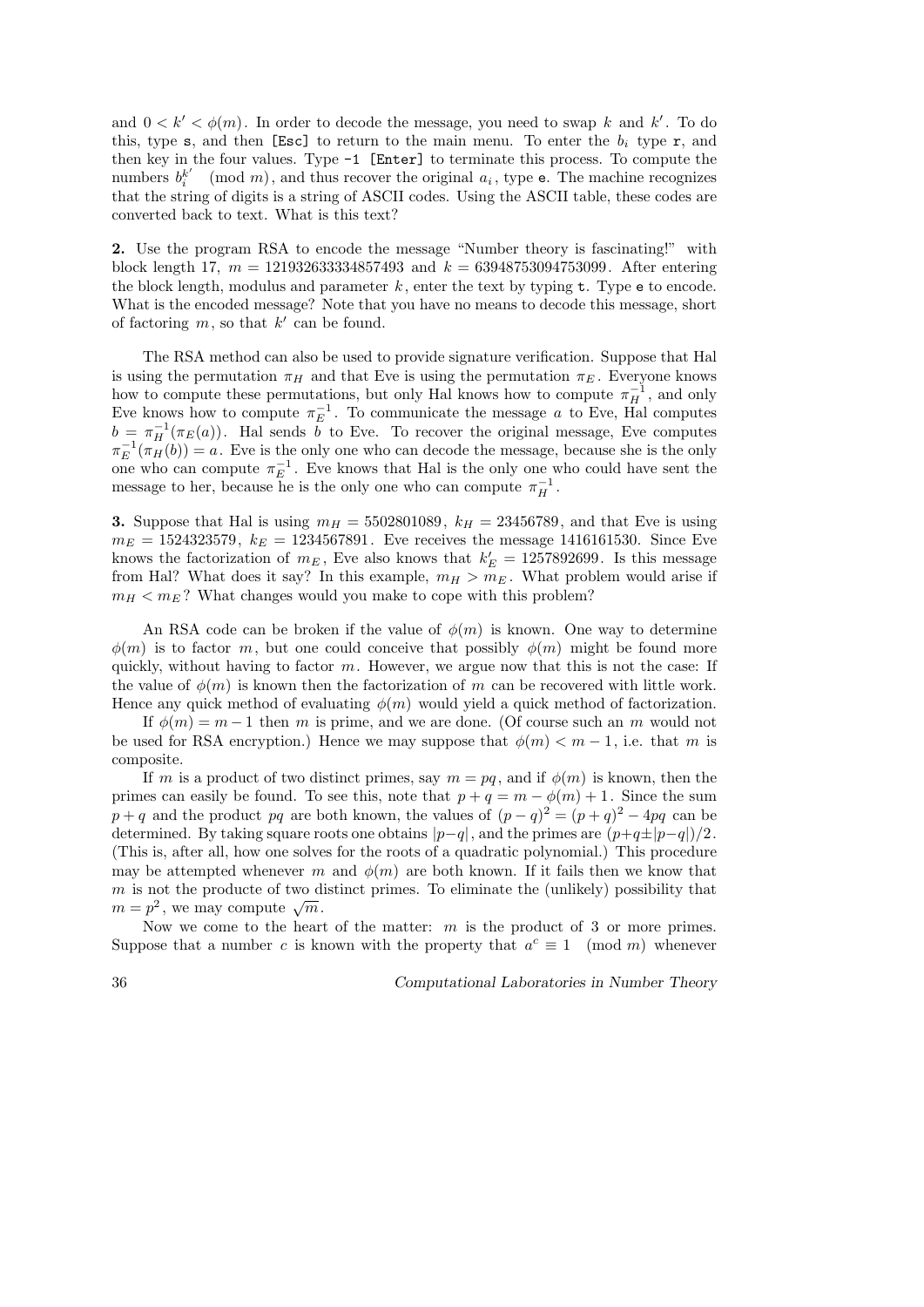$(a, m) = 1$ . For example,  $\phi(m)$  is such a number c. It is enough to find a proper divisor of  $m$ , since the method may then be applied to the divisors, repeatedly, until all the factors are prime. The number  $c$  may be hard to factor, but at least we can determine the power of 2 in it, say  $c = 2^j \cdot k$  with k odd. Choose a number a at random,  $0 < a < m$ . If 1;  $(a, m) < m$  then we have found a proper divisor of m. If  $(a, m) = 1$  then put  $b = a<sup>k</sup>$ . The value of b (mod m) is quickly found by the powering algorithm. By repeated squaring, compute  $b^2, b^4, \ldots, b^{2^j} \pmod{m}$ . Actually, there is no need to compute the last term, since this number is  $\equiv 1 \pmod{m}$ . In the sequence of powers of b computed, suppose that the first 1 is preceded by a number other than  $-1$ . Then we have an x such that  $x \not\equiv \pm 1 \pmod{m}$ , but  $x^2 \equiv 1 \pmod{m}$ , and hence  $(x-1,m)$  is a proper divisor of m. This procedure is not guaranteed to work for every  $a$ , but should work for a large proportion of a's modulo m, provided that m is divisible by two or more odd primes. (We may assume that m is odd.) In the one remaining case,  $m = p^k$  with  $k > 1$ , the prime p can be found quickly, since  $p = m/(m, \phi(m))$ .

4. Let  $m = 308557669718497477$ . This number is the product of two distinct primes, and  $\phi(m) = 308557668607386336$ . Find the primes. (Since these numbers are too large for most pocket calculators, you may find it helpful to use UBASIC. No programming is involved. For example, in the UBASIC environment you may type print 2\*3 [Enter], mvolved. For example, in the UBASIC environment you may type  $\texttt{print 2*3}$  [Enter], and the response is 6. To obtain  $[\sqrt{m}]$  use the isqrt command. For example, if you type print isqrt(12345) [Enter], you receive the response 111. Since  $111 \cdot 111 = 12321$  < 12345, it follows that 12345 is not a perfect square.)

5. Let  $m = 144145168546451$ . Given that  $\phi(m) = 144136398922632$ , show that m is not a prime, and is not a product of two primes. (I.e. verify that  $\phi(m) < m-1$ , that m is not a perfect square, and that  $(m - \phi(m) + 1)^2 - 4m$  is not a perfect square.) Use the procedure described above to find the prime factorization of  $m$ . How many different bases a do you need to consider?

6. For the programmer. Since the lower ASCII codes all lie in the range 0 . . . 128, it is inefficient to concatenate the decimal representations of these numbers. Modify the RSA program so that the binary representations of these numbers are concatenated to form a string of 0's and 1's that becomes the message. After the message is cut into blocks, each block represents a residue class written in binary.

7. For the committed programmer. Construct a program in UBASIC that operates like the RSA program, but accepts bigger parameters. Introduce a facility for reading messages from files on floppy disks, so that coded messages do not have to be keyed in one digit at a time.

When presenting the RSA method, the inventors offered a \$100 prize to the first person to decrypt a sample message based on a 129-digit modulus  $m$ . As reported in the New York Times (April 27, 1994, p. A11), this m was factored by a group organized by Arjen Lenstra and Derek Atkins. For more information on public key cryptography, consult the following sources.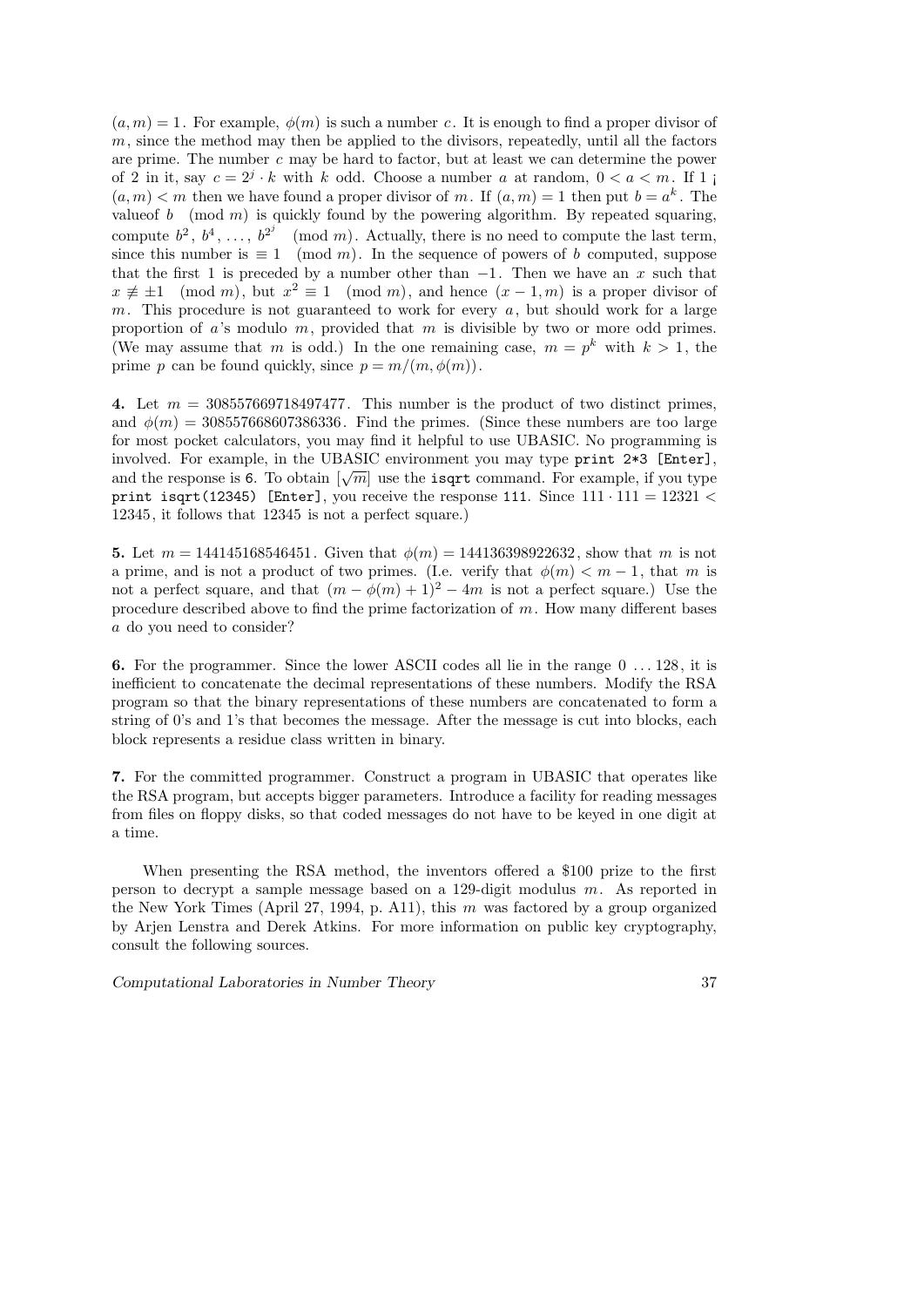W. Diffie, The first ten years of public-key cryptography, Proc. IEEE 76 (1988), 560–577.

W. Diffie and M. E. Hellman, New directions in cryptography, IEEE Trans. Informat. Theory, IT 22 (1976), 644–654.

M. Gardner, A new kind of cipher that would take millions of years to break, Scientific American (1977), 120–124.

K. S. McCurley, A key distribution system equivalent to factoring, J. Cryptology 1 (1988), 95–105.

M. Rabin, Digitized signatures and public key functions as intractable as factorization, Laboratory for Computer Science, Massachusetts Institute of Technology, MIT/LCS/TR-212, 1979.

R. L. Rivest, RSA chips (past/present/future), Eurocrypt '84, 159–165.

R. L. Rivest, A. Shamir, and L. Adleman, A method for obtaining digital signatures and public key cryptosystems, Commun. ACM 21 (1978), 120–126.

H. C. Williams, A modification on the RSA public-key encryption, IEEE Trans. Informat. Theory IT 26 (1980), 726–729.

H. C. Williams, Some public-key crypto-functions as intractable as factorization, Cryptologia 9 (1985), 223–237.

H. C. Williams, An  $M^3$  public-key encryption scheme, Advances in Cryptology—CRYPTO 85, Springer-Verlag, 1986, pp. 358–368.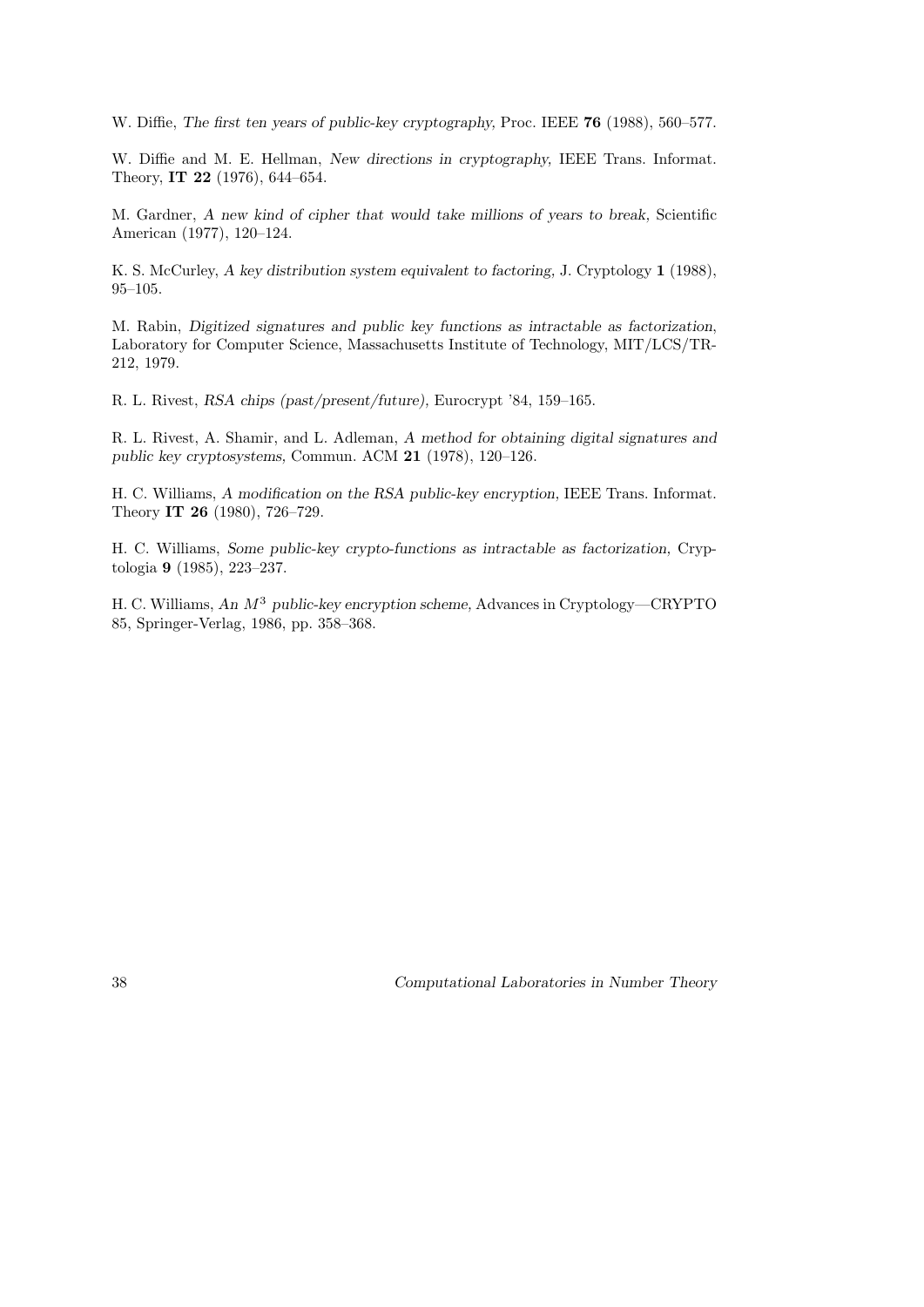## LABORATORY 10

### Hensel's Lemma

New Program: Hensel

Hensel's Lemma (as discussed in §2.6 of NZM), can be formulated as follows: Let  $f(x)$ be a polynomial with integral coefficients, let p be a prime, and suppose that  $f(a) \equiv 0$ (mod  $p^j$ ) for some  $j \ge 1$ .

Case 1.  $f'(a) \not\equiv 0 \pmod{p}$ . (The "non-singular" case.) There is a unique c (mod p) such that  $f(a + cp^j) \equiv 0 \pmod{p^{j+1}}$ . This c is the root of the linear congruence

$$
f'(a)c \equiv -f(a)/p^j \pmod{p}.
$$

Case 2.  $f'(a) \equiv 0 \pmod{p}$ . (The "singular" case.) If  $f(a) \equiv 0 \pmod{p^{j+1}}$  then  $f(a+cp<sup>j</sup>) \equiv 0 \pmod{p^{j+1}}$  for all  $c \pmod{p}$ . If  $f(a) \not\equiv 0 \pmod{p^{j+1}}$  then  $f(a+cp<sup>j</sup>) \not\equiv$ 0 (mod  $p^{j+1}$ ) for all c (mod p).

1. Let  $f(x) = x^2 + 1$ . Note that  $f(9) \equiv 0 \pmod{41}$ , and that  $f'(9) = 18 \not\equiv 0$ (mod 41). Since  $f(9)/41 = 2$ , it follows that to lift this root we must take c so that  $18c \equiv -2 \pmod{41}$ . Type lincon 18 -2 41 [Enter] to determine this c, and thus find a root of  $f(x) \equiv 0 \pmod{41^2}$ . Confirm your work by applying PolySolv to  $f(x)$ , first with  $m = 41$ , and then with  $m = 41^2 = 1681$ .

2. Let  $f(x) = x^3 + x + 1$ , as in Problem 2 of Laboratory 5. From Theorem A.5 on p.488 of NZM we know that all roots of  $f(x)$  (mod p) are non-sinugular, unless p divides the discriminant of f, denoted  $D(f)$ . In the present case,  $D(f) = -31$ . Apply PolySolv to  $f(x)$ , and take  $m = 31$ . Note the two roots. Now apply PolySolv to  $f'(x) = 3x^2 + 1$ . Thus discover that one of the roots of  $f \pmod{31}$  is singular, and that the other one is non-singular. From Case 2 of Hensel's Lemma we know that the singular root either lifts to 31 roots (mod 31<sup>2</sup>), or else does not lift. Apply PolySolv to  $f(x)$  with  $m = 31^2 = 961$ , to determine which.

**3.** The mundane chore of applying LinCon to lift roots to higher powers of  $p$  is automated by the program Hensel. Type hensel [Enter], and then take  $f(x) = x^2 + 1$  by typing 1 [Enter] 2 [Enter] 1 [Enter] 0 [Enter]. Take  $p = 5$ . Us the uparrow  $(\uparrow)$  key to view solutions  $\pmod{5^j}$  that lie above the root  $x \equiv 2 \pmod{5}$ . Use the rightarrow  $(\rightarrow)$  key to view the other solution (mod 5), and those that lie above it. Note that in both cases, the sequence  $c(j)$  of coefficients seems to exhibit no simple pattern.

4. The polynomial  $f(x) = x^2 + 1$ , when considered (mod 2), has a singular root  $x \equiv 1$ (mod 2). Does this lift to a solution (mod 4)? By invoking the program Hensel, one may see that the answer is "No," because the uparrow key  $(\uparrow)$  is inactive. Now apply Hensel to  $g(x) = x^2 + 3$ . (That is, type d 1 [Enter] 2 [Enter] 3 [Enter] 0 [Enter].) Note that  $f(x)$  and  $g(x)$  are the same (mod 2), but different (mod 4). The uparrow key can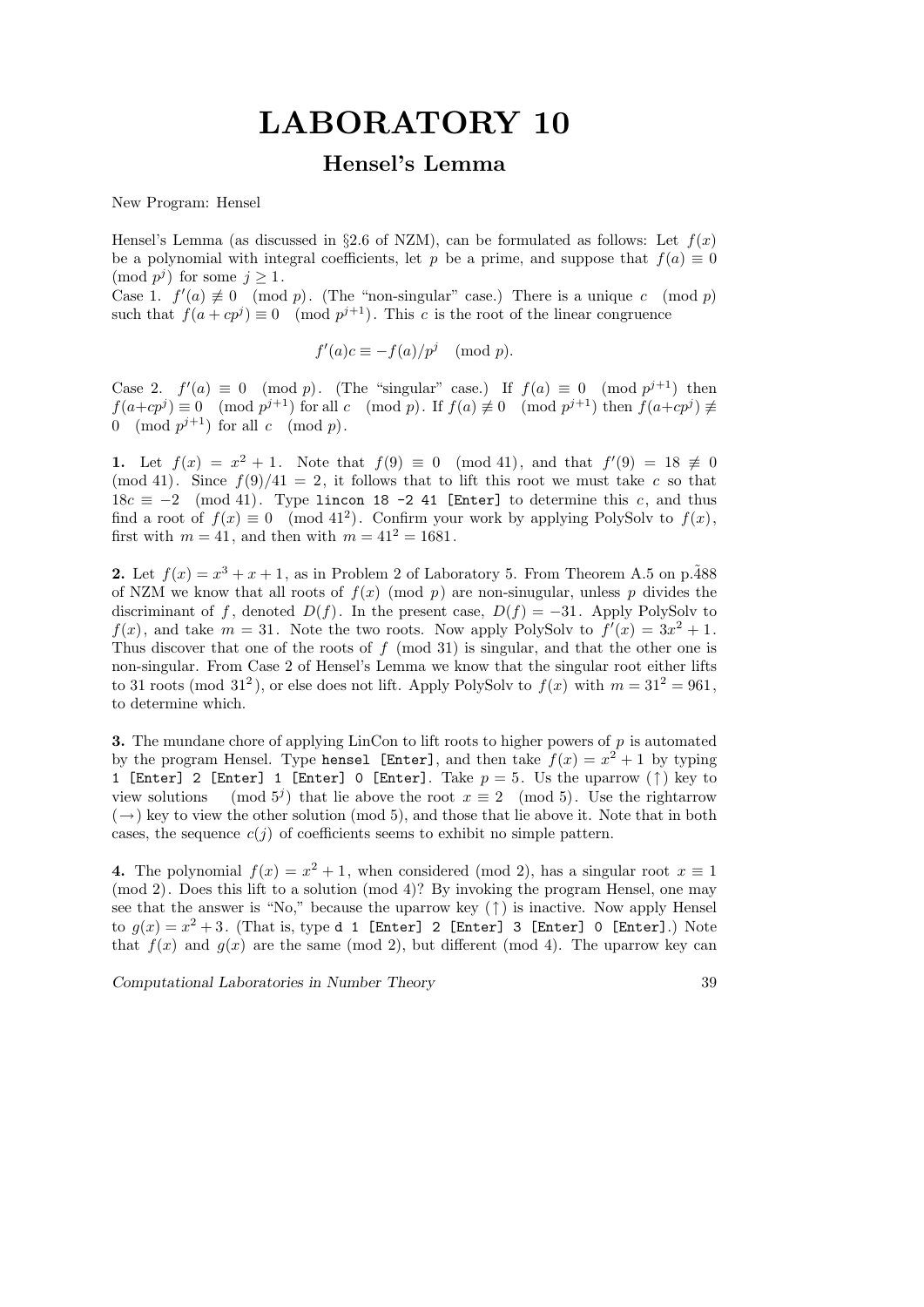now be used to lift the solution  $x \equiv 1 \pmod{2}$  to  $x \equiv 1 \pmod{4}$ . The rightarrow key can be used to give its companion,  $x \equiv 3 \pmod{4}$ . Note that the two roots 1, 3 (mod 4) both lie above the single root 1 (mod 2). You may use the left- and rightarrow keys to switch between the two roots (mod 4), but in both cases the uparrow key is inactive, so neither of these roots lifts to give a root (mod 8). Finally, take  $h(x) = x^2 + 7$ . Note that  $g(x)$  and  $h(x)$  are the same (mod 4), but different (mod 8). Apply Hensel to  $h(x)$ , and note that the root 1 (mod 4) lifts to two roots, 1, 5 (mod 8). Also, note that the root 3 (mod 4) lifts to two roots, 3, 7 (mod 8). Use the arrow keys to explore the tree of solutions (mod  $2^{j}$ ), and sketch it through (mod  $2^{7}$ ), say. Note that two long strands are forming. How far must these strands be extended before one can be sure that they continue indefinitely? (Hint: Apply Theorem 2.24 of NZM. Theorem A.5 on p. 488 is also relevant.)

**5.** Use Hensel to explore the tree of solutions of  $x^2 + x + 223 \pmod{3^j}$ , through  $j = 7$ . Sketch your findings. Thus verify and extend Table 1 on p. 90 of NZM.

**6.** Apply Hensel to  $f(x) = 5x + 3$ . Note that the sequence of  $c(j)$  seems to be periodic. For each prime  $p < 20$ , note the apparent period. We know that the base 10 expansion of a real number x is periodic if and only if x is rational, and that the least period of the base 10 expansion of  $a/q$  is the order of 10 (mod q), provided that  $(10a, q) = 1$ . (This is Problem 30 at the end of §2.8 of NZM.) Is there an analogue at work here? Explore.

7. Apply Hensel to  $f(x) = x^4 - 10x^3 + 35x^2 - 50x + 24 \pmod{3^j}$ , and report your findings. Note that you can switch between viewing singular and non-singular roots.

**8.** Apply Hensel to  $f(x) = x^5 - 15x^4 + 85x^3 - 225x^2 + 274x - 120 \pmod{3^j}$ , and report your findings.

**9.** Use Hensel to study  $f(x) = x^k - 1 \pmod{p^j}$  for various combinations of k and p. For what combinations do you encounter singular roots? (Note: The number of roots (mod p) is  $(k, p-1)$ , according to Theorem 2.37 of NZM.)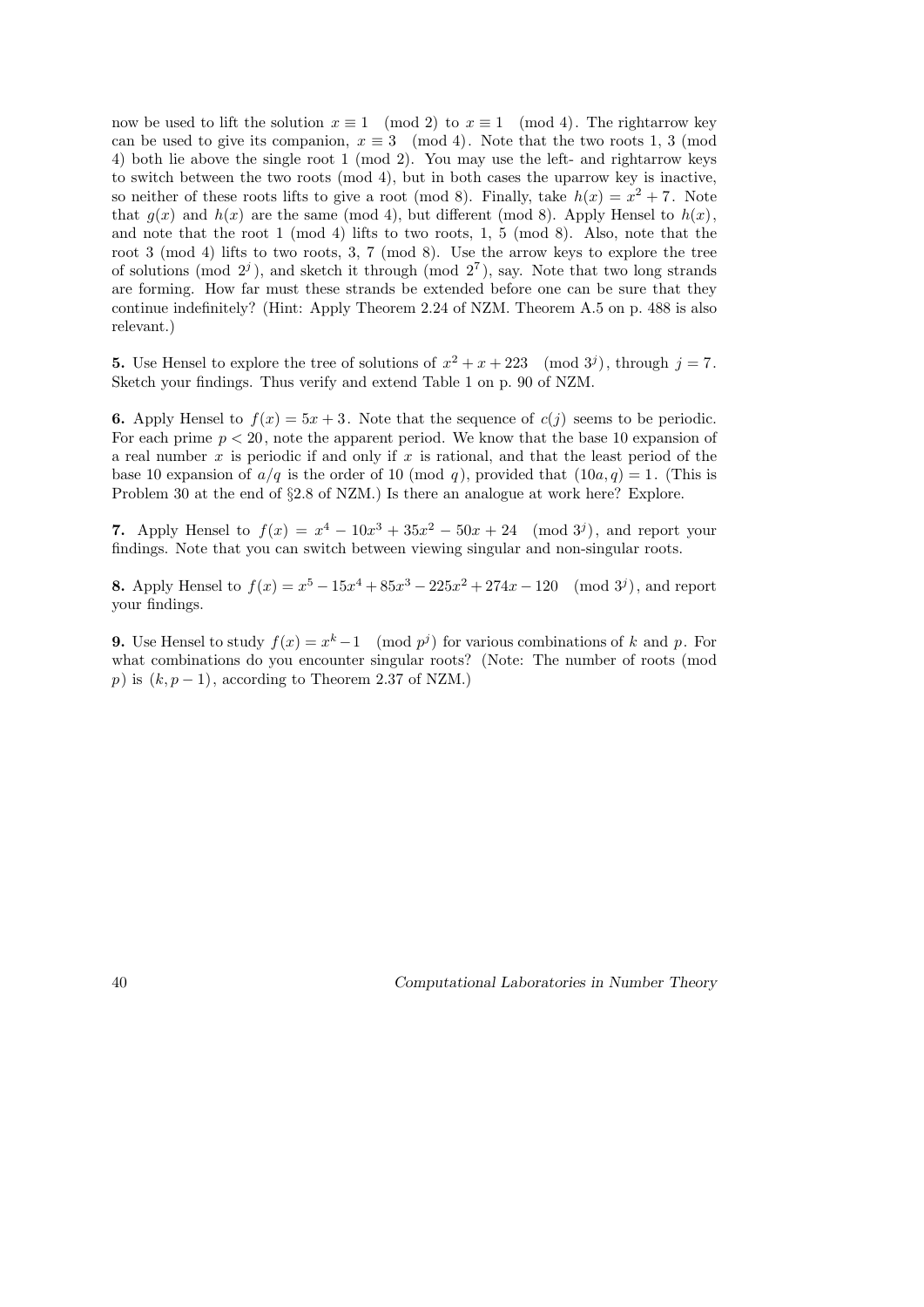### LABORATORY 11

### Power Residues & Primitive Roots

New Programs: OrderDem, Order, PrimRoot

The least positive integer h such that  $a^h \equiv 1 \pmod{m}$  is called the *order of a modulo* m. (This is Definition 2.6 on p. 97 of NZM.) The order of a modulo m exists and is finite if  $(a, m) = 1$ ; otherwise it is undefined.

1. Use PowerTab to determine the order of  $a$  for each reduced residue class  $a \pmod{11}$ . What orders occur? How many times do they occur? What is the least common multiple of these orders? Repeat this with 11 replaced by some other prime number. Formulate conjectures regarding the situation for a general prime modulus. Compare your findings with Lemma 2.35 and Theorem 2.36 of NZM.

**2.** Suppose that a has order h modulo m. How is h related to other numbers  $k$  such that  $a^k \equiv 1 \pmod{m}$ ? Use PowerTab to investigate, for both prime and composite moduli, and then formulate a conjecture. Compare your conjecture with Lemma 2.31 of NZM. Euler's congruence asserts that  $a^{\phi(m)} \equiv 1 \pmod{m}$  if  $(a, m) = 1$ . What does this imply concerning the relation between the order of a and  $\phi(m)$ ? (See Corollary 2.32 of NZM.)

**3.** Suppose that a has order h modulo m. What is the order of  $a^k$  modulo m? Experiment with several configurations, and formulate a conjecture. Compare with Lemma 2.33 of NZM.

4. Suppose that a has order h modulo  $m$ , and that b has order k modulo  $m$ . How large can the order of ab be? How small? Use pairs taken from your work on Problem 1 above. If  $(h, k) = 1$ , what is the order of ab modulo m? Study some cases, and formulate a conjecture. Compare your findings with Lemma 2.34 of NZM.

5. Suppose that a has order h modulo m, that a has order k modulo n, and that  $(m, n) = 1$ . What is the order of a modulo mn? Try  $a = 2$ ,  $m = 7$ ,  $n = 11$ . Try  $a = 2$ ,  $m = 5$ ,  $n = 17$ . Try  $a = 17$ ,  $m = 7$ ,  $n = 11$ . Formulate a conjecture (after considering additional examples, if necessary).

6. Use PowerTab to determine the order of 7 (mod 101), and of 29 (mod 101), and use Mult to determine the value of  $7 \cdot 29 \pmod{101}$ . Repeat this with  $17 \cdot 75 \pmod{91}$ , and with 233 · 313 (mod 424). Suppose that  $a \cdot \overline{a} \equiv 1 \pmod{m}$ . Do you suspect a connection between the order of a (mod m), and of  $\overline{a}$  (mod m)? Can you prove your conjecture? (This is found as Problem 14 at the end of §2.8 of NZM.)

The order of a modulo m can be determined by calculating  $a, a^2, \ldots$  until the least h is found such that  $a^h \equiv 1 \pmod{m}$ . However, since this h may well be of size comparable to m, it is usually much faster to use the fact that  $h|\phi(m)$ . After factoring  $\phi(m)$ , we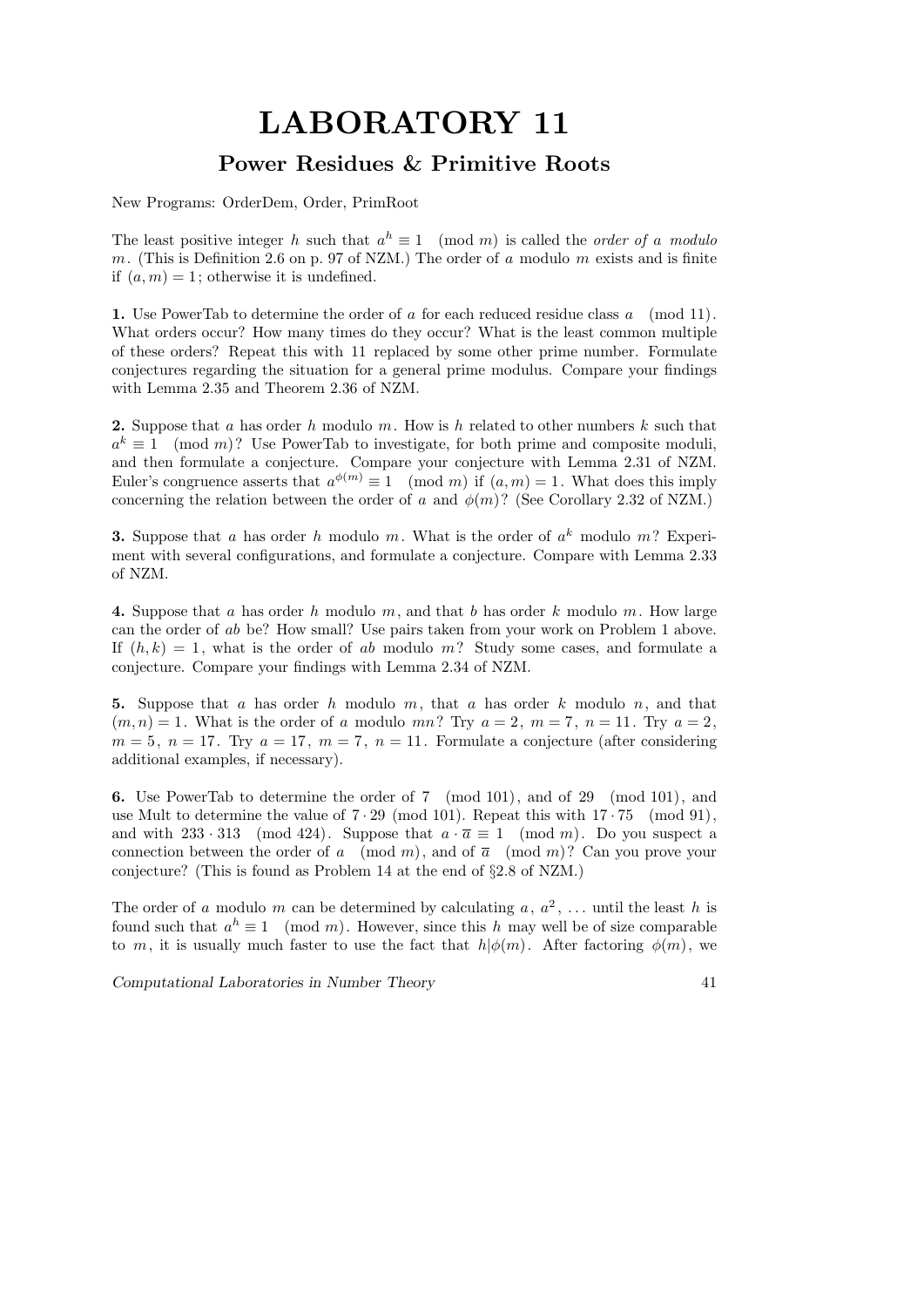search for a minimal divisor h of  $\phi(m)$  with the property that  $a^h \equiv 1 \pmod{m}$ . Note that if  $a^d \equiv 1 \pmod{m}$ , and if q is a prime divisor of d, then either  $a^{d/q} \equiv 1 \pmod{m}$ , in which case we replace d by  $d/q$ , or else  $a^{d/q} \neq 1 \pmod{m}$ , in which case the power of q dividing d is the same as the power of q dividing the order of  $a$ . This technique is discussed on p. 100 of NZM,

7. To see how the order of 2 modulo 101 would be determined, type orderdem 2 101 [Enter]. To obtain the result without witnessing the calculation, type order 2 101 [Enter]. Since the first step is to factor m in order to calculate  $\phi(m)$ , some time may be saved by providing the value of  $\phi(m)$ , if this is known. Type order 2 101 100 [Enter]. The economy here can be quite noticeable: if the modulus is a 17-digit prime  $p$ , then it will be much faster to tell the machine that  $\phi(p) = p - 1$ , rather than let the machine try to factor p by trial division. When the values  $a, m, c$  are given to the program Order, it is not necessary that c actually be the value of  $\phi(m)$ . All that is required is that  $a^c \equiv 1$  $p(\text{mod } m)$ . What happens if c does not meet this condition? Try typing order 2 101 35 [Enter].

8. The program PrimRoot finds the least positive primitive root of a prime number  $p$ , by calculating the order of a for  $a = 2, 3, \ldots$  until an a is found of order  $p - 1$ . Usually this does not take very many trials. Find the least positive primitive root of several primes in this way. For example, type primroot 1093 [Enter]. If you wish to find the least primitive root larger than a certain number  $a$ , type primroot  $p$  a [Enter]. (If you omit the  $a$  then by default  $a$  is set equal to 0.) By using the program PrimRoot repeatedly, find all the primitive roots of the prime  $p = 101$ . How many primitive roots do you find? (Recall Theorem 2.36 of NZM.) What is the biggest gap found between consecutive primitive roots?

**9.** The program PrimRoot is not equipped to find primitive roots modulo  $p^k$  when  $k > 1$ , but the program Order is useful in this connection. Suppose that  $g$  is a primitive root modulo p. Then g is a primitive root modulo  $p^2$  if and only if the order of g modulo  $p^2$ is  $p(p-1)$ . The only other possibility is that the order of g modulo  $p^2$  is  $p-1$ , in which case  $g + tp$  is a primitive root modulo  $p^2$  whenever  $t \not\equiv 0 \pmod{p}$ . (See the proof of Theorem 2.39 of NZM.) Is 2 a primitive root modulo  $101^2$ ? Show that 14 is a primitive root of 29. Is it a primitive root of  $29^2$ ? Find the least positive primitive root g of the prime 40487. Show that g is not a primitive root modulo  $40487^2$ . (This is the least prime p whose least positive primitive root fails to be a primitive root modulo  $p^2$ .)

10. To determine the order of a residue class  $a$  modulo  $m$ , we need first a number  $c$  such that  $a^c \equiv 1 \pmod{m}$ . We could take  $c = \phi(m)$ , but usually a smaller number will do. Let  $c(m)$  denote the least positive integer c such that  $a^c \equiv 1 \pmod{m}$  for all reduced residue classes a. This is the Carmichael function. Its values are determined by the following relations.  $c(1) = c(2) = 1$ .  $c(4) = 2$ . If  $k \ge 2$  then  $c(2^k) = 2^{k-2}$ . If p is an odd prime then  $c(p^k) = p^{k-1}(p-1)$ . If  $(m_1, m_2) = 1$ , then  $c(m_1 m_2) = [c(m_1), c(m_2)]$ . Use the program Car to determine the value of  $c(100)$ . Find a reduced residue class modulo 100 that has this maximal order.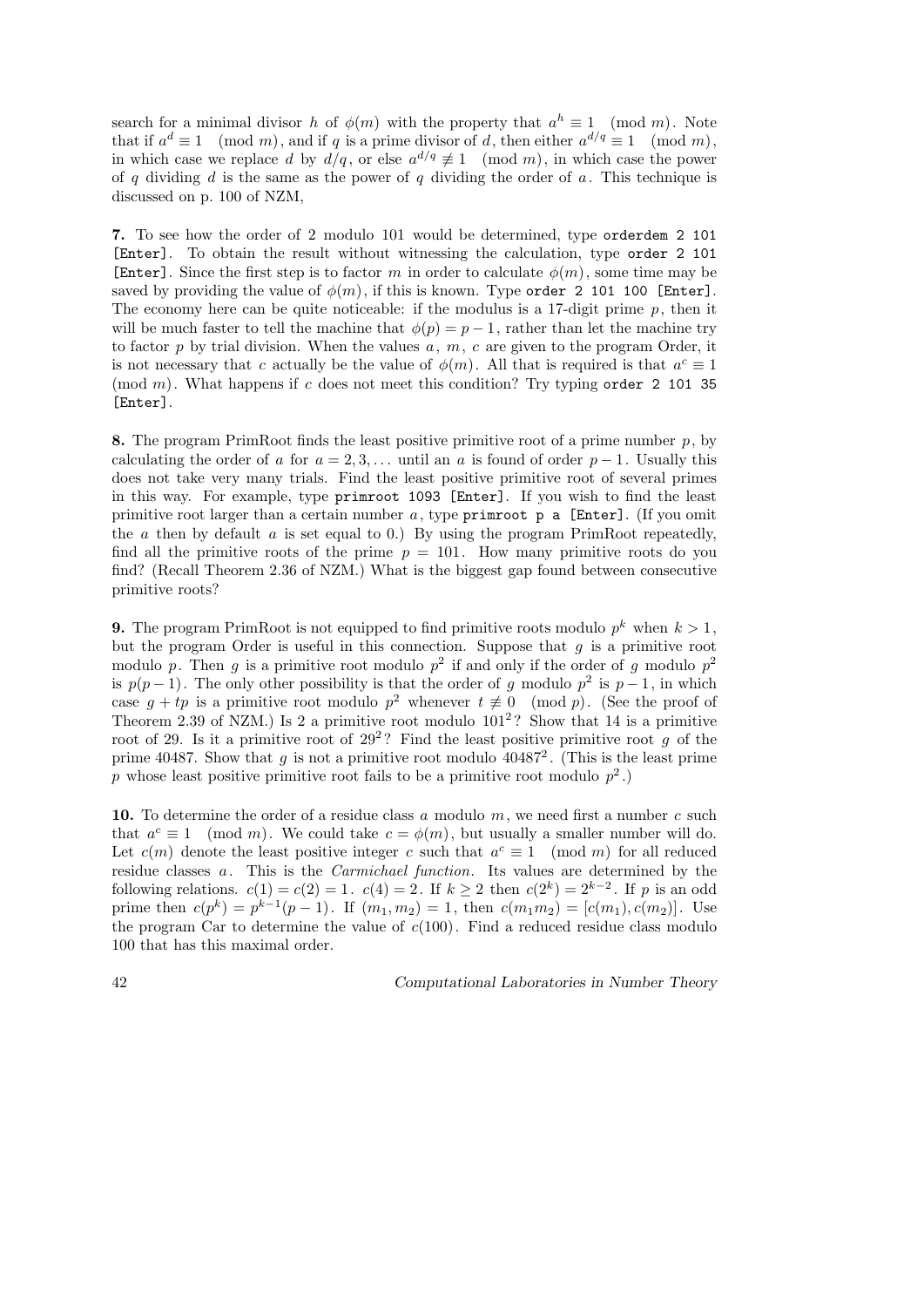11. For the programmer. Write a program that counts the number  $N(x)$  of those primes p not exceeding x for which 2 is a primitive root of p. Would you conjecture that there are infinitely many such primes? Does it seem that this set of primes has positive asymptotic density among the set of all primes? That is, do you guess that  $N(x) \sim c\pi(x)$  as  $x \to \infty$ for some positive constant  $c$ ? Gauss conjectured that there exist infinitely many such primes, and E. Artin suggested a particular asymptotic density. However, D. H. Lehmer, A note on primitive roots, Scripta Math. 26 (1963), 117–119 found that numerical evidence does not fit with Artin's conjecture. This led Artin to the realization that one aspect of the situation had been overlooked (see pp. viii, ix of Artin's Collected Works). A modified form of Artin's conjecture is now widely accepted as very likely to be true, especially since C. Hooley, On Artin's conjecture, J. Reine Angew. Math. 225 1967, 209–210, showed that the modified conjecture is a consequence of the Generalized Riemann Hypothesis. The conjectured constant is

$$
c = \prod_{p} \left( 1 - \frac{1}{p(p-1)} \right)
$$

where the product is taken over all primes. The number  $2$  can be replaced by any integer  $a$ , and the general conjecture is that there is a positive constant  $c_a$  such that  $N_a(x) \sim c_a \pi(x)$ as  $x \to \infty$ , provided that  $a \neq -1$ ,  $a \neq 0$ , and that a is not a perfect square.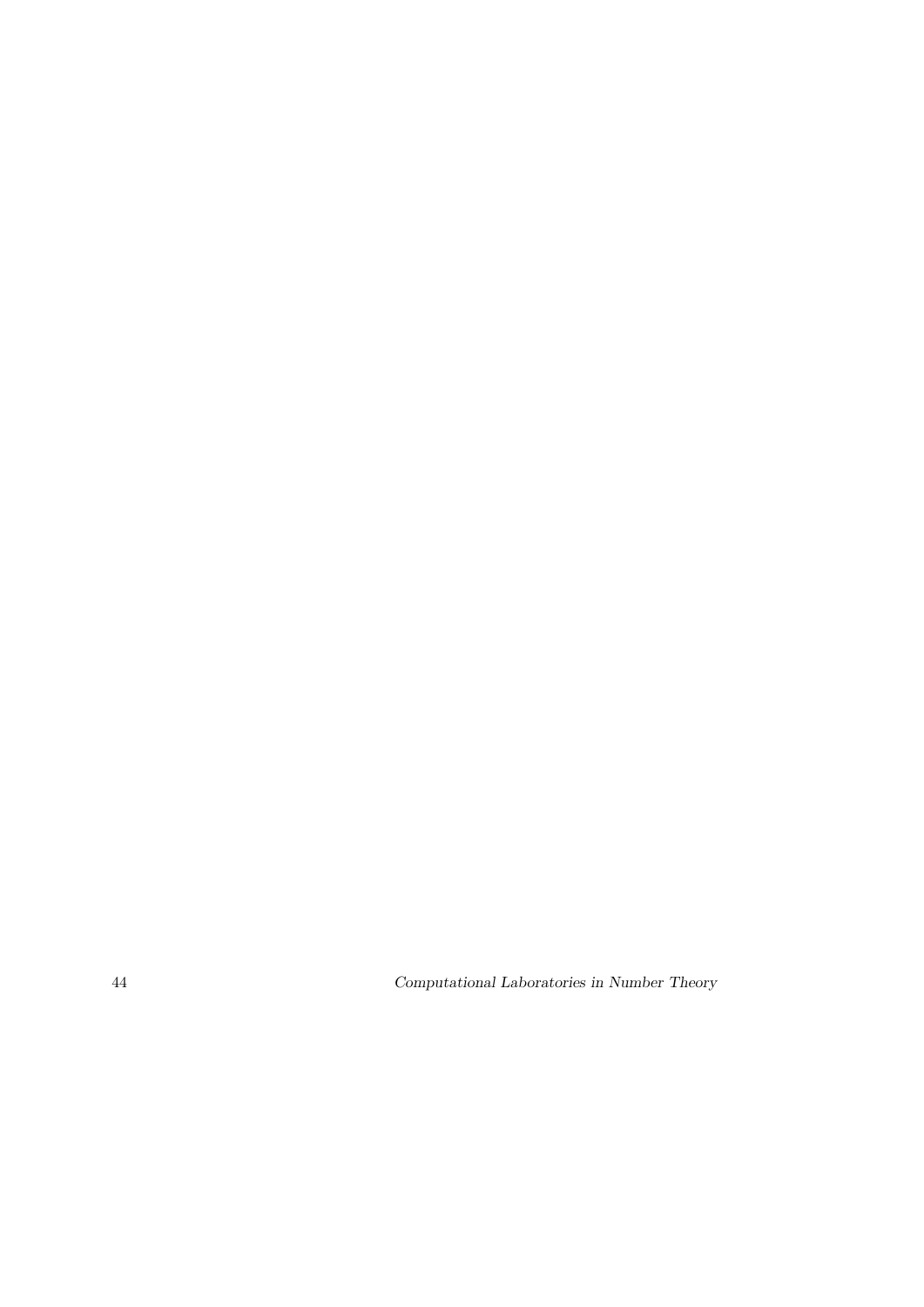# LABORATORY 12 Indices — The Discrete Logarithm

New Programs: IndTab, Ind, IndDem, HSortDem

Suppose that g is a primitive root of the prime number p. If  $(a, p) = 1$  then there is a number  $\nu$  such that  $g^{\nu} \equiv a \pmod{p}$ ; moreover, the value of  $\nu$  is uniquely determined modulo  $p-1$ . This  $\nu$  is called the *index of a with respect to the primitive root g*. In symbols we write  $\nu = \text{ind}_g a$  when the value of p has already been specified. By way of analogy, any positive real number  $x$  can be written uniquely in the form  $e^y$  where  $y = \ln x$ . Thus  $\text{ind}_q a$  is a discrete analogue of  $\ln x$ .

For a given prime  $p < 10<sup>4</sup>$ , the program IndTab displays a table of the indices of the reduced residue classes modulo  $p$ . If there are more values than can be displayed on a single screen, then you may use PgUp and PgDn or j to move around in the table. Initially,  $q$  is the least positive primitive root of  $p$ , but you are free to switch to a different primitive root. The program will prevent you from choosing a base that is not a primitive root. The program also provides a table of the powers of  $q$ , which is obtained by typing e. To return to the table of indices from the table of exponentials, type i. These tables may be used in the manner of tables of logarithms and exponentials, to find the solutions of multiplicative congruences. For example, to find the solutions of the congruence  $x^3 \equiv 12$ (mod 97), we take  $g = 5$ , and write  $x \equiv 5^{\mu} \pmod{97}$ . From IndTab we discover that ind<sub>5</sub> 12 = 42. That is,  $12 \equiv 5^{42} \pmod{97}$ . Hence the initial congruence may be rewritten as  $5^{3\mu} \equiv 5^{42} \pmod{97}$ . This is equivalent to asserting that  $3\mu \equiv 42 \pmod{96}$ . From LinCon we discover that this is equivalent to  $\mu \equiv 14 \pmod{32}$ . That is,  $\mu \equiv 14$ , 46, or 78 modulo 96. Returning to the IndTab program, we enter  $p = 97$  again, and then press e to switch to the table of exponentials, i.e. powers of the primitive root 5. From this table we deduce that  $5^{14} \equiv 48 \pmod{97}$ , that  $5^{46} \equiv 31 \pmod{97}$ , and that  $5^{78} \equiv 18$ (mod 97). Hence the desired solutions are  $x \equiv 48, 31,$  and 18 modulo 97. As a check, one may use the program Power to verify that  $48^3 \equiv 31^3 \equiv 18^3 \equiv 12 \pmod{97}$ . If the actual roots of the congruence  $x^3 \equiv 12 \pmod{97}$  are not needed, but only the number of roots, then one may proceed more simply, using Euler's criterion (Corollary 2.38 on p. 101 of NZM) and the program Power: Since  $12^{96/(3,96)} = 12^{32} \equiv 1 \pmod{97}$ , it follows that the given congruence has exactly  $(3, 96) = 3$  solutions.

1. Use the program IndTab to find the solutions of the congruence  $x^4 \equiv 693 \pmod{1093}$ .

**2.** Use IndTab to find all solutions of the congruence  $x^5 \equiv 693 \pmod{1093}$ .

**3.** Use IndTab in the manner above to show that the congruence  $x^7 \equiv 693 \pmod{1093}$ has no solution. At what point in the argument does it become apparent that there is no solution? Use Theorem 2.37 of NZM to provide a simpler proof that this congruence has no solution.

**4.** Use IndTab to find all solutions of the congruence  $x^{10} \equiv 475 \pmod{9973}$ .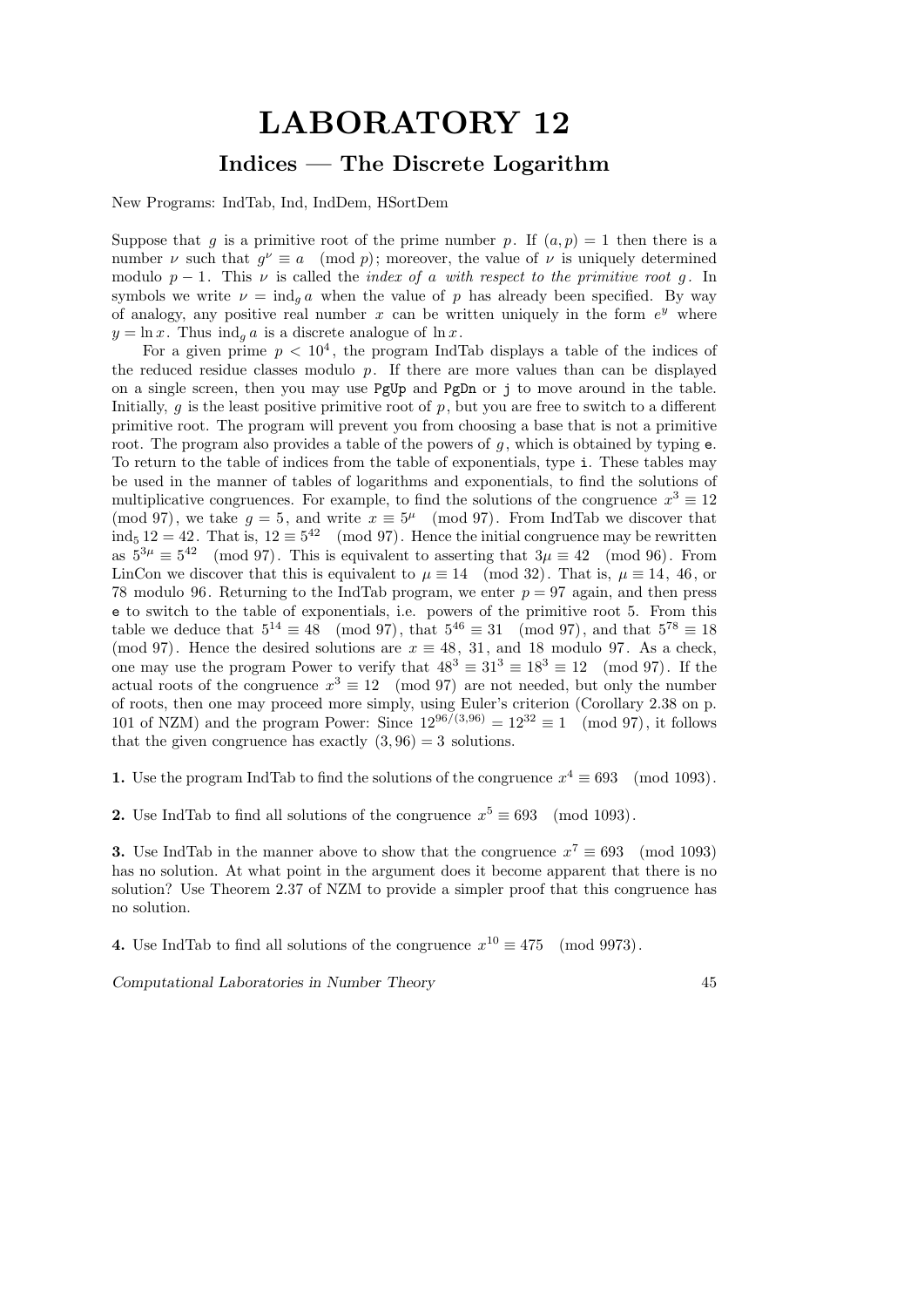- 5. Use IndTab to find all x such that  $2^x \equiv 133 \pmod{9973}$ .
- **6.** With  $p = 9973$ , use IndTab to determine the value of  $ind_{103} 877$ .

The program IndTab is restricted to  $p < 10<sup>4</sup>$  because the entire table is computed at the outset, and held in active memory (RAM). We have efficient means to compute powers, and efficient means to located the least positive primitive root  $q$ , and thus we can easily compute values of  $g^{\mu} \pmod{p}$  as  $\mu$  runs over any given interval. What seems to be hard is to calculate values of  $\text{ind}_q a$  for a general a. Indeed, methods of encryption have been proposed whose security depends on the supposition that evaluating indices is computationally difficult. This computational snag is often referred to in the literature as the problem of the discrete logarithm.

The program IndTab first constructs a list of the values  $g^{\nu}$ , (i.e., exponentials), and then uses it to form a table of the indices. Thus ind a is found for each  $a \pmod{p}$ , but the amount of work is proportional to  $p$ . A first step toward improving on this has been suggested by Shanks: Suppose that you wish to calculate  $\operatorname{ind}_q x \pmod{p}$ . Let s be a base to be described later; we want to find i and j so that  $g^{is+j} \equiv x \pmod{p}$ . To this end, use the extended Euclidean algorithm (i.e., the program LinCon) to find  $\bar{q}$  so that  $g\overline{g} \equiv 1 \pmod{p}$ . Construct a table of the values  $x\overline{g}^j \pmod{p}$  for  $0 \leq j \leq s$ . Then, for  $i = 0, 1, \ldots$ , compute  $g^{is} \pmod{p}$ , and look to see if the number computed is found in the table. When it is found, we have the desired values of  $i$  and  $j$ , and  $\text{ind}_g x = i s + j$ . When searching for a particular value of  $g^{is}$  in the table, it would be very slow to inspect all s values. Instead, we sort the table of values  $x\overline{g}^{j} \pmod{p}$  by size, into increasing order. (A useful algorithm for sorting, called HeapSort, is discussed later in this laboratory.) Then one can search for a specified value in the table by binary subdivisions. To motivate the choice of s, we consider the amount of work is required. The time required to construct the table is  $O(s)$ , but the time required to sort it is a little greater,  $O(s \log s)$ . Searching by binary subdivision takes  $O(\log s)$  steps, and we expect that it will be necessary to conduct  $\approx p/s$  such searches. Thus the total amount of work is proportional to

$$
\left(\frac{p}{s} + s\right) \log s.
$$

This is minimized by taking  $s \approx \sqrt{p}$ , and then the time involved is  $O(p^{1/2} \log p)$ , a little slower than proving that  $p$  is prime by trial division. Thus we see that Shanks' algorithm is not very fast for big p, although it represents a big improvement over  $O(p)$ .

In practice, the parameter s above is constrained also by the amount of available memory. For example, the program Ind calculates  $\text{ind}_g x \pmod{p}$  by Shanks' method memory. For example, the program ind calculates  $\log x$  (mod p) by Shanks' method<br>for  $p < 10^9$ ; for  $p < 10^8$  it takes s to be the integer nearest  $\sqrt{p}$ , but for larger p it takes  $s = 10000$  so that the data fits into one 64K segment of memory. (Each entry of the table occupies 4 bytes, and a companion table 2 bytes each, so the tables require 60K of memory.) To witness Shanks' algorithm in action, type inddem 2 45 101 [Enter]. Also, try inddem 2 3 1093 [Enter].

For more information concerning algorithms used to calculate indices see the following papers.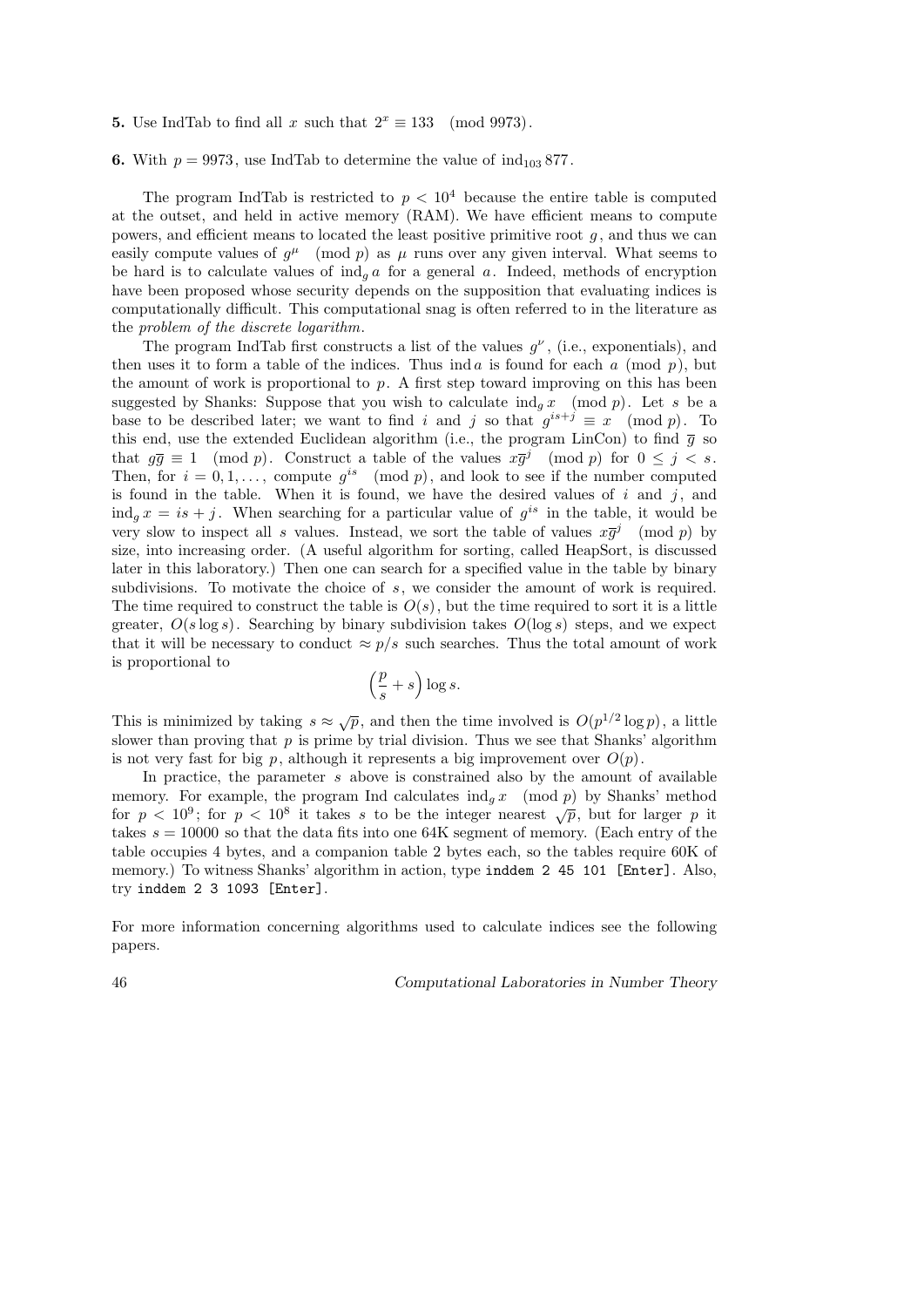D. Coppersmith, A. M. Odlyzko, R. Schroeppel, Discrete logarithms in  $GF(p)$ , Algorithmica 1 (1986), 1–15.

D. M. Gordon, *Discrete logarithms in*  $GF(p)$  using the number field sieve, SIAM J. Discrete Math. **6** (1993), 124-138.

B. A. LaMacchia, A. M. Odlyzko, Computation of discrete logarithms in pirme fields, Des. Codes Cryptogr. 1 (1991), 47–62.

K. S. McCurley, The discrete logarithm problem, Cryptology and computational number theory (Boulder, 1989), Amer. Math. Soc., Providence, 1990, pp. 49–74.

A. M. Odlyzko, Discrete logarithms in finite fields and their cryptographic significance, Advances in Cryptography (Proc. 1984 EUROCRYPT Workshop), Springer-Verlag, New York, 1985, pp. 224–314.

7. Use PrimRoot to find a primitive root g modulo  $p = 123456791$ . Use the program Ind to determine  $ind_a 57085185 \pmod{p}$ . For example, type ind 17 57085185 123456791 [Enter]. Use this information to find all roots of the congruence  $x^5 \equiv$ 57085185 (mod 123456791).

8. The program Ind searches for a specified value x among the powers of  $q \pmod{p}$ . It is essential that  $(q, p) = 1$ , but it is not necessary that p be prime or that q be a primitive root. Is 3 a power of 2 modulo 123456791? That is, does the congruence  $2^{\nu} \equiv 3 \pmod{123456791}$  have a solution? Type ind 2 3 123456791 [Enter]. Here the modulus is prime, but the base is not a primitive root. Note that the program returns only the least non-negative solution. The period of the solutions is  $p-1$  if q is a primitive root(mod p), but it is smaller in other cases. Find all  $\nu$  (mod 123456790) such that  $2^{\nu} \equiv 3 \pmod{123456791}$ . (Hint: Use the program Order to determine the order of 2 (mod 123456791).) Confirm that Ind still works when  $p$  is composite, by typing ind 2 23 91 [Enter]. Type 2 17 123456791 [Enter]. What happens?

**9.** Assume that  $p = 1234567897531$  is prime. Use the programs GCD and Power to determine the number of roots of the congruence  $x^{77} \equiv 13 \pmod{1234567897531}$ . (Theorem 2.37 of NZM is relevant here.) Note that you do not have any tool available to find these roots, since  $p$  is so large. Such tools do exist; for example one might elaborate on the technique developed in the next laboratory. Alternatively, the polynomial  $x^{77} - 13$  can be factored quickly  $(\text{mod } p)$ , for example by the method of D. G. Cantor and H. Zassenhaus, A new algorithm for factoring polynomials over finite fields, Math. Comp. **36** (1981), 587–592.

We now consider the problem of sorting numbers by size. While not a number-theoretic problem, we find it useful (as above) to be able to sort numbers with reasonable efficiency. Suppose that  $a_1, a_2, \ldots, a_n$  are n distinct numbers that we want to sort into increasing order. First, in Bubble Sort, one passes repeatedly through the list, transposing pairs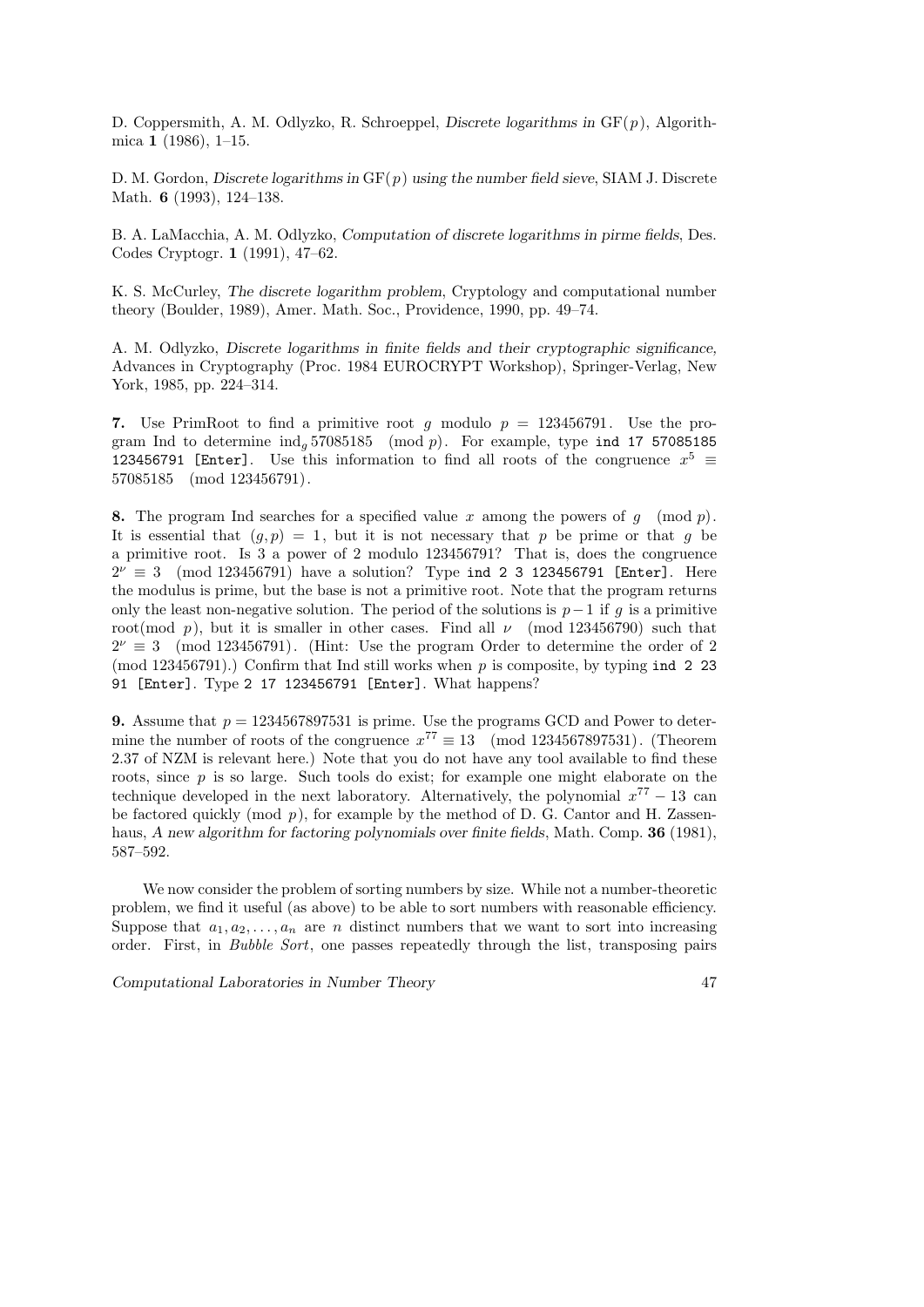that are found to be out of order, until a pass discloses no transpositions. This takes time  $O(n^2)$ , which is terrible! Never use Bubble Sort! So how much faster can we hope for? We derive a lower bound. When two elements  $a_i$  and  $a_j$  are compared, the set of all possible orderings is divided into two classes, those with  $a_i > a_j$  and those with  $a_i < a_j$ . After k such comparisons have been made, the set of all possible orderings has been divided into at most  $2^k$  classes. If  $2^k < n!$  then there is a class containing two different orderings. Consequently, if the original ordering of our  $a_i$  is one of these orderings, then we have not yet distinguished it from all other possible orderings, and at least one more comparision is necessary. Thus for any sorting algorithm there is an ordering of the  $a_i$  that gives rise to more than  $(\log n!) / \log 2$  comparisons. Since  $n! > (n/e)^n$ , the worst-case running time of any sorting algorithm is  $\gg n \log n$ . This lower bound is of the correct order of magnitude, since we have algorithms that run in  $O(n \log n)$  time.

Among the possible methods that one might consider, we confine our attention to HeapSort, invented by J. W. J. Williams. This method runs in  $O(n \log n)$  time, with the worst case only about 20% longer than the average. It is very easy to understand and to program, and requires little memory. In HeapSort, we think of the  $a_i$  as forming a binary tree, in which  $a_i$  has subordinates  $a_{2i}$  and  $a_{2i+1}$ , as long as these indices do not exceed n. Conversely, if  $i > 1$  then  $a_i$  reports to its superior,  $a_{i/2}$ . The situation for  $n = 28$  is depicted below:



If  $a_i$  is smaller than one of its underlings then we exchange  $a_i$  with the larger of  $a_{2i}$ and  $a_{2i+1}$ . We repeatedly demote a particular entry until it majorizes its subordinates. (Executives above their level of competence are demoted.) We begin at the bottom of the table (high indices), and work up. Thus in the example above, we would compare  $a_{14}$  with  $a_{28}$ , and exchange them if  $a_{14}$  is the smaller. Then we compare  $a_{26}$  with  $a_{27}$  to determine which is the larger, and then compare that one with  $a_{13}$ . We demote  $a_{13}$  if one of the numbers under it is larger. We continue with this, until  $a_i \ge a_{2i}$  and  $a_i \ge a_{2i+1}$  whenever the indicies lie between 1 and  $n$ . Such a configuration we call a *heap*. Once the heap has been formed, it is clear that  $a_1$  is the largest number in the entire collection. We swap  $a_1$ with  $a_n$ . This destroys the heap property, so we demote the new  $a_1$  until it is restored. At the point we have a heap of  $n-1$  numbers, and  $a_n$  is ignored at the bottom. The new entry  $a_1$  is the largest member in the heap (second largest, overall), so we exchange  $a_1$  and  $a_{n-1}$ . At this point both  $a_{n-1}$  and  $a_n$  have reached their final resting places. We demote the new  $a_1$  until we again have a heap, and then again the top of the heap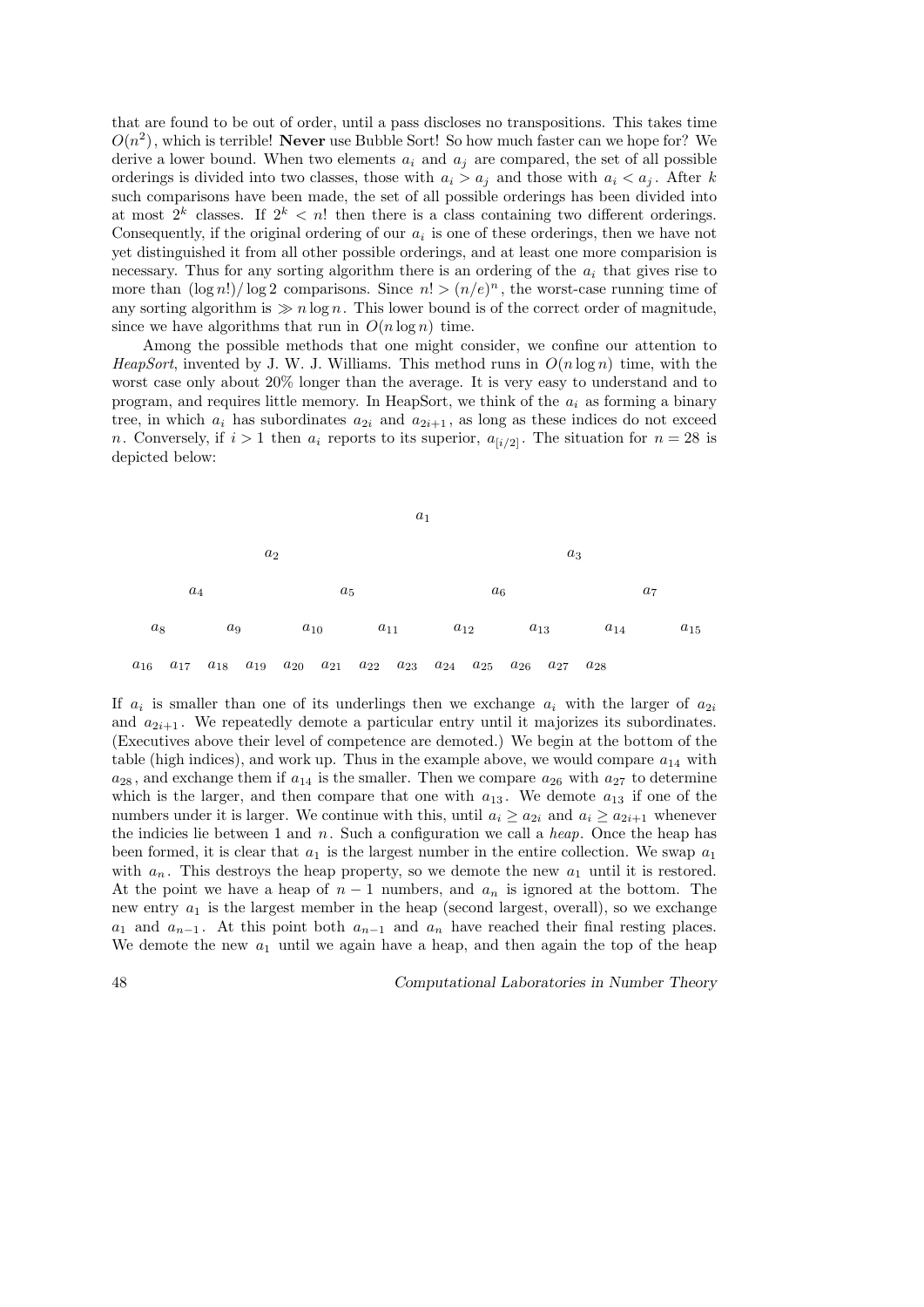is retired. Continuing in this manner, with successively smaller heaps, we eventually have no heap left, and  $a_1 \le a_2 \le \cdots \le a_n$ .

For extremely large collections (such as the Manhattan telephone directory), it is important to sort as quickly as possible. In such cases it may be worth using the more complicated QuickSort algorithm. For a detailed discussion of sorting, see D. E. Knuth, The Art of Computer Programming, Vol. 3: Sorting and Searching, Addison-Wesley, Reading, 1973. In particular, HeapSort is described on pp. 145–149, 153–158.

10. The program HSortDem demonstrates the HeapSort algorithm. Type hsortdem [Enter], choose the number  $n$  of integers to be sorted, and witness the process. How does the number of comparisons compare with the lower bound derived above?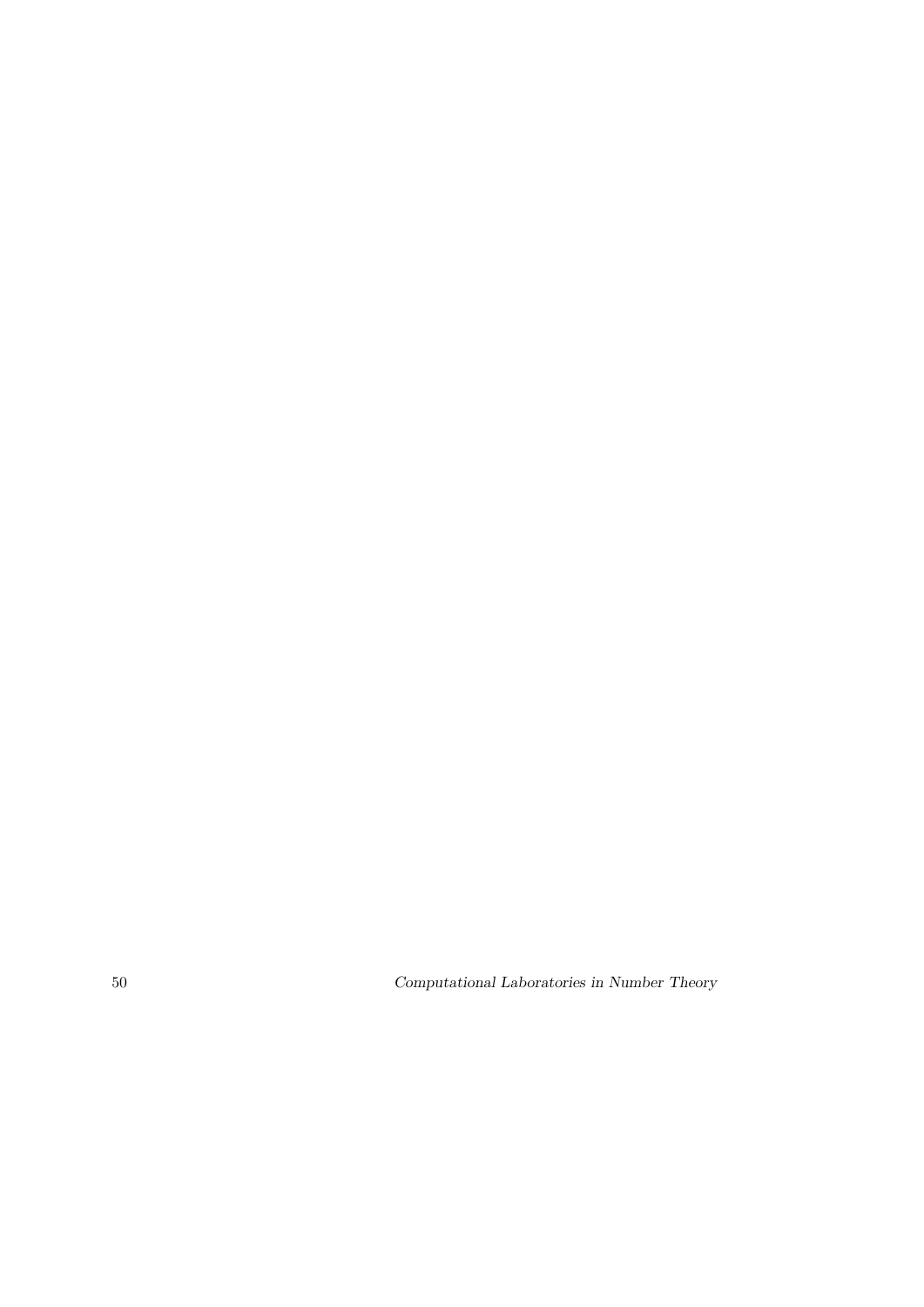# LABORATORY 13

### Proving Primality

New Program: ProveP

We have seen that a composite number can be proved to be composite very quickly by means of the strong pseudoprime test. Finding the complete factorization of a composite number takes longer, but for large  $n$  we have methods that are much faster than trial division. To complete the picture we need a fast method for proving the primality of a large prime number  $p$ . In this direction, we show that proving the primality of  $p$  is no harder than factoring  $p-1$ . Suppose that  $g^{p-1} \equiv 1 \pmod{p}$ , and that  $g^{(p-1)/q} \not\equiv 1$ (mod p) for every prime factor q of  $p-1$ . Then q has order  $p-1$  modulo p, and hence p must be prime. In general, if p is prime then such a g is not hard to find; thus we have a means of proving that p is prime provided that we can factor  $p-1$ .

1. Type primroot 8675309 [Enter]. The machine quickly responds with a primitive root, because 8675308 is easily factored. Thus the primality of 8675309 has been rigorously established. (David Farmer proposes that this is the largest prime number ever mentioned in a popular song.)

The simple idea used above can be strengthened in several ways. First, suppose that q is a prime factor of  $p-1$ , say  $q^k \|(p-1)$ . Let p' denote an arbitrary prime factor of p. Presumably the only such p' is  $p' = p$ , but this remains to be proved. We suppose that the prime factor q of  $p-1$  has been found by trial division, or by some other factoring technique. Suppose that we can find a number a such that  $a^{p-1} \equiv 1 \pmod{p}$  but such that  $(a^{(p-1)/q}-1, p) = 1$ . Then  $a^{p-1} \equiv 1 \pmod{p'}$  but  $a^{(p-1)/q} \not\equiv 1 \pmod{p'}$ . (Note that we can deduce this without knowing the value of  $p'$ .) Hence  $q^k$  divides the order of a modulo p', and consequently  $q^k|(p'-1)$ . That is, every prime factor p' of p is  $\equiv 1$ (mod  $q^k$ ). Suppose we repeat this for several different prime factors q of p-1. (The value of  $a$  that works is allowed to depend on  $q$ .) Let  $s$  denote the product of the primepowers  $q^k$  for which this calculation has succeeded. Then we can assert that every prime factor  $p'$ of p is  $\equiv 1 \pmod{s}$ . Since the product of two or more such primes must be  $\geq s^2$ , we see that if  $s > \sqrt{p}$  then p must be prime. Hence we can establish the primality of p, based only on an incomplete factorization of  $p-1$ , provided that we can factor s,  $s|(p-1)$ , and  $s > \sqrt{p}$ . (This analysis is related to Problems 38, 39 at the end of §2.8 of NZM.)

**2.** It is easy to confirm that  $7^{16} + 5^{16} = 2 \cdot 16692759230113$ . Use the program ProveP to demonstrate that this second factor is prime. That is, type provep 16692759230113 [Enter], and note the results.

3. If, as the factorization of  $p-1$  proceeds, a point is reached at which the factored **5.** II, as the factorization of  $p-1$  proceeds, a point is reached at which the factored portion s of  $p-1$  is so large that testing p for divisors  $d \equiv 1 \pmod{s}$ ,  $d \leq \sqrt{p}$  will take less time than the time already spent trying to factor  $p-1$ , then the program ProveP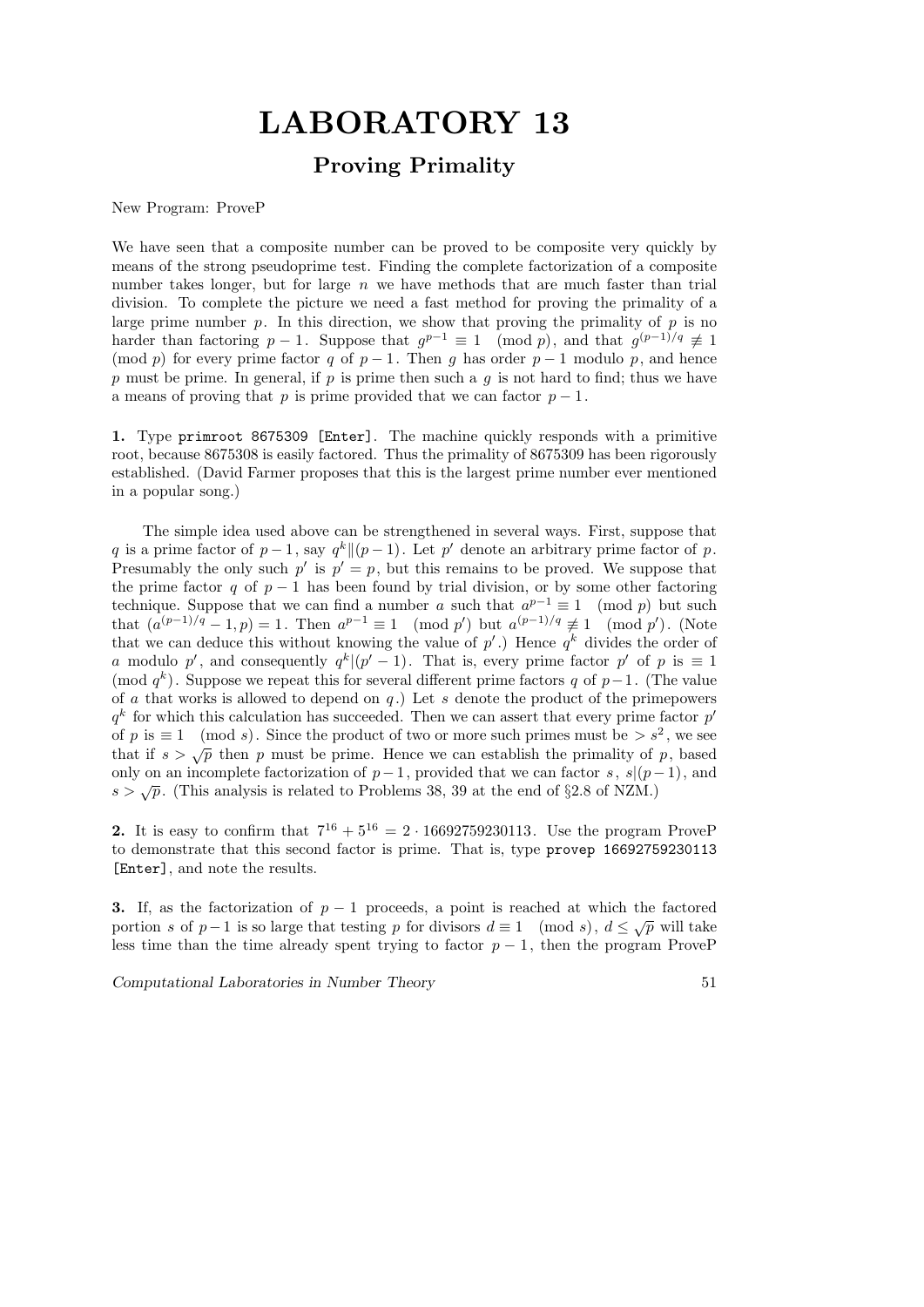automatically switches to the latter approach. To witness an instance of this, apply ProveP to the number  $5 \cdot 10^{17} + 21 = 50000000000000021$ .

The method of proving primality being employed here can be made still more efficient. Suppose that as prime factors q of  $p-1$  are being found, we reach a point at which  $p^{1/3} < s \leq p^{1/2}$ . Then either p is prime or p is the product of two primes,  $p = p'p''$ , say. Write  $p' = a's + 1$  and  $p'' = a''s + 1$ , so that  $p = a'a''s^2 + (a' + a'')s + 1$ . With a little care with inequalities, it can be shown that  $0 < a'a'' < s$  and that  $0 < a' + a'' < s$ . Thus the representation of  $p$  that we have given here in terms of powers of  $s$  coincides with the expansion of p in base s. That is, by the division algorithm we may write  $p = c_2s^2 + c_1s + 1$ with  $0 \le c_i < s$ , and  $c_1 = a' + a''$ ,  $c_2 = a'a''$ . To determine whether such a' and a'' exist, we have only to test whether  $c_1^2 - 4c_2$  is a perfect square. This embellishment is due to H. C. Williams.

4. Apply the program ProveP to demonstrate that the number 1234567897531 is prime. Also that 975312468097531 is prime. If the program GetNextP is given an argument x for which  $10^9 < x < 10^{18}$ , then the number p returned is the least integer  $> x$  that is a strong pseudoprime to bases 2, 3, 5, 7 and 11. It is incredibly likely that  $p$  is prime, but to obtain a rigorous proof one should use the program ProveP. In this manner, find the least prime greater than 12345678987654321.

5. In most cases the method used by ProveP is reasonably quick. However, it can happen that  $p-1=2q$  where q is prime. In such a case, attention is focused on q. After a brief attempt to factor it by trial division fails, one should apply a strong pseudoprime test. If q passes the test, then a rigorous proof that  $q$  is prime may be obtained by applying the program ProveP to q. In attempting to factor  $q-1$  one may encounter the same problem as with  $p-1$ . Nevertheless, by systematically employing the programs ProveP, SPsP, Factor and Rho, the needed factorizations can be rigorously established. For example, suppose that we apply the program ProveP to show that the number  $p = 987292984329259$  is prime. The machine quickly finds that  $p-1$  is divisible by 2 and by 3, but then there is a pause. Touch any key to interrupt the program, and you find that it is trying to factor 164548830721543. Type q to quit, and then apply the program SPsP to this factor. In this way we discover that we are dealing with a composite number, so we apply the program Rho, which discloses that the factor may be written as 5378033 · 30596471. We apply the program Factor to the first of these numbers, to confirm that it is prime. Then we again apply ProveP to the original number  $p$ . Again the machine finds 2 and 3, but when it pauses, we interrupt it, type s to indicate that we wish to supply a prime factor, and enter 5378033. This time the program reaches a successful resolution without further intervention, and it is proved that p is indeed prime. Show that  $10^{18} - 11 =$ 999999999999999989 is prime. What intermediate numbers need to be factored? Give an account of the programs used, and the findings. (By applying GetNextP to this number you may confirm that this is the largest prime not exceeding  $10^{18}$ . Similarly, show that (10<sup>18</sup> − 7)/3 = 333333333333333331 is prime. Indicate what numbers are encountered, and how they are dealt with.

**6.** Show that  $10^{17} + 19$  and  $10^{17} + 21$  are both prime.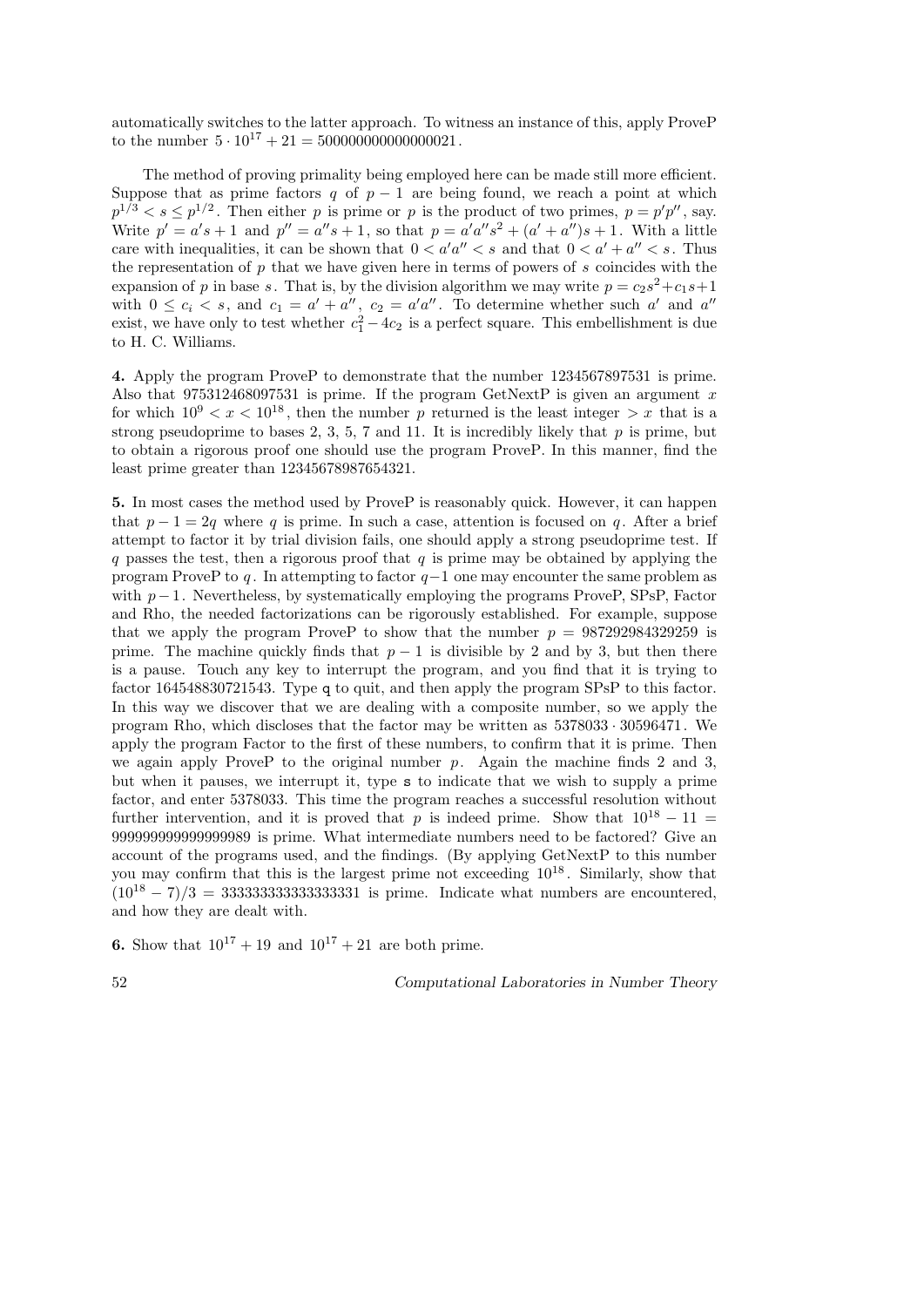7. What is the first composite number in the sequence 31, 331, 3331, 33331, . . . ? Apply ProveP until the first composite element is encountered. Here the k-th term is  $u_k =$  $(10<sup>k</sup> - 7)/3$ . Show that for every k, the least prime factor dividing  $u_k$  is  $\geq 17$ . Show that  $17|u_k$  precisely when k lies in a certain residue class (mod 16). (Suggestion: Use the program PowerTab to display  $10^k \pmod{m}$  for appropriate m.

8. For the programmer. When attempting to prove that p is prime, we factor  $p-1$ . After removing the factor 2, this leaves  $p_1 = (p-1)/2$  to be factored—but this may be prime. In such a case we would confirm that  $p_1$  is prime by applying ProveP. However, it may happen that  $p_1 = 2p_2 + 1$  with  $p_2$  prime. Perhaps also  $p_2 = 2p_3 + 1$  with  $p_3$  prime. It is in such a case that our procedure for establishing primality will require the most work. How long can a chain of primes be, with  $p_i = 2p_{i+1} + 1$ ? Construct a program to explore this. Apply the SPSP test to odd integers until a probable prime  $p$  is found. Then apply SPSP to  $2p + 1$ , and so on, until a chain of k probable primes has been constructed. If this chain is of record-breaking length, print out  $p$  and  $k$ , so that the program ProveP can be applied to the members of the chain. The first chain you will find is 3, 7; the next one is 5, 11, 23, 47. Show that if p begins a chain of length at least 4, with  $p > 5$ , then necessarily  $p \equiv 29 \pmod{30}$ . For more on such chains, see D. H. Lehmer, On certain chains of primes, Proc. London Math. Soc. (3) 14a (1965), 183–186.

By the method of primality proof employed here, we see that proving that  $p$  is prime is no harder than factoring  $p-1$ . Other methods of proving primality have been proposed, and some of these are significantly more efficient than our best factoring algorithms. Thus a prime of 1000 digits can be proved to be prime, but the record for factoring hard composite numbers stands below 200 digits. One of the methods currently in wide use is that of Adleman, Pomerance and Rumely (the APR method); it depends on Gauss sums. A method depending on elliptic curves, devised by Atkin and Morain, has achieved some striking successes lately. For more information concerning proofs of primality, consult the following papers.

L. M. Adleman, C. Pomerance, and R. S. Rumely, On distinguishing prime numbers from composite numbers, Ann. of Math. (2) 117 (1983), 173–206.

A. O. L. Atkin and F. Morain, Elliptic curves and primality proving, Math. Comp. 61 (1993), 29–68.

J. D. Dixon, Factorization and primality tests, Amer. Math. Monthly. 91 (1984), 333–352.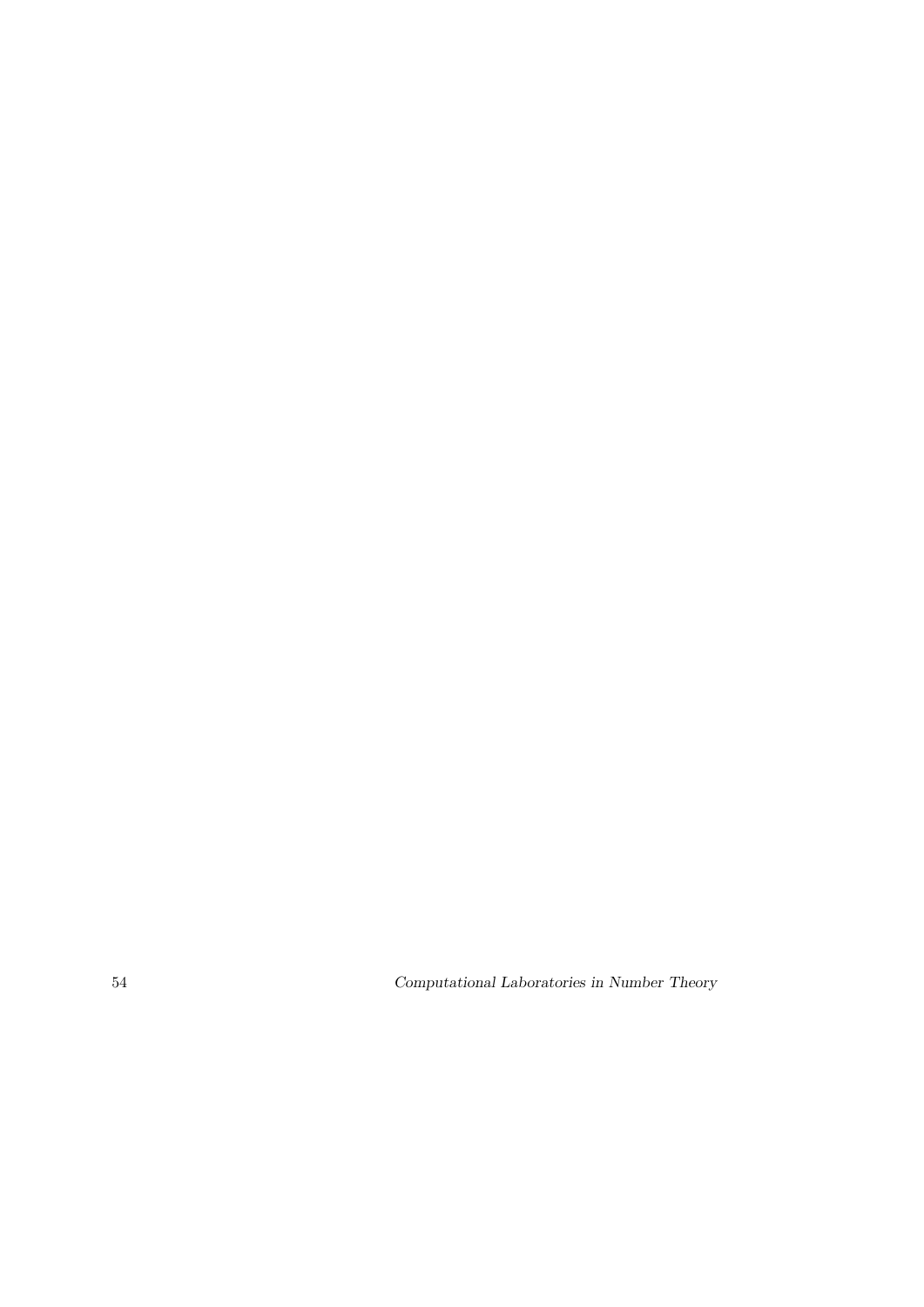# LABORATORY 14

### Square Roots Modulo p

New Programs: SqrtModP, SqrtDem

In discussing pseudoprime tests and primitive roots we have generated a circle of ideas that we now harness to give a quick method for finding the roots of the quadratic congruence  $x^2 \equiv a \pmod{p}$ . The algorithm involved is described in detail in §2.9 of NZM. Before confronting the full algorithm, we consider two instructive examples.

1. If  $p \equiv 3 \pmod{4}$  then the solutions of the congruence  $x^2 \equiv a \pmod{p}$  are given by  $x \equiv \pm a^{(p+1)/4} \pmod{p}$ . For example, suppose we wish to find solutions of the congruence  $x^2 \equiv 2 \pmod{103}$ . By using the program Power we find that  $2^{26} \equiv 38$ (mod 103). Hence the desired solutions are  $\pm 38$ , as we may confirm by verifying that  $38^2 \equiv 2 \pmod{103}$ . Use the program Power in this way to find the solutions of the congruence  $x^2 \equiv 7 \pmod{103}$ . What happens to this procedure if a is a quadratic nonresidue of  $p$ ? For example, what happens if you try to use this method to solve the congruence  $x^2 \equiv 3 \pmod{103}$ ? Explain why it is always the case that exactly one of a and  $-a$  is a quadratic residue, if p is a prime,  $p \equiv 3 \pmod{4}$ , and  $a \not\equiv 0 \pmod{p}$ .

**2.** Suppose that z is a quadratic nonresidue of p, so that by Euler's criterion  $z^{(p-1)/2} \equiv -1$ (mod p). If  $p \equiv 1 \pmod{4}$  then it follows that solutions of the congruence  $x^2 \equiv -1$ (mod p) are given by  $x \equiv \pm z^{(p-1)/4} \pmod{p}$ . However, to make use of this observation, we need to find the quadratic nonresidue  $z$ . Rather than give a deterministic algorithm for this, we simply try  $z$  at random, until a quadratic nonresidue is found. When  $z$  is selected, we compute  $x \equiv z^{(p-1)/4} \pmod{p}$ . Then either  $x^2 \equiv -1 \pmod{p}$ , in which case we are done, or else  $x^2 \equiv 1 \pmod{p}$  (i.e.,  $x \equiv \pm 1 \pmod{p}$ ), in which case we start over with a new value of  $z$ . Since exactly half of the nonzero residue classes are quadratic nonresidues, the expected number of such trials is 2. An algorithm of this kind is referred to as a Monte Carlo algorithm, or as a probabilistic algorithm. Since the quadratic nonresidues seem to be randomly distributed between  $0$  and  $p$ , we do not take the trouble to use a random-number generator in selecting the values of  $z$ . It is enough to try consecutive integers (skipping the perfect squares). For example,  $2^{24} \equiv -1 \pmod{97}$ , and  $3^{24} \equiv -1 \pmod{97}$ , but  $5^{24} \equiv 22 \pmod{97}$ , and hence the solutions of  $x^2 \equiv -1$ (mod 97) are given by  $x \equiv \pm 22 \pmod{97}$ .

3. We now proceed to the general case. To see how one would find the solutions of the congruence  $x^2 \equiv 2 \pmod{97}$ , type sqrtdem 2 97 [Enter], and follow the prompts. What happens if you type sqrtdem 5 97 [Enter]? To get the same result without all the discussion, type sqrtmodp 2 97 [Enter].

4. Apply the program SqrtDem to various values of a with  $p = 223497217$ . What is the power of 2 dividing  $p-1$ ?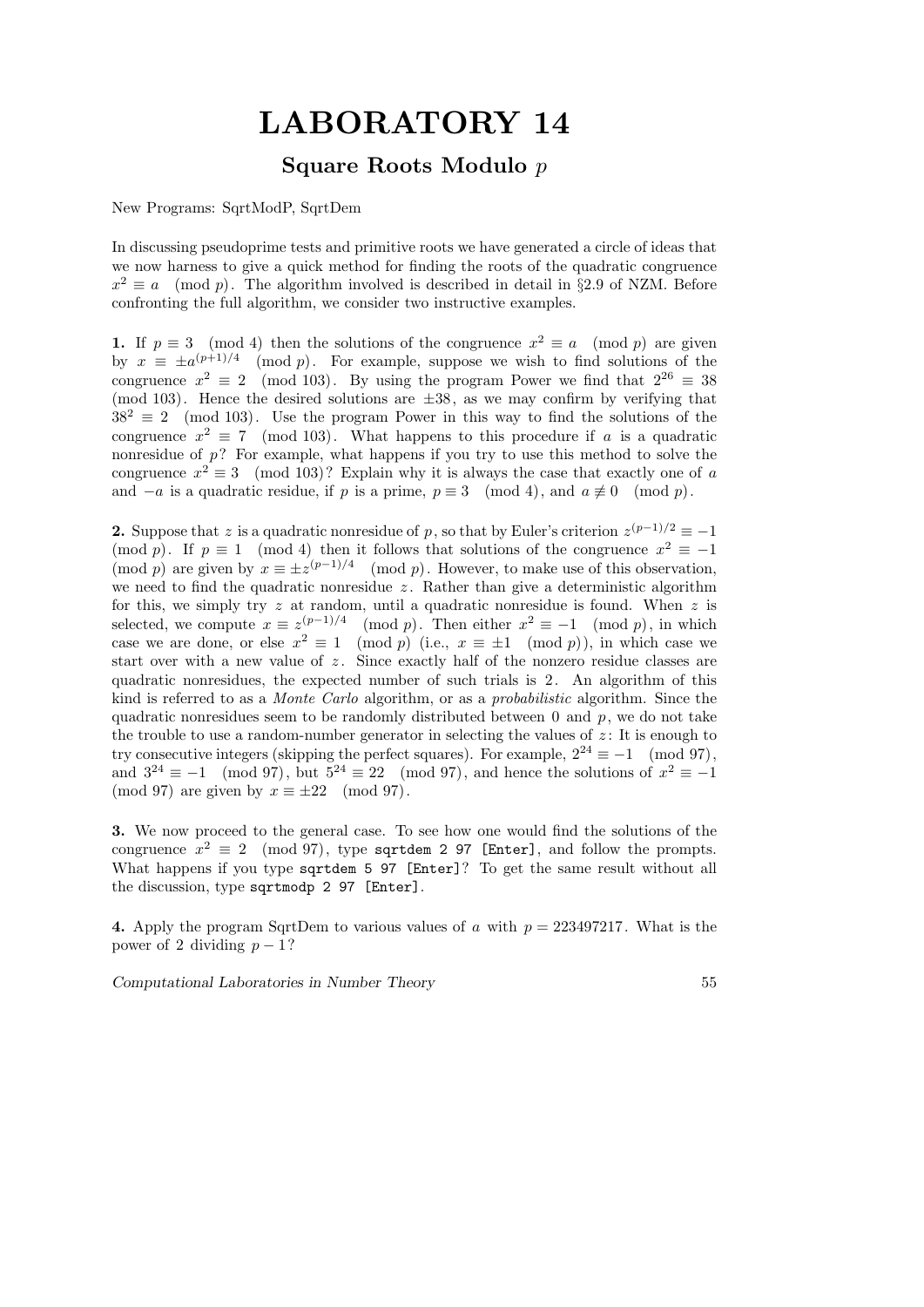**5.** Suppose that p is prime and that  $p \equiv 2 \pmod{3}$ . Explain why  $a^{(2p-1)/3}$  is the sole solution of the congruence  $x^3 \equiv a \pmod{p}$ . Use this principle and the program Power to determine the unique root of the congruence  $x^3 \equiv 2 \pmod{101}$ .

**6.** Suppose that p is prime and that  $p \equiv 1 \pmod{3}$ . Explain how a probabilistic algorithm might be constructed to locate the roots of the congruence  $x^3 \equiv 1 \pmod{p}$ . (Hint: One might try  $x \equiv z^{(p-1)/3} \pmod{p}$ , where z is chosen randomly.) The congruence in question has exactly 3 roots, say  $x_0, x_1, x_2$ . Since 1 is one of these roots, we may suppose that  $x_0 = 1$ . Explain why  $x_2 \equiv x_1^2 \pmod{p}$ , and  $x_1 \equiv x_2^2 \pmod{p}$ . Thus if one of these roots can be found then so can the other. Use your method to find the solutions of the congruence  $x^3 \equiv 1 \pmod{97}$ . What is the probability that a given trial will be successful?

7. For the programmer. Write a program that finds the roots of the congruence  $x^3 \equiv a$  $\pmod{p}$ . (Hint: Recall Problems 6 and 8 on p. 115 of the text.)

The algorithm we have used to take squareroots modulo  $p$  was invented by Dan Shanks in 1972; he called it RESSOL, because it SOLves for RESidues. This algorithm is very similar to one described much earlier by Tonelli. Other methods for taking squareroots modulo p have been given by Lehmer (related to earlier work of Cipolla), by Peralta, and by Adleman, Manders, and Miller. In addition, more general algorithms have been devised for factoring a polynomial modulo  $p$ ; such an algorithm could be applied to the polynomial  $x^2 - a$  in order to find the squareroots of a modulo p. One such algorithm has been proposed by Berlekamp, but the more recent method of Cantor and Zassenhaus seems to be the method of choice. Among the various methods, it is interesting to note that while Shanks' method is somewhat slower if  $p-1$  is divisible by a high power of p, Peralta' method, which depends on the arithmetic of polynomials (mod  $p$ ), is faster in this case. For more details one may consult the following papers.

L. Adleman, K. Manders, and G. Miller, On taking roots in finite fields, 18th IEEE Annual Sympos. Foundations of Computer Science, Providence, RI, 1977.

E. R. Berlekamp, Factoring polynomials over large finite fields, Math. Comp. 24 (1970), 713–735.

D. G. Cantor and H. Zassenhaus, A new algorithm for factoring polynomials over finite fields, Math. Comp. 36 (1981), 587–592.

D. H. Lehmer, Computer technology applied to the theory of numbers, Studies in Number Theory (W. J. LeVeque, ed.), Math. Assoc. Amer., 1969.

R. Peralta, A simple and fast probabilistic algorithm for computing square roots modulo a prime number, IEEE Trans. Info. Thy. IT–32 (1986), 846–848.

M. Rabin, Probabilistic algorithms in finite fields, SIAM J. Comp. 9 (1980), 273–280.

D. Shanks, Five number-theoretic algorithms, Proceedings of the Second Manitoba Conference on Numerical Mathematics, 1972, pp. 51–70.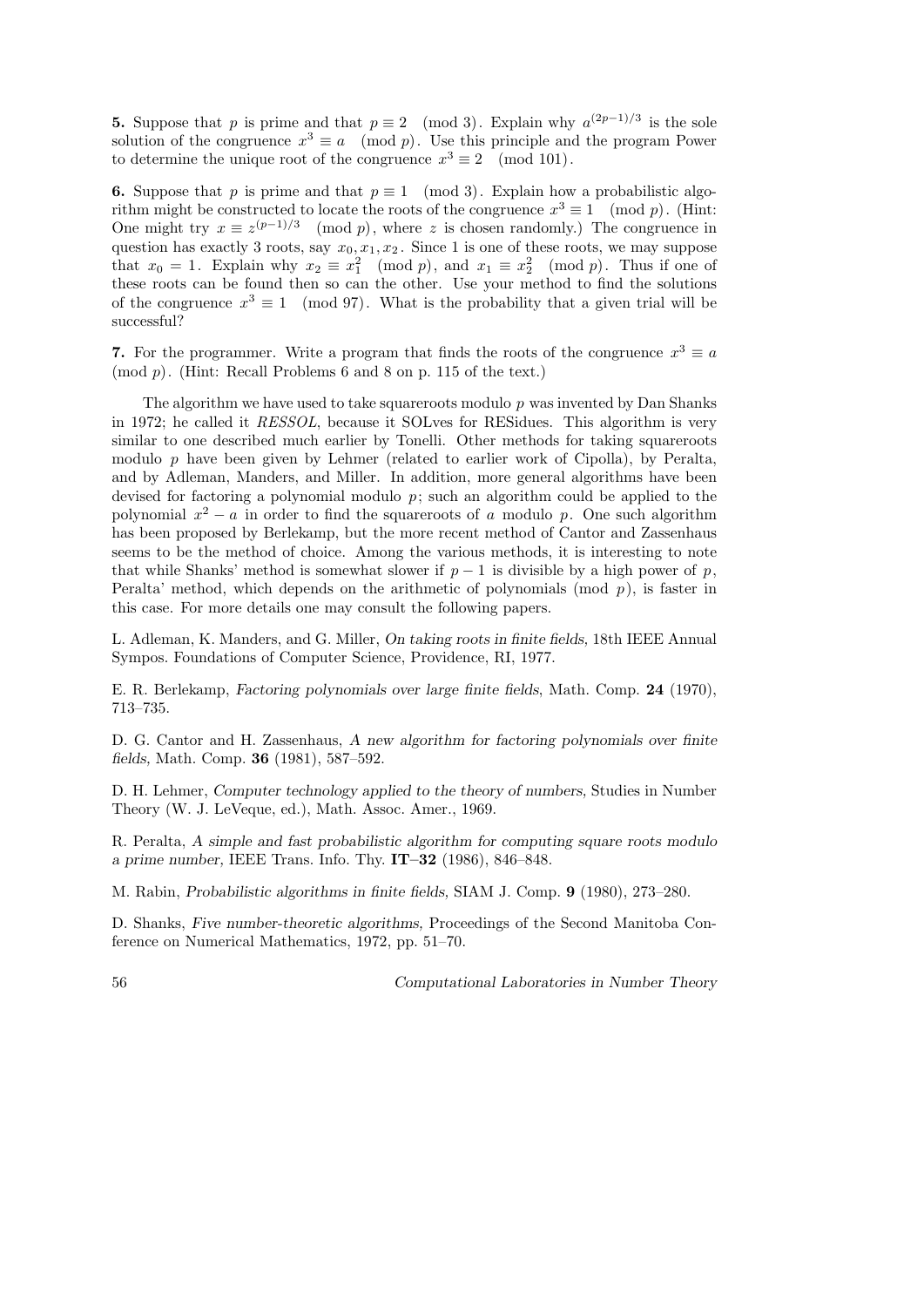### LABORATORY 15

### Quadratic Residues

New Programs: JacobDem, JacobTab, Jacobi

As is discussed at the end of §3.3 of NZM, quadratic reciprocity provides a quick method of calculating the Jacobi symbol. The program JacobDem demonstrates the process. In addition, values of the Jacobi symbol exhibit a number of interesting and important patterns. These we can explore with the aid of the program JacobTab.

1. Use the program JacobDem to witness the calculation of the Jacobi symbol. Try typing jacobdem [Enter] and follow the prompts, or type jacobdem 1234567 7654321 [Enter]. To evaluate the Jacobi symbol without witnessing the calculation, type jacobi 1234567 7654321 [Enter].

2. Use the program JacobTab to view a table of the values of the Jacobi symbol. For  $p = 23$ , what are the quadratic residues?

**3.** For  $1 \leq a \leq p-2$ , the pair  $\left(\frac{a}{n}\right)$  $\frac{a}{p}$ ,  $\left(\frac{a+1}{p}\right)$  $\frac{+1}{p}$  takes on the values  $(1, 1), (1, -1), (-1, 1),$  $(-1, -1)$ . Using JacobTab with  $p = 29$ , classify the a according to which pair is generated. How many times does each configuration occur? Repeat this with  $p = 37$ ,  $p = 41$ . Formulate a conjecture concerning the general situation when  $p \equiv 1 \pmod{4}$ . Now try some primes  $\equiv 3 \pmod{4}$ , say  $p = 23$ ,  $p = 31$ ,  $p = 43$ . Again, formulate a conjecture. Problem 18 at the end of §3.3 of NZM is relevant here.

4. Using JacobTab, evaluate the sum

$$
\sum_{a=1}^p\Big(\frac{a(a+1)}{p}\Big)
$$

for several primes, say  $p = 11$ ,  $p = 13$ ,  $p = 17$ ,  $p = 19$ . Formulate a conjecture concerning the value of this sum. Note Problem 17 at the end of §3.3 of NZM.

**5.** Let  $\delta = \pm 1$ ,  $\epsilon = \pm 1$ . The a for which  $\left(\frac{a}{n}\right)$  $\left(\frac{a}{p}\right) = \delta, \ \left(\frac{a+1}{p}\right)$  $(\frac{+1}{p}) = \epsilon$  are counted by the expression

$$
\frac{1}{4} \sum_{a=1}^{p-2} \bigg(1 + \delta\Big(\frac{a}{p}\Big)\bigg)\bigg(1 + \epsilon\Big(\frac{a+1}{p}\Big)\bigg).
$$

Explain why this is

$$
= -\frac{1}{4}\bigg(1+\epsilon\Big(\frac{-1}{p}\Big)\bigg)-\frac{1}{4}(1+\delta)+\frac{1}{4}\sum_{a=1}^{p}\bigg(1+\delta\Big(\frac{a}{p}\Big)\bigg)\bigg(1+\epsilon\Big(\frac{a+1}{p}\Big)\bigg),
$$

| ۰,<br>۹      | I<br>× |
|--------------|--------|
|              |        |
| I<br>I<br>۰, |        |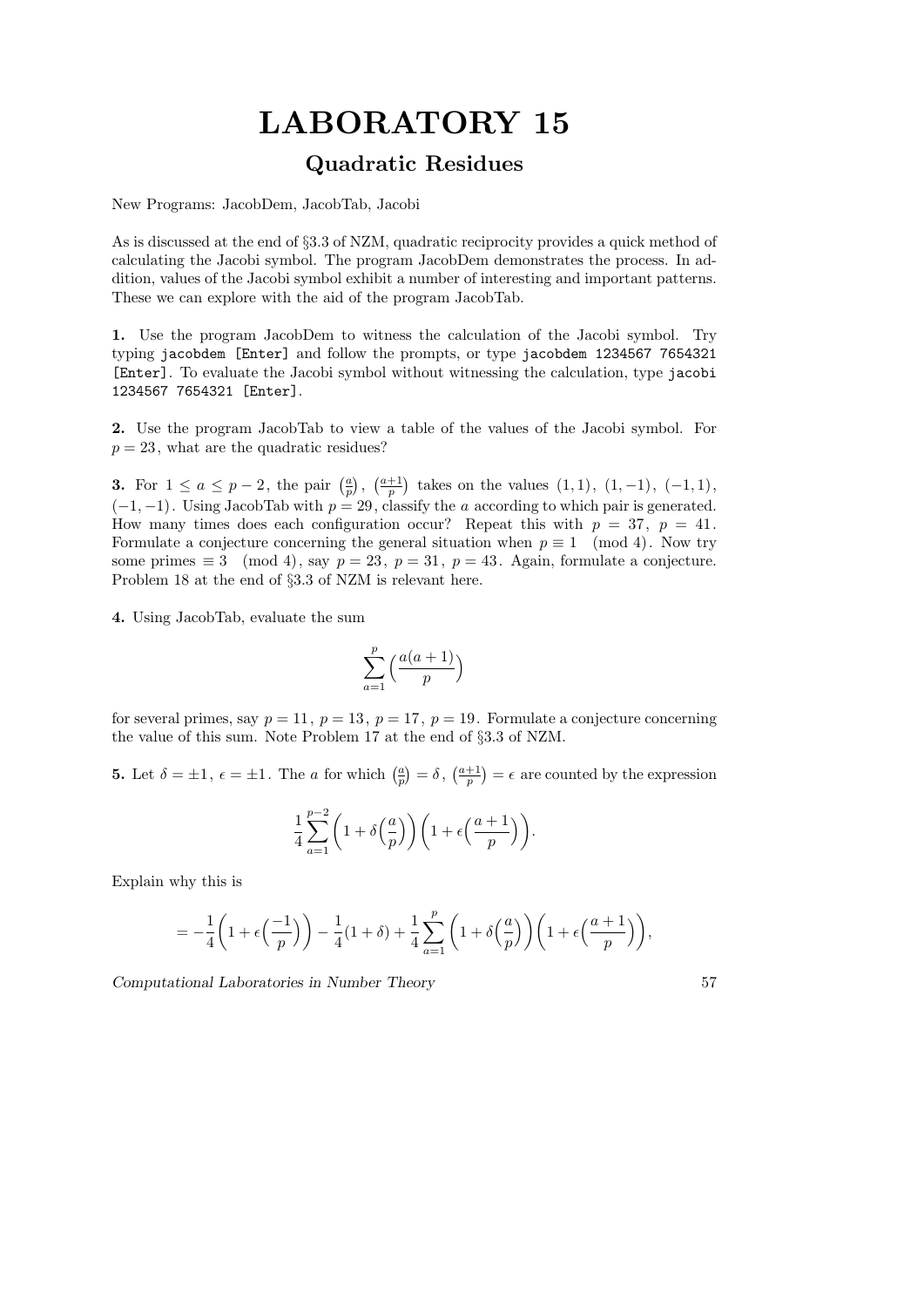and why this in turn is

$$
= \frac{1}{4}\left(p-2-\delta-\epsilon\left(\frac{-1}{p}\right)\right)+\frac{\delta\epsilon}{4}\sum_{a=1}^p\left(\frac{a(a+1)}{p}\right).
$$

This identity establishes a relationship between the conjectures you made in the two preceding problems. Are your conjectures equivalent?

6. Using JacobTab, evaluate the sum

$$
\sum_{a=1}^{(p-1)/2} \left(\frac{a}{p}\right)
$$

for several odd prime numbers p, say  $p = 11$ ,  $p = 13$ ,  $p = 17$ ,  $p = 19$ . Explain why this sum must vanish if  $p \equiv 1 \pmod{4}$ . (Hint:  $\left(\frac{a}{p}\right) = \left(\frac{-a}{p}\right)$ .) Explain why this sum never vanishes if  $p \equiv 3 \pmod{4}$ . (Hint: What is this sum (mod 2)?) When  $p \equiv 3 \pmod{4}$ , is there anything notable about the sign of this sum? Examine some further cases, and formulate a conjecture.

In 1839, Dirichlet proved an important class number formula, a special case of which asserts that if  $p \equiv 3 \pmod{4}$  and  $p > 3$  then

$$
\sum_{a=1}^{(p-1)/2} \left(\frac{a}{p}\right) = \left(2 - \left(\frac{2}{p}\right)\right) H(-p).
$$

Here  $H(-p)$  is the number of inequivalent classes of quadratic forms of discriminant  $-p$ , as defined in §3.5 of NZM. From this (deep) result we see that the sum on the left hand side above is always positive when  $p \equiv 3 \pmod{4}$ . For an exposition of Dirichlet's class number formula, see §1 and §9 of H. Davenport, Multiplicative Number Theory, 2nd Edition, Springer-Verlag, New York, 1980, especially (8) on p. 9 and (15) on p. 49.

7. Using JacobTab as an aid, test the following assertion: For every prime number  $p \geq 11$ , the interval [1, 10] contains two consecutive quadratic residues. Is the same true of the interval [1, 9]? Is there a similarly uniform upper bound for the first occurence of three consecutive quadratic residues? Explore. The answer, which will come as a surprise, is given by D. H. Lehmer and E. Lehmer, On runs of residues, Proc. Amer. Math. Soc. 13 (1962), 102–106.

8. Let  $n_2(p)$  denote the least positive quadratic nonresidue of p. Using JacobTab, determine the value of  $n_2(p)$  for 25 odd primes chosen at random. What values does  $n_2(p)$ take on, and how many times? Is there any reason why the number  $n_2(p)$  should always be prime?

Erdős combined quadratic reciprocity and the prime number theorem for arithmetic progressions to show that  $n_2(p) = 2$  for asymptotically 1/2 of the primes, that  $n_2(p) = 3$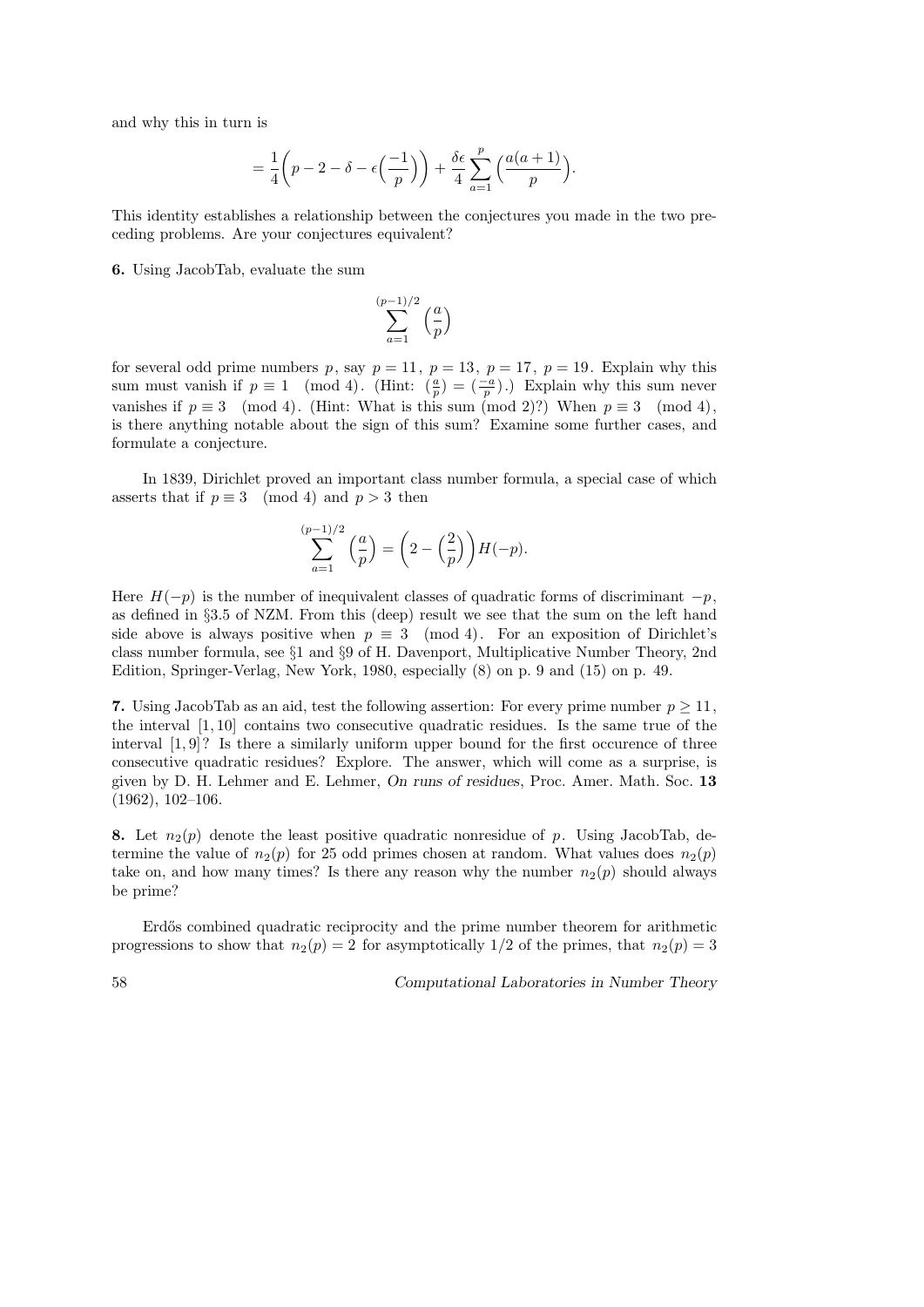for asymptotically  $1/4$  of the primes, that  $n_2(p) = 5$  for asymptotically  $1/8$  of the primes, that  $n_2(p) = 7$  for asymptotically 1/16 of the primes, and so on.

**9.** Let  $p_2(p)$  denote the least prime quadratic residue of p. Using JacobTab, determine the value of  $p_2(p)$  for 25 randomly chosen odd primes p. What values are taken on, and how frequently? What is  $p_2(163)$ ?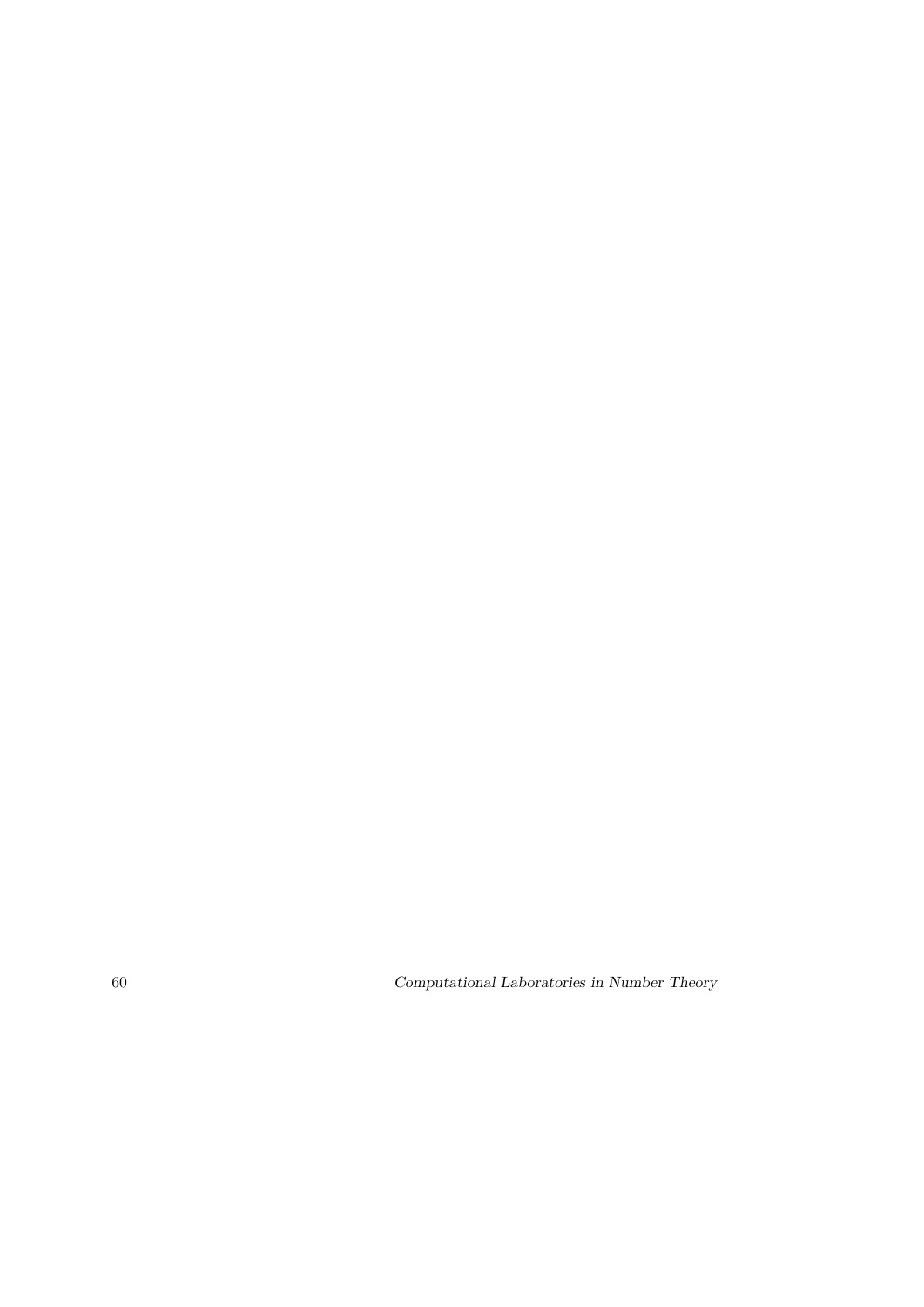# LABORATORY 16

### Binary Quadratic Forms

New Programs: ClaNoTab, QFormTab, Reduce

Whether a number  $n$  can be expressed as a sum of two squares can be elegantly characterized in terms of the canonic factorization of  $n$  into prime powers (recall Theorem 2.15 of NZM). It is therefore natural to ask whether something similar happens with other binary quadratic forms. The answer, as discussed in §3.4–3.7 of NZM, is generally less satisfactory.

1. What is the discriminant of the form  $f(x,y) = 3508x^2 + 11259xy + 9034y^2$ ? Is this form definite or indefinite? (Recall Theorem 3.11 of NZM.) Type reduce 3508 11259 9034 [Enter] to find a reduced form that is equivalent to  $f(x, y)$ . Use the program QFormTab to view a list of all the reduced quadratic forms of this discriminant. Describe, in terms of the arithmetic progressions that they fall in, the primes represented by this form. (Suggestion: Use Corollary 3.14 and Theorem 3.17 of NZM.)

**2.** What is the discriminant of the form  $f(x,y) = 1039x^2 + 11223xy + 30307y^2$ ? Is this form definite or indefinite? Using the program QFormTab,construct a list of all the reduced quadratic forms of this discriminant. Describe, in terms of arithmetic progressions that they fall in, the primes represented by this form. Type reduce 1039 11223 30307 [Enter] to find a reduced form  $g(x, y)$  that is equivalent to the given form. From the information displayed, find values of x and y such that  $q(x, y) = 1039$ . Now type reduce [Enter], without entering the coefficients on the command line. Then enter the coefficients in response to the prompts. This gives you an environment in which forms may be manipulated. If you type  $\mathbf r$  then the bottom form in the table is reduced, the steps of the reduction are displayed, with the matrix that takes  $f$  to  $g$ . To view the inverse matrix, that takes g to f, say  $M : g \to f$ , type m. To express the original first coefficient 1039 properly by g, one takes  $x = m_{11}$ ,  $y = m_{21}$  where  $M = [m_{ij}]$  (recall the formulae (3.7) in the text). In this environment, enter

> $a = 123456789876543401,$  $b = 31971493083730684$  $c = 2069907153395965,$

and type  $r$  to reduce this form. In this way, discover a representation of the prime  $a$  as a sum of two squares.

The prime  $p = 123456757$  is  $\equiv 1 \pmod{4}$ , and hence can be written as a sum of two squares. In order to find such a representation, we first construct a quadratic form  $f(x, y) = ax^2 + bxy + cy^2$  with  $a = p$  and discriminant  $d = -4$ . That is, we must find b and c so that  $b^2 - 4pc = -4$ . By using SqrtModP, we find that  $x^2 \equiv -4 \pmod{p}$ where  $x = 51035038$ . We need b to satisfy  $b^2 \equiv -4 \pmod{4p}$ . Thus we may take  $b \equiv x$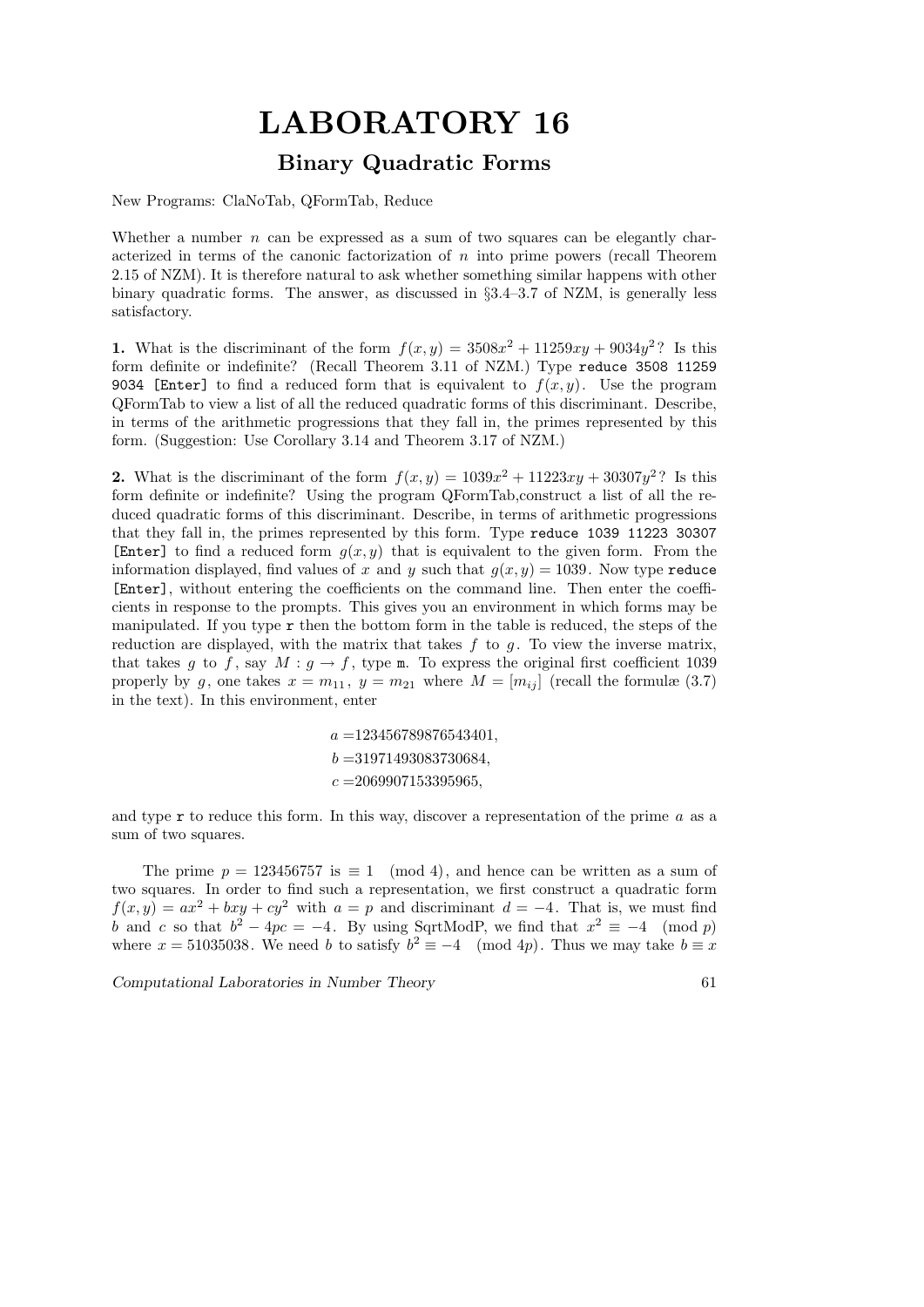(mod p). We also need b to be even, so that  $b^2 \equiv -4 \pmod{4}$ . Since x is even, it suffices to take  $b = x$ . Then  $c = (b^2 + 4)/(4p) = 5274266$ . (If such a calculation is beyond the capabilities of your pocket calculator, you may perform the arithmetic in the UBASIC environment. From the UBASIC prompt, type print  $(51035038^2 + 4)\(4*123456757)$ [Enter]. Here the  $\setminus$  is the UBASIC command for integer division.) Next we use the (Turbo Pascal) program Reduce to reduce this quadratic form. The only reduced form of discriminant  $-4$  is  $x^2 + y^2$ , and hence not only is  $f(x, y)$  equivalent to this form, but we find the value of x and y that we should take to give a proper representation of  $a$ . From the values displayed, we find that  $123456757 = 10281^2 + 4214^2$ .

3. Use the programs SqrtModP and Reduce, as described above, to find a proper representation of the prime 987654337 as a sum of two squares. (This is similar to Example 3 in §3.6 of NZM.)

4. The number 20193797 is a product of two primes  $\equiv 1 \pmod{4}$ . Hence 20193797 can be expressed as a sum of two squares. Use the program Factor to find these prime factors, say 20193797 =  $p_1p_2$ . Use SqrtModP to find  $x_i$  such that  $x_i^2 \equiv -4 \pmod{p_i}$ , for  $i = 1, 2$ . Then use CRT to find numbers b such that  $b \equiv \pm x_1 \pmod{p_1}$ ,  $b \equiv \pm x_2$ (mod  $p_2$ ), and  $b \equiv 0 \pmod{2}$ . Note that because of the various possible choices of the signs, there are 4 such numbers b. For each such b, put  $c = (b^2 + 4)/(4a)$ . Reduce the 4 quadratic forms to obtain representations of 20193797 as a sum of two squares. How many distinct ordered pairs  $(x, y)$  of positive integers do you obtain? Compare your findings with Theorem 3.22 of NZM.

5. Use the program QFormTab to view the reduced quadratic forms of discriminant −20. How many such forms are there? The prime number 666666667 is properly represented by the form  $66666667x^2 + 200000xy + 15y^2$ , whose discriminant is  $-20$ . Reduce this form, to determine a representation of 666666667 by one of the reduced forms. (Problems 5 and 10 at the end of §3.6 of NZM are relevant here.)

6. The program ClaNoTab generates a table of the class numbers of binary quadratic forms of negative discriminant. This program operates by the straightforward approach of noting the value of  $b^2 - 4ac$  whenever  $-a < b \le a \le c$  or  $0 \le b \le a = c$ , for each  $a, a = 1, 2, \ldots, 57$ . This gives a complete count of the reduced quadratic forms for each discriminant d in the interval  $-10000 \leq d < 0$ . Since the computer must consider a large number of triples (roughly  $10^6$  of them), the program takes some time to generate the table. Scroll down through the table, looking for d for which the class number  $h(d)$  is 1. How many such  $d$  do you find? Gauss found these  $d$ , and conjectured that there are no more. In 1934 it was proved that there could be at most one more such  $d$ . Finally in 1952, Heegner solved the Gauss class number problem by showing that there are no further  $d < 0$  for which the class number is 1. (There are lots of  $d > 0$  for which the class number is 1, and it is conjectured that there are infinitely many, though this has not yet been proved.) When  $d < 0$ , the numbers  $h(d)$  grow irregularly with  $|d|$ . How does  $h(d)$ been proved.) When<br>compare with  $\sqrt{-d}$ ?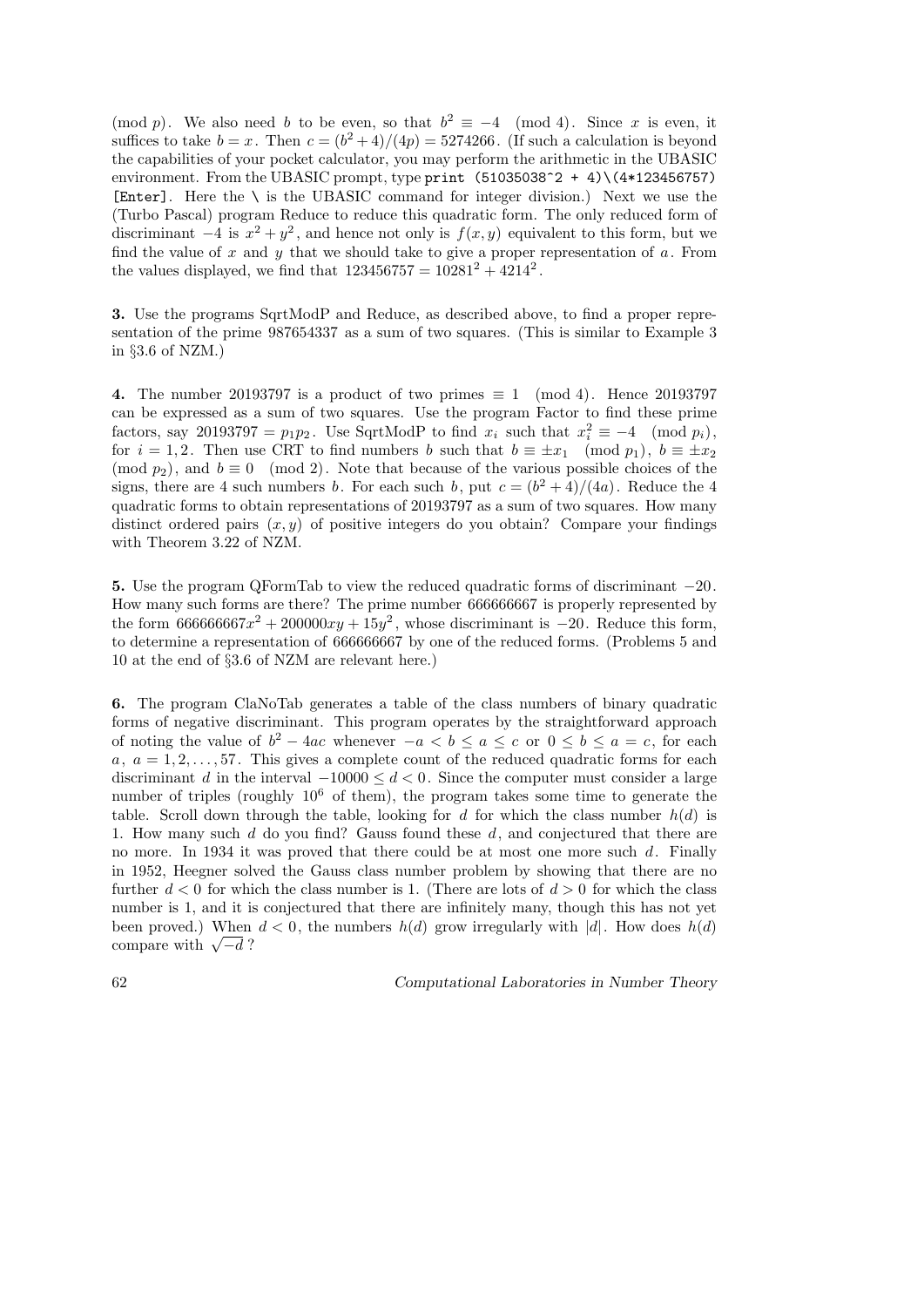It is known that if  $d < 0$  then  $h(d) = O(d)$ √  $\overline{-d}\log -d$ , and also that if  $\epsilon > 0$  then there is a  $D_0(\epsilon) < 0$  such that if  $d < D_0(\epsilon)$  then  $h(d) > d^{1/2-\epsilon}$ . Moreover, it is known that if the Generalized Riemann Hypothesis is true then  $h(d)/\sqrt{-d}$  lies between  $c/\log \log -d$ and  $c \log \log -d$ .

7. If a, b, and c are large (in absolute value), how likely is it that  $d = b^2 - 4ac$  is small? Try some triples in the environment of the program Reduce. Suppose that  $a =$ 111111222222333333333333 and that  $c = 333333222222111111$ . How many b's are there for which  $|d| < 10^{18}$ ?

Each form of negative discriminant is equivalent to a unique reduced form. (Recall Theorem 3.25 of NZM.) In particular, the reduced forms of given negative discriminant d are mutually inequivalent. Hence the number  $H(d)$  of equivalence classes of positive definite binary quadratic forms of discriminant  $d, d < 0$ , is equal to the number of reduced positive definite forms of discriminant d. For  $d > 0$  our reduction process is incomplete, and reduced forms may be equivalent. Thus for  $d > 0$  the number of reduced forms is only an upper bound for the number  $H(d)$  of equivalence classes.

8. Using the program QFormTab, construct a list of the reduced quadratic forms of discriminant 5. In the environment of Reduce, take  $a = 1, b = 1, c = -1$ . Type s, and then type i. Deduce that the two reduced forms are equivalent,  $H(5) = 1$ , and give the matrix that takes one to the other. Complete the following statement: "A prime  $p$  is represented by the form  $x^2 + xy - y^2$  if and only if ... ." (This is similar to Example 2 in §3.5 of NZM.)

9. Use the program QFormTab to construct a list of reduced forms of discriminant 12. Show that  $x^2-3y^2 = -1$  has no solution because it has no solution as a congruence modulo 3. Deduce that the two reduced forms are inequivalent, and hence that  $H(12) = 2$ .

10. The form  $f(x, y) = 17x^2 + 8xy + y^2$  has discriminant  $-4$ , and hence is equivalent to  $g(x,y) = x^2 + y^2$ . In the environment of Reduce, enter  $a = 1, b = 0, c = 1$ . By typing a sequence of  $s$ 's,  $t$ 's, and i's, try to get to f. If you are unsuccessful, and need a hint, enter  $a = 17$ ,  $b = 8$ ,  $c = 1$ , and type r. This gives the sequence that takes f to g. Now go backwards.

11. In the environment of Reduce, enter  $a = 1$ ,  $b = 1$ ,  $c = 1$ . Type s twice. Note that you are back at the original form, but that the matrix is  $-I$ , not I. Thus  $-I$  takes the form to itself. This is called an automorph of the form. Type several characters, each one being one of  $s \, t \, i$ , and then type r. What matrix M now takes the form to itself? By experimenting in this way, find all the automorphs of this form. (There are 6 of them altogether, including  $I$ .) Can you prove that your list is complete? (The relevant matrices are found in the proof of Theorem 3.26 of NZM.)

12. Consider a matrix  $M$ , written as a product in which each factor is one of the matrices S, T, or  $T^{-1}$ . If there are many factors, then the elements of M are likely to be large. In the environment of Reduce, type several characters, each one being one of  $s \, t \, i$ . How large an element  $m_{ij}$  can you obtain in at most 20 keystrokes?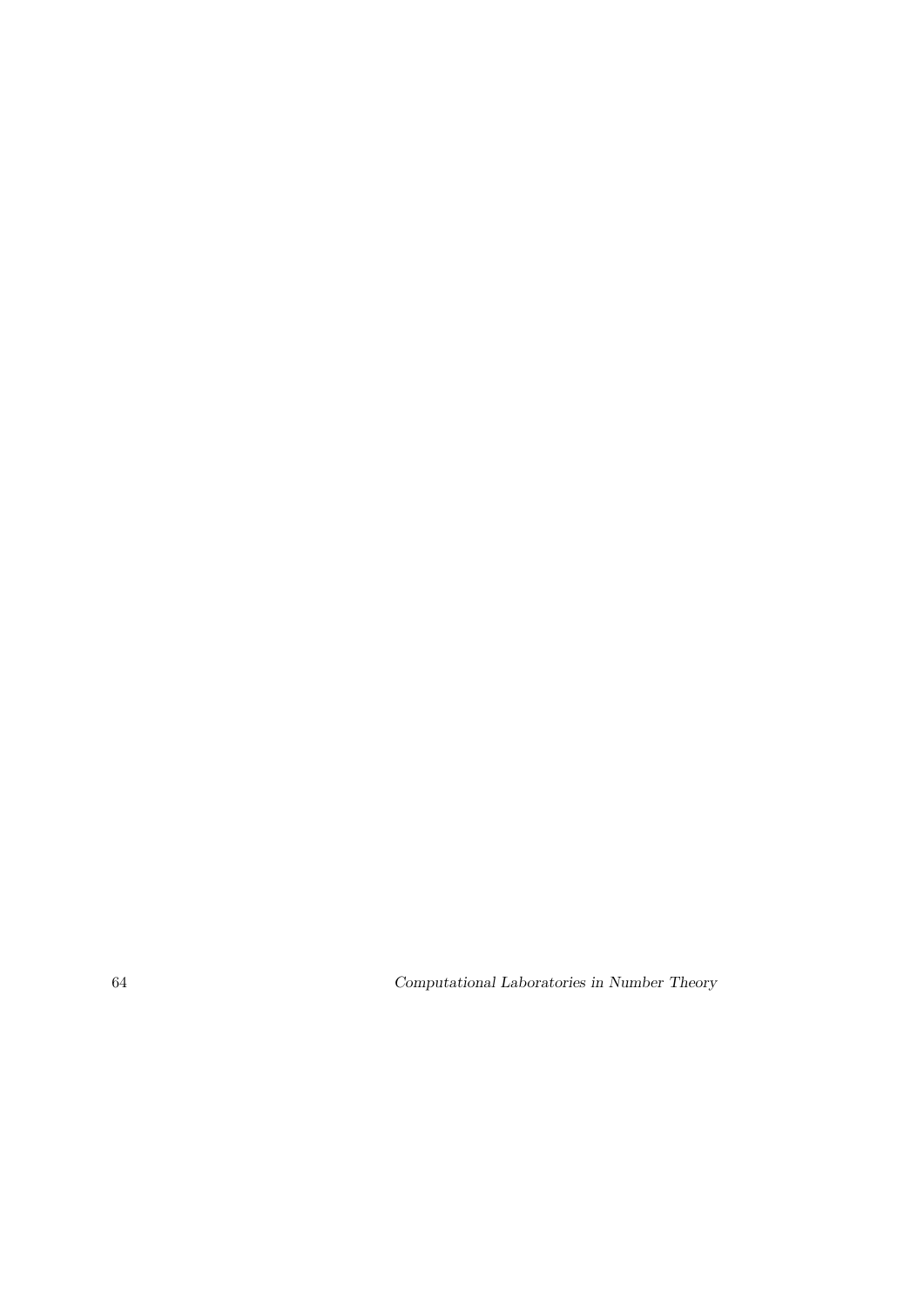# LABORATORY 17

### Arithmetic Functions

New Programs: ArFcnTab, Pi

A function is called an arithmetic function if its domain is the set of positive integers (or perhaps the set Z of all integers). Among the most important and useful arithmetic functions are the following: The number  $\omega(n)$  of distinct primes dividing  $n, \omega(n) =$  $\sum_{p|n} 1$ . The number  $\Omega(n)$  of primes dividing n, counting multiplicity,  $\Omega(n) = \sum_{p^a||n} a$ . The Möbius  $\mu$ -function, which is defined to be  $(-1)^{\Omega(n)}$  if n is squarefree, and 0 otherwise. The divisor function  $d(n)$ , which is the number of positive divisors of n,  $d(n) = \sum_{d|n} 1$ . By the Chinese Remainder Theorem, we may show that  $d(n) = \prod_{p^k ||n} (k+1)$ . The Euler  $\phi$ -function, which counts the number of reduced residues modulo n. By using the Chinese Remainder Theorem we know that  $\phi(n) = n \prod_{p|n} (1 - 1/p)$ . The  $\sigma$ -function is the sum of the positive divisors of  $n, \sigma(n) = \sum_{d|n} d$ . By using the Chinese Remainder Theorem we may show that  $\sigma(n) = n \prod_{p^a || n} (1 - 1/p^{a+1})/(1 - 1/p)$ .

1. The program ArFcnTab provides a table of the six arithmetic functions defined above, for  $1 \leq n \leq 10^9$ . Type arfcntab [Enter]. You may use the PgUp and PgDn keys to page up or page down through the table. By typing j and then entering a number, you may jump to a different part of the table. When you are done using the table, type Esc to exit. By scrolling down through the table, make a list of those  $n \leq 200$  for which  $d(n)$  is odd. Formulate a conjecture. Can you prove it? (Theorem 4.3 of NZM is usefl here.)

**2.** For  $1 \le n \le 10$ , compute a table of values of the function  $\sum_{d|n} \mu(d)$ . Choose an n at random,  $1 \leq n \leq 10^9$ . Use the program Factor to factor n, and then list the divisors of n. For each d dividing n, use the factorization of d to determine the value of  $\mu(d)$ , and confirm that ArFcnTab provides the same values. For this n, evaluate  $\sum_{d|n} \mu(d)$ . Formulate a conjecture concerning the values of this sum. (See Theorem 4.7 of NZM.)

**3.** For  $1 \leq n \leq 10$ , construct a table of the values of  $\sum_{d|n} \phi(d)$ . Choose a large n at random,  $1 \leq n \leq 10^9$ . Use Factor to factor n, and construct a list of the divisors of n.  $\sum_{d|n} \phi(d)$ . Formulate a conjecture regarding the values of this sum. (See Theorem 4.6 of Use ArFcnTab to provide the values of  $\phi(d)$  for these divisors, and hence evaluate the sum NZM.)

4. Make a list of those  $n, 1 \le n \le 50$ , for which  $\omega(n) = \Omega(n)$ . What do you notice about the prime factorizations of these  $n$ ? Describe these  $n$  in some other way.

5. Using ArFcnTab, look for small values of  $\omega(n)$ . Other than  $\omega(1) = 0$ , what is the smallest value you find? When does it take this small value? Does it take this value infinitely many times? Why? Now look for large values of  $\omega(n)$ . Make a list of those n,  $1 \leq n \leq 500$ , for which  $\omega(n)$  is larger than any previous values. That is, if  $1 \leq m < n$  then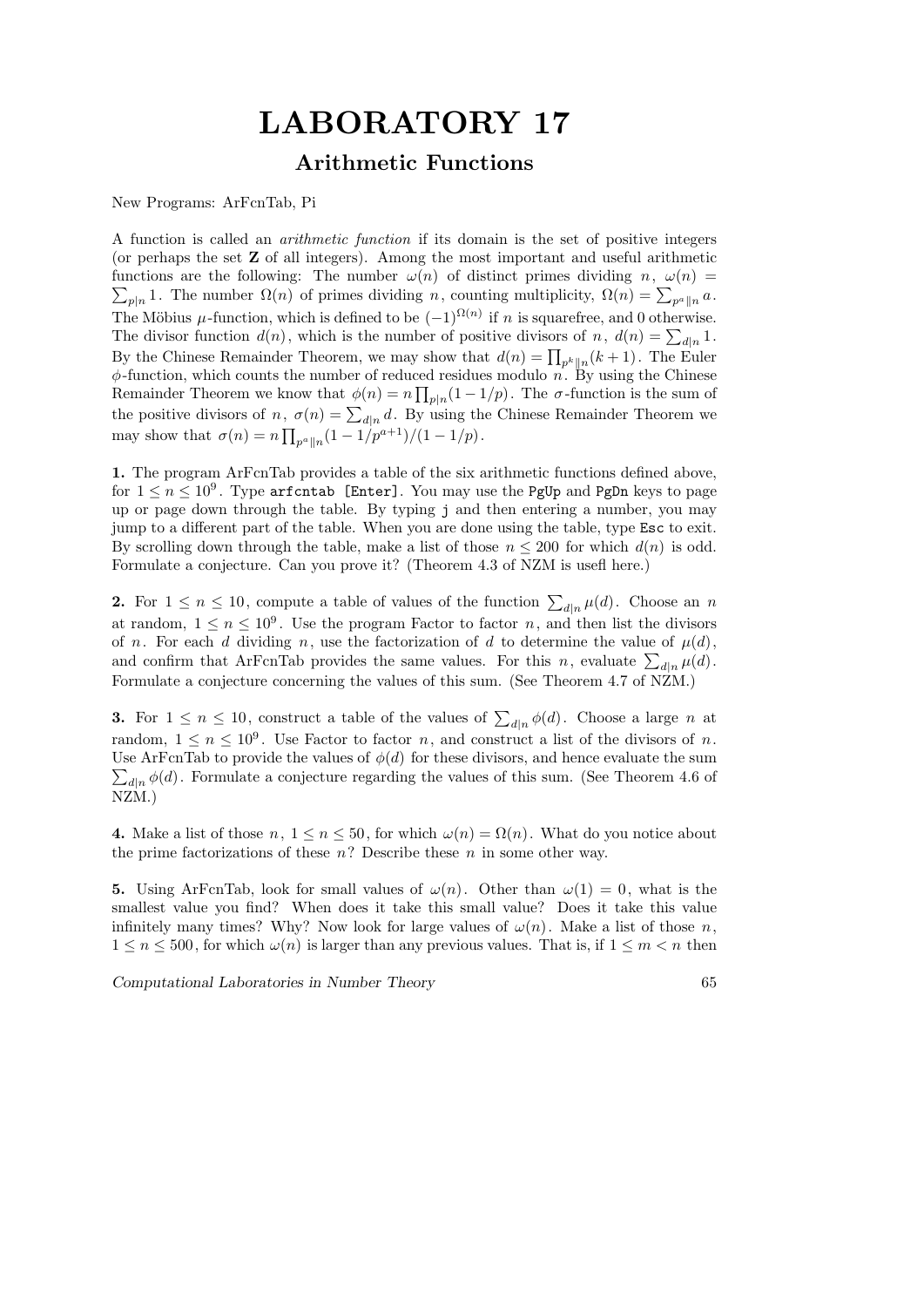$\omega(m) < \omega(n)$ . Give the prime factorization of each of these n. Formulate a conjecture regarding these n. Can you prove your conjecture? (See Theorem 8.30 in NZM.)

6. Proceed as in the preceding problem, but with  $\omega(n)$  replaced by  $\Omega(n)$ . (Problem 10) at the end of §8.3 is relevant here.)

7. Construct a list of those  $n, 1 \leq n \leq 100$  for which  $\phi(n)$  is larger than any preceding value. That is, if  $1 \leq m \leq n$  then  $\phi(m) \leq \phi(n)$ . Formulate a conjecture regarding these  $n.$  What information would you need concerning the distribution of prime numbers in order to prove your conjecture?

8. Construct a table of those  $n, 1 \leq n \leq 50$ , for which  $\phi(n)/n$  is smaller than any preceding value. That is, if  $1 \leq m < n$  then  $\phi(m)/m > \phi(n)/n$ . Formulate a conjecture concerning this set of integers  $n$ . Can you prove your conjecture? (Problem 15 at the end of §8.3 of NZM is relevant here.)

**9.** Construct a table of the values of  $\sum_{d^2|n} \mu(d)$ , for  $1 \leq n \leq 20$ . Formulate a conjecture concerning the values taken by this sum. Can you prove your conjecture? (See the proof of Theorem 8.25 in NZM.)

**10.** Construct a table of the values of  $2^{\omega(n)}$ , of  $d(n)$ , and of  $2^{\Omega(n)}$ , for  $1 \leq n \leq 20$ . Formulate a conjecture concerning the relative sizes of these three functions. Can you prove your conjecture? (See the discussion in the middle of p. 395 of NZM.)

11. A number *n* is called *perfect* if  $\sigma(n) = 2n$ . That is, *n* is the sum of its proper divisors. What perfect numbers do you find in the interval  $1 \leq n \leq 50$ ? It has long been conjectured that there are no odd perfect numbers—indeed, this is very probably the oldest unsolved problem in all of mathematics. By examining the values provided by ArFcnTab, confirm that the numbers 496, 8128, and 33550336 are also perfect. Factor these numbers, and note that their prime decompositions exhibit a common pattern. Can you show that all even perfect numbers are of this shape?

12. The values of some of our six arithmetic functions tend to be correlated. For example,  $\omega(n)$  tends to be large (but is not always large) when  $\Omega(n)$  is large. In the case of  $\phi(n)$ and  $\sigma(n)$ , the correlation is negative:  $\sigma(n)$  tends to be large when  $\phi(n)$  is small. To investigate this principle in a quantitative form, tabulate the values of  $\phi(n)\sigma(n)/n^2$  for  $1 \leq n \leq 10$ , and also for several large values of n. Do all the values observed lie in the interval  $[6/\pi^2, 1]$ ? If so, why should they?

13. Although  $d(n)$  takes on some large values for large n, these values are small compared with fractional powers of n. More precisely, for any  $\delta > 0$  there is a constant  $C_{\delta}$  such that  $d(n) \leq C_{\delta} n^{\delta}$  for all positive integers n. Tabulate the values of  $d(n)/\sqrt{n}$  for  $1 \leq n \leq 15$ . What is the largest value observed? This is the unique maximum of this function. The unique maximum of  $d(n)/n^{1/3}$  is attained at  $n = 2520$ . What is this maximum value? The maximum of  $d(n)/n^{1/4}$  is attained at  $n = 21621600$ . What is this maximum? The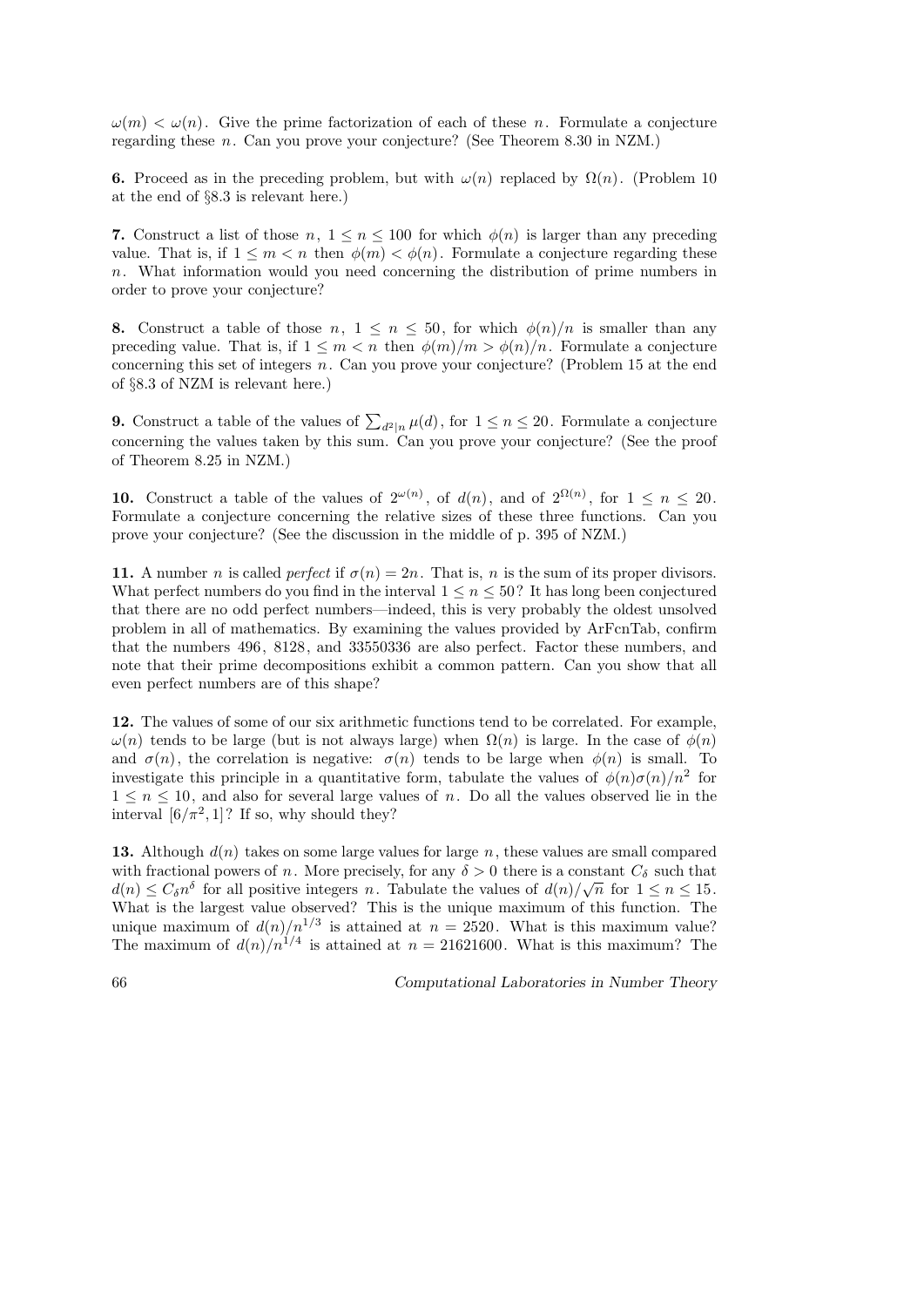maximum of  $d(n)/n^{1/5}$  occurs at  $n = 6064949221531200$ . What is this maximum? Here  $n > 10^9$ , so you are now beyond the range of ArFcnTab. To calculate  $d(n)$  you must factor n and use the formula. The maximum of  $d(n)/n^{1/6}$  occurs at  $n = 2^6 \cdot 3^4 \cdot 5^3 \cdot 7^2 \cdot 11^2 \cdot 13 \cdot 17 \cdot 13^2$  $19.23.29.31.37.41.43.47.53.59.61$ . What is this maximum? To understand how these n are found, see the discussion leading to (8.54) on pp. 395–396 of NZM. This analysis goes back to S. Ramanujan, Highly Composite Numbers, Proc. London Math. Soc. 2 1915, 347– 409; Collected Papers pp. 78–128. The set of n for which  $d(n)$  assumes a record-breaking value is not so easy to describe completely, although Ramanujan determined many of its properties.

14. One might expect that the Möbius function takes the values  $+1$  and  $-1$  with roughly equal frequency. To test this hypothesis, put  $M(x) = \sum_{1 \le n \le x} \mu(n)$ , and tabulate  $M(x)$ for integral values of  $x \leq 100$ . Here only squarefree numbers are being counted, so it is natural to consider also  $L(x) = \sum_{1 \le n \le x} (-1)^{\Omega(n)}$ . Form a similar table of this It is natural to consider also  $L(x) = \sum_{1 \leq n \leq x} (-1)^{n}$ . Form a similar table of this function. How do the values of these functions compare with  $\sqrt{x}$ ? Here the numerical evidence may lead you to formulate false conjectures. It was conjectured by Mertens that evidence may lead you to formulate false conjectures. It was conjectured by Mertens that  $|M(x)| \leq \sqrt{x}$  for all  $x \geq 1$ . Although it is now believed that  $\limsup M(x)/\sqrt{x} = +\infty$ , the first disprove of Mertens' conjecture was found only recently (A. M. Odlyzko and H. J. J. te Riele, Disproof of the Mertens Conjecture, J. Reine Angew. Math. **357** (1985), 138–160). The argument disproves Mertens' conjecture by showing that  $\limsup M(x)/\sqrt{x} > 1.06$ . Concerning  $L(x)$ , Pólya conjectured that  $L(x) < 0$  for all  $x > 2$ . This was disproved by C. B. Haselgrove, A disproof of a conjecture of Pólya, Mathematika  $5$  (1958), 141– 145, and later R. Sherman Lehman, On Liouville's function, Math. Comp. 14 (1960), 311–320 showed more explicitly that  $L(906180359) = 1$ . This is not necessarily the least counterexample, but it is known that Pólya's conjecture is true for all  $x \leq 6 \cdot 10^6$ .

**15.** The program Pi calculates the number  $\pi(x)$  of primes not exceeding x. The program operates by first sieving to construct a table of primes not exceeding 31607. Since the operates by first sieving to construct a table of primes not exceeding 31607. Since the next prime after this, namely 31621, is larger than  $\sqrt{10^9}$ , it follows that primes up to  $10^9$ can be determined by using these small primes for sieving. To limit the use of memory, the primes are constructed in intervals of length  $10<sup>4</sup>$ , one interval at a time, until the limit x is reached. The program is restricted to  $x \leq 10^6$ , because the running time (which is roughly comparable to x) is too great for larger x. For  $x = 10^k$ ,  $1 \leq k \leq 6$ , how does  $\pi(x)$  compare with  $x/\log x$ ? A better approximation is given by

$$
\ln x = \int_2^x \frac{du}{\log u},
$$

but numerical values of this integral are not so easy to compute.

Faster methods of computing  $\pi(x)$  are discussed in the following papers.

J. C. Lagarias, V. S. Miller, and A. M. Odlyzko, Computing  $\pi(x)$ : The Meissel-Lehmer method, Math. Comp. 44 (1985), 537–560.